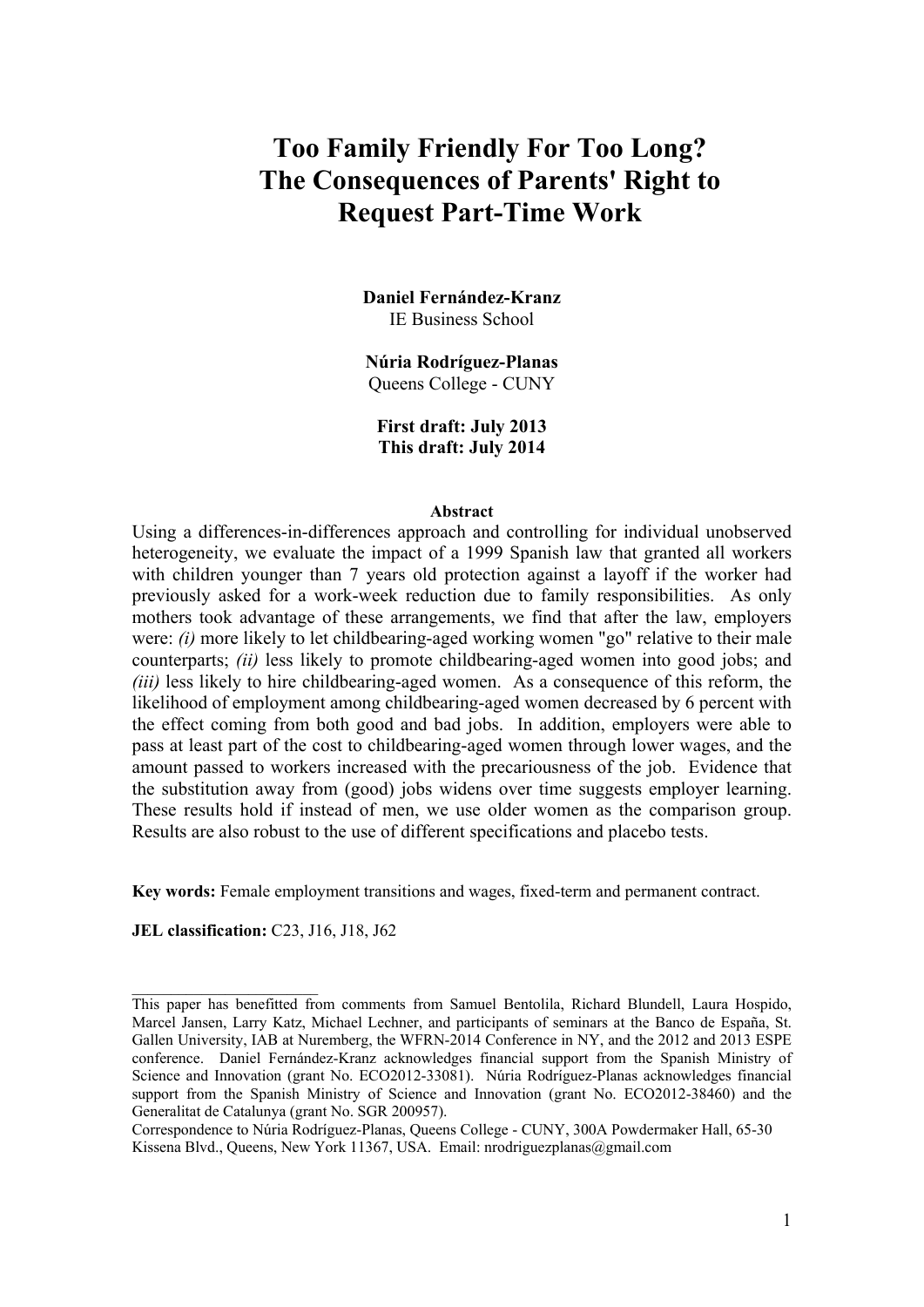#### **I. Introduction**

As families in developed economies are craving for flexible work arrangements to reconcile work and family life, governments of these countries have progressively introduced policies that give parents of young children the right to request part-time work and being protected from retaliation for asking. Sweden as early as 1978, and the United Kingdom, New Zealand, Australia, Germany, Spain, and The Netherlands in the 1990s have introduced laws that with various intensities tell employers that they cannot unreasonably refuse an employee's request for a part-time (or nonstandard) schedule or discriminate against those who ask. Furthermore, employees can also seek to return to full-time work as their needs change. In 2007, representative Carolyn Maloney, with co-sponsorship by Senators Barack Obama, Edward M. Kennedy and Hillary Rodham Clinton, introduced similar legislation in the US, which was stalled in Congress (New York Times, 19 January 2013).

In this paper, we analyze the effects of introducing such type of legislation on childbearing-aged women's employment, employment transitions and wages. Specifically, we estimate the impact of the Spanish Law 39/99, implemented on November 5, 1999, in which the government granted all wage and salary workers with children under 7 years old the right to work part-time. Most importantly, the law also established that once the worker has asked for a work-week reduction due to family responsibilities, she cannot be laid off.

To the best of our knowledge, this is the first paper to estimate the effects of such type of reform, using a Differences in Differences (DiD thereafter) approach that controls for individual fixed-effects. To achieve this, our study uses longitudinal data from Spanish Social-Security records covering the 1996-2010 period. This dataset has accurate quarterly employment and wage information that allows us to avoid many problems encountered using survey data. Because we observe the complete work histories of a large number of individuals we can assess the impact of the law on different employment states and on the transitions between those states, such as between jobs, part- and full-time status and contract type. This allows us to get a very detailed picture of how the law affected the employment and wage outcomes of the potentially eligible population as well as the channels that explain those changes.

We begin the analysis by asking if the law had an impact on the propensity to work part-time among the eligible population (parents of children less than 7). We find that from 1999 to 2010, the proportion of mothers with small children working part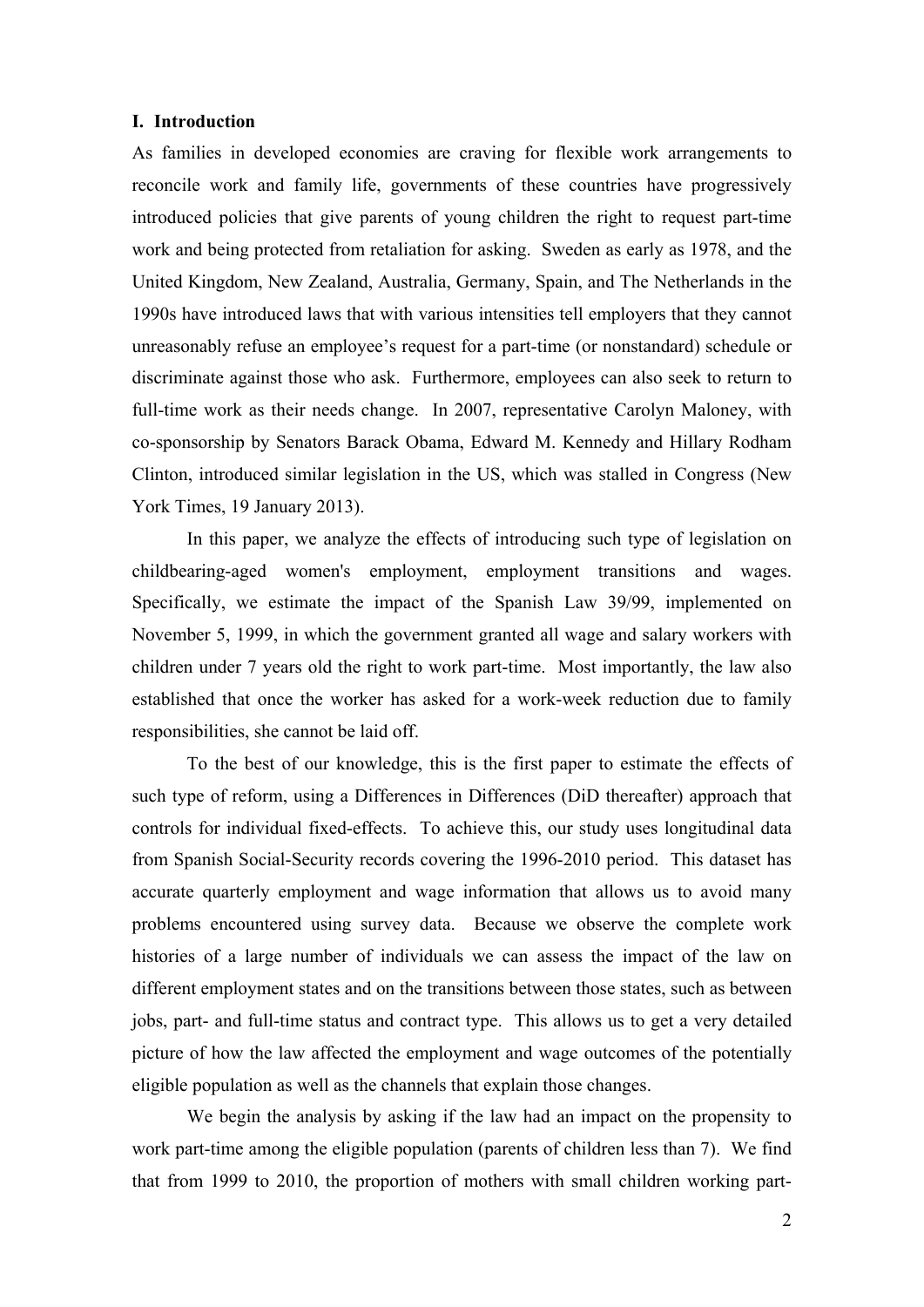time increased fourfold in good jobs, from 9 to 38 percent, whereas that of fathers remained stable below 3 percent and that of mothers in bad jobs remained unchanged. Therefore, the reform was only effective among women working under certain contracts $1$ 

In light of these results, our analysis then focuses on whether the law had unintended effects on women in their prime-childbearing age years, regardless of their family status. Given that women are the main users of this new law, employers may perceive that the expected cost of hiring a young woman has increased relative to a man and they could react by refusing to hire women and instead using men as a substitute input. Therefore, the "natural" experiment examines how the law affects the gap between male and female wage and employment outcomes.

We estimate that within a decade, this reform increased the probability of nonemployment among childbearing-aged women by 20 percent, relative to men. We also find that the likelihood of working in good or bad jobs among this group decreased by 5 or 9 percent, respectively. These negative employment effects are explained by both, a lower propensity to hire women but also a higher propensity to let them go from their current positions. For example, we find that, after the law, employers were 6 percent less likely to hire childbearing-aged women relative to men. Among those working, employers were between 40 and 45 percent more likely to let childbearing-aged women go, and 37 percent less likely to promote childbearing-aged women to good jobs. Our estimates provide strong evidence that by targeting employment protection to a specific group of workers, the reform has induced substitution of childbearing-aged women with childbearing-aged men. In addition, we find that employers are also able to pass at least part of the cost to childbearing-aged women through lower wages, and the amount passed to workers increases with the precariousness of the job.

These findings are robust to the use of alternative specifications and alternative comparison groups (which includes using older women as opposed to childbearing-aged men). Moreover, placebo estimates using a pre-reform period support the assumption that our results are not due to systematic differences in trends between the groups we study. Heterogeneity analysis reveals that the effect on employment transitions is mainly driven by workers in blue-collar jobs and in small firms, while the effect on

 $<sup>1</sup>$  As we will explain in Section II, we define 'good jobs' as jobs with a permanent contract, as opposed to</sup> jobs under a fixed-term contract. Permanent contracts are not only of a larger duration but, more importantly, protect workers against dismissal by imposing a high severance payment in the case of a layoff. In Spain, about one third of employees have a fixed-term contract.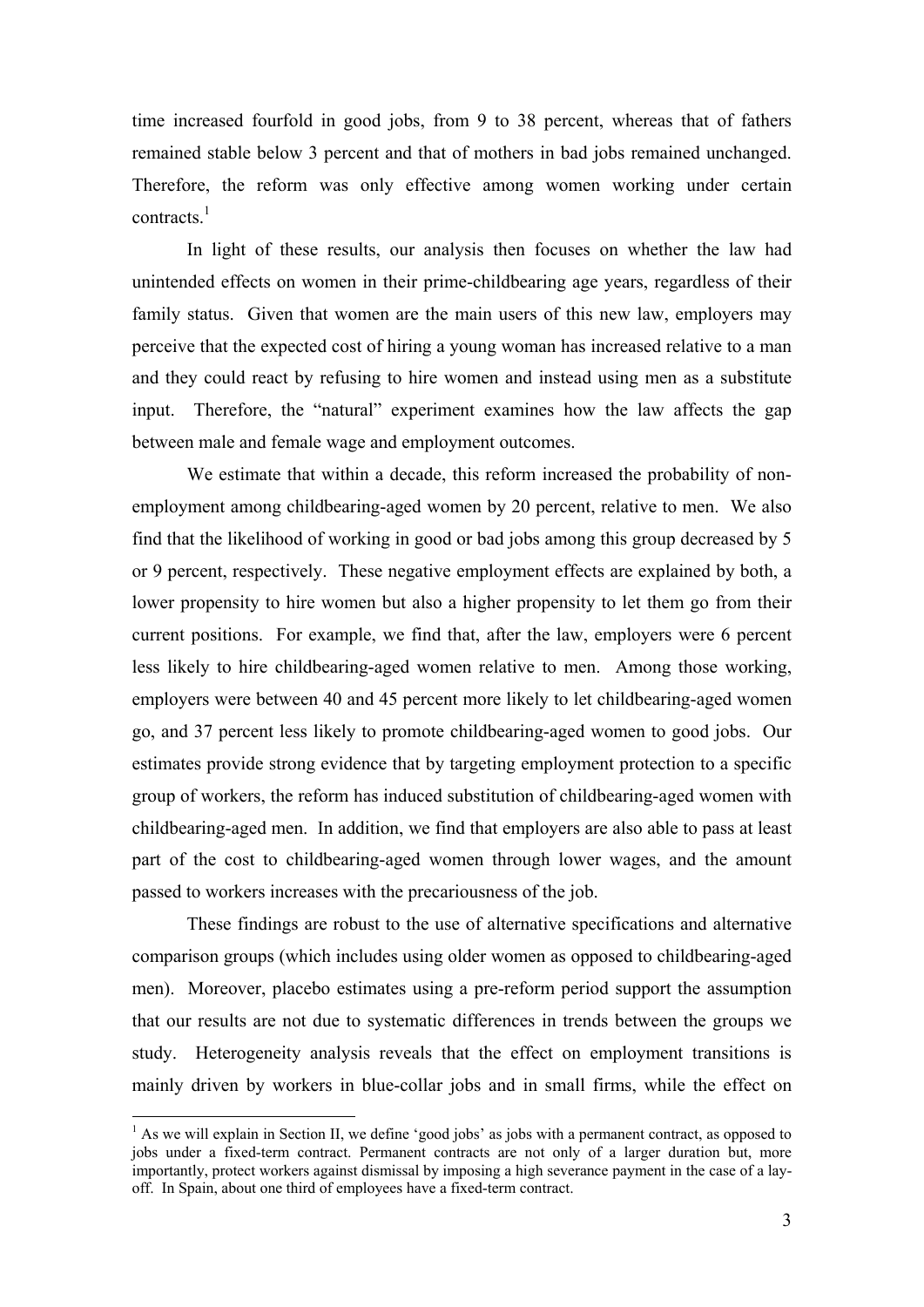wages holds across all groups. Finally, we find evidence that employers learn over time and consequently the substitution away from (good) jobs widens.

 Using administrative data offers at least three advantages over survey data. First, we observe all employment transitions that take place between jobs, part- and fulltime status and contract type, and non-employment from 1996 to 2010. Moreover, we have access to contractual monthly wages and hours to calculate the hourly wages, eliminating the problem of measurement error owing to recall bias or non-response. Second, as we have longitudinal as opposed to cross-sectional data, we are able to control for individual heterogeneity through individual fixed-effects. This is important in the context of this study since the law that we study could have altered the composition of the workforce. Third, we have a large number of both childbearingaged men and women for whom we observe their employment transitions both before and after the law change, enabling us to identify with precision each of the individual fixed-effects estimators.

 The previous literature that studies the effects of family-friendly policies has almost exclusively focused on mandated maternity leave. Our findings contrast with those from that literature, which find detrimental effects of such benefits on women's wages relative to men (in the US and Europe) but positive (in Europe and Taiwan) or non-negative (in the U.S) effects on women's employment (see Gruber 1994, Ruhm, 1998, Zveglich and Meulen Rodgers, 2003).<sup>2</sup> Most studies analyzing parental leave schemes focus on schemes that give mothers the right to *not* work while their child is a baby or a toddler (with or without pay) and return to a job that is comparable to the one held before childbirth. However, to the best of our knowledge, there is no causal evidence on the effects of the right to request a work-week reduction to reconcile family life and work. Differently from the previous literature, in this paper we analyze a policy with potentially much larger unintended wage and employment effects, since the law allows parents to work with a reduced work-schedule during many years, that is, until

<sup>2</sup> Most studies analyzing the effects of family leave on *maternal* employment find no or very small negative effects on maternal employment or wages, at least in the long-run (Klerman and Leibowitz 1997, 1999; Albrecht *et al.* 1998; Waldfogel 1998, 1999; Baum 2003; Lalive and Zweimüller 2009). However, some exceptions emerge; for instance, Schönberg and Ludsteck (2014), find that a reform that extended the maternity benefit period beyond the job protection period discouraged mothers to return to work and lowered their labor market income. Recently, Das and Polachek, 2013, find that negative effects of California Paid Family Leave (CPFL) on young women's (less than 42 years of age) labor force participation and unemployment using a DiD approach.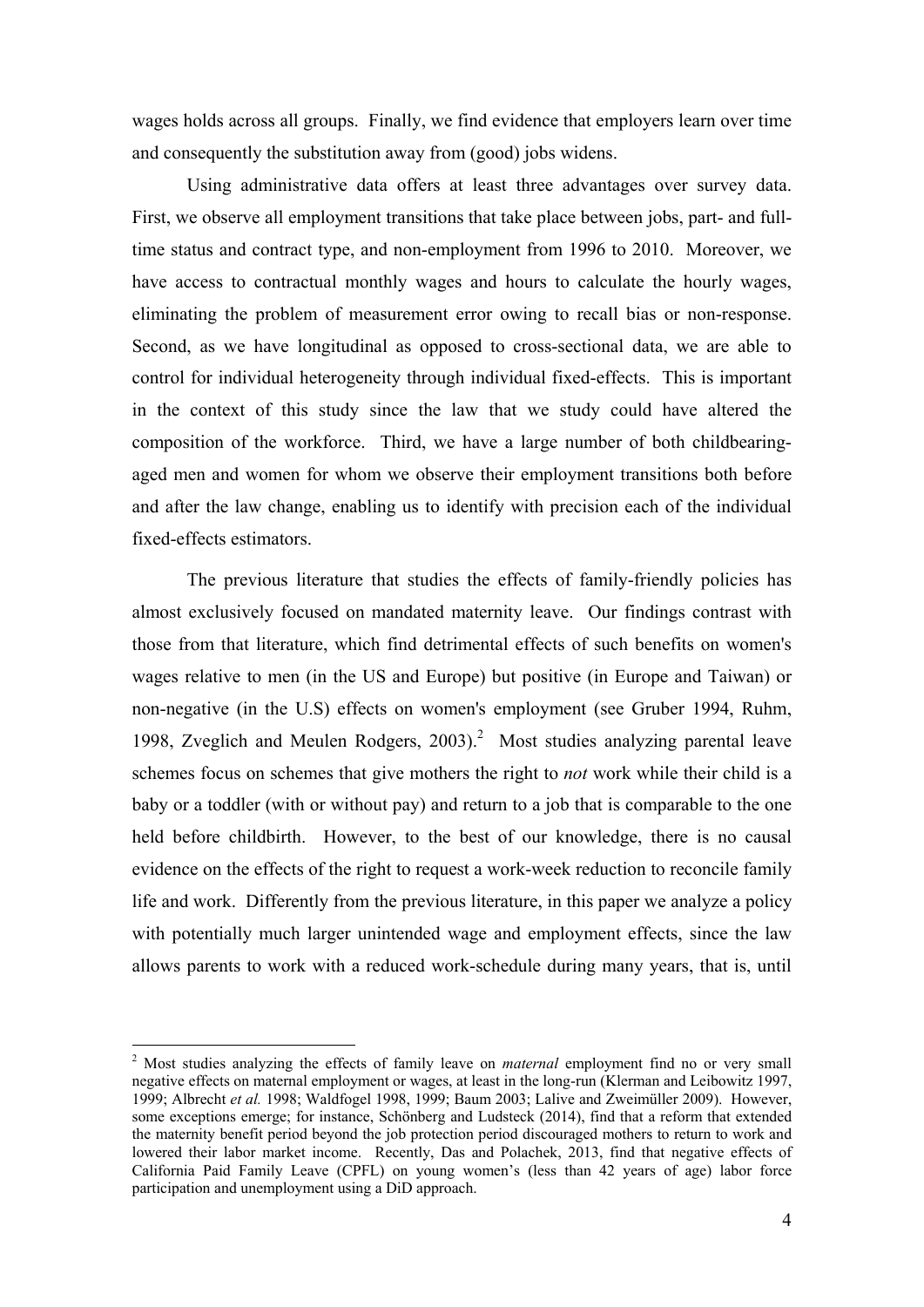their youngest child reaches a certain age (typically 6 or 8 years of age).<sup>3</sup> Spain offers an interesting case to investigate the effects of protective measures for childbearingaged women because it obliged employers to grant any requests and protected workers who had requested to work part-time. We argue that findings from this study are relevant for other countries where similar policies have been or are about to be introduced.

This paper also contributes to the literature on the effects of part-time work on women's employment careers (see Gornick and Hegewisch 2011; and Fernández-Kranz and Rodríguez-Planas 2011). Most of that literature is not causal, given the extreme difficulty in finding good instrumental variables to address the selection problem into part-time work (Manning and Petrongolo 2008). This paper is close to Fouarge and Baaijens (2009) and Munz (2004) in that these authors analyze the effects of laws giving the right to work part time. However, in contrast to our paper, these authors analyze the effects of giving the right to work part time to *all* employees, and find small or negligible effects on hours worked (Fouarge and Baaijens, 2007), and on the likelihood to switch from full- to part-time work without changing jobs (Munz 2007). Another relevant paper is that of Fitzenberger *et al.* 2013, which estimates the effect of two simultaneous laws on maternal employment that took place in Germany in 2001: a policy reform providing financial incentives for an earlier return-to-job after childbirth, and a legal claim for part-time work and regulated fixed-term contracts for all workers. They find that the joint effect of the law increased maternal employment.

 The remainder of this paper is organized as follows. The next section describes the institutional background and the 39/1999 law. Section III presents the data and empirical strategy. Section IV presents the effects of the reform on parental part-time work, section V presents the results of the reform on employment and wages of childbearing-aged women, and section VI presents heterogeneity analysis. Section VII concludes.

 $3$  Note that women with more than one child could be allowed to work part-time since the birth of the first child and until the youngest child becomes eight years old, effectively extending the period of protection. And according to the law we analyze in this paper, these women would be protected against a lay-off during all those years.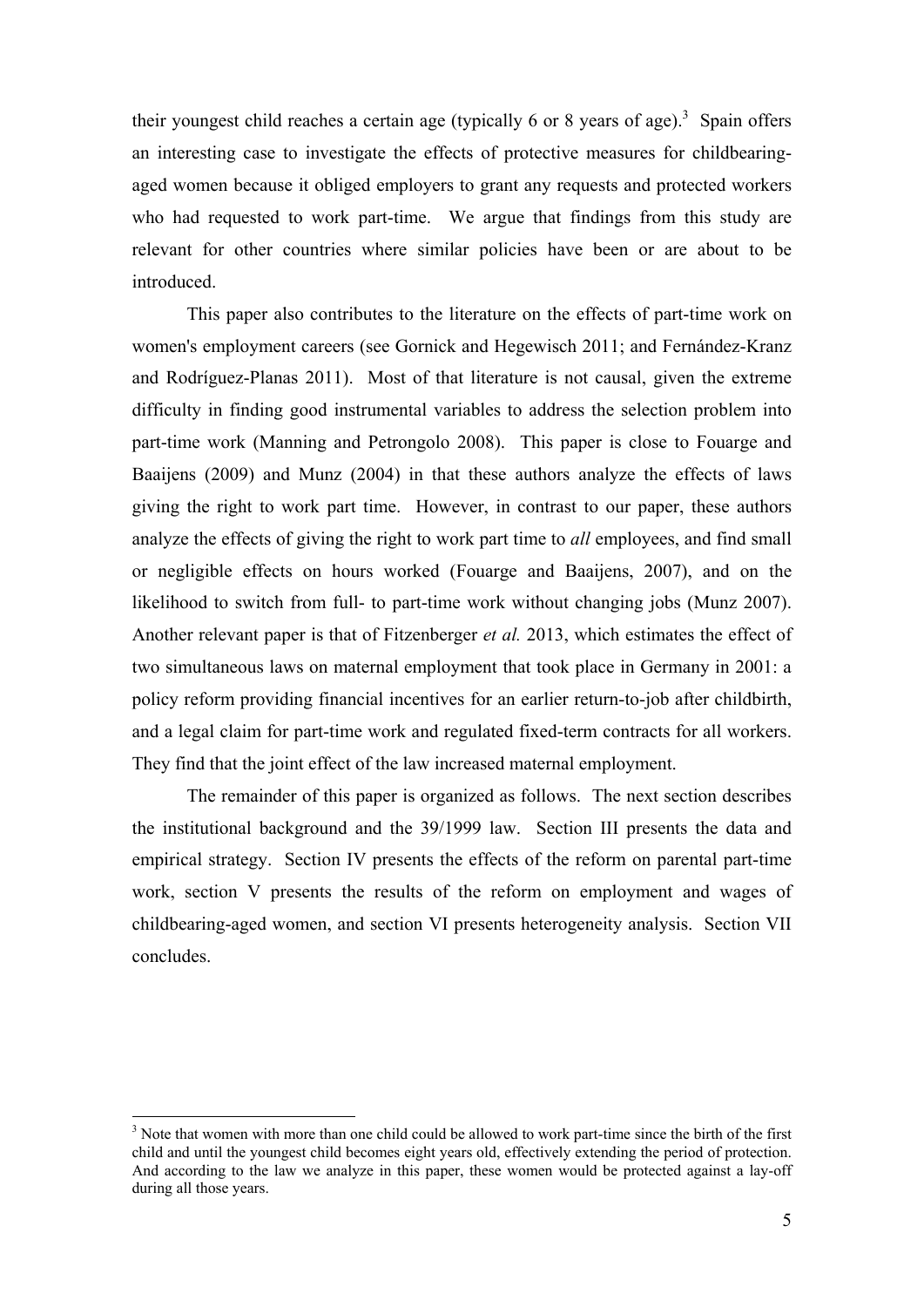#### **II. Institutional Background**

1

#### *Permanent versus Fixed-Term Contracts*

In 1984, Spain (like many Continental European countries during the mid-1980s) reformed its employment protection rules to add flexibility in the labor market by encouraging the use of fixed-term contracts. Consequently, fixed-term contracts quickly soared, with close to one-third of wage and salary workers in Spain working under a fixed-term contract by the early-1990s (Bentolila, Dolado and Jimeno 2008). In contrast with permanent contracts, fixed-term contracts have much lower dismissal costs and its termination cannot be appealed to labor courts. Furthermore, these contracts have a much lower severance payment (12 days' wages per year of service as opposed to 45, and a maximum duration of 36 months within the same firm instead of  $42$ ).<sup>4</sup> Moreover, the regulation that established that fixed-term contracts could only be used up to a maximum of three consecutive years was not enforced until 2010. Consequently, the majority of workers in Spain initiate their employment history with a fixed-term contract and as many as 40 percent of them still hold such type of contract ten years later (Estrada *et al.* 2009). In Spain, the average duration of a fixed-term contract is less than three months. While fixed-term duration contracts coexist with permanent contracts within the same firms in Spain, they impose penalties to workers in the form of forgone experience, delayed wage growth and higher levels of unemployment risk (Amuedo-Dorantes and Serrano-Padial 2007). According to Amuedo-Dorantes and Serrano-Padial (2007), yearly turnover rates among fixed-term contract workers are high (in the range of 34 to 66 percent), and contrast with those of permanent contract workers (only 10 percent of permanent contract workers experience turnover). Moreover, while the vast majority of job movers with a fixed-term contract transition to a new fixed-term contract job or become unemployed, those with a permanent contract transition to a new permanent contract job or retire. Furthermore, workers under fixed-term contracts have been found to exhibit lower rates of absenteeism (Jimeno and Toharia 1996; Ichino and Riphahn 2005; Olsson 2009) and greater rates of unpaid overtime work (Engellandt and Riphahn 2005). Finally, and importantly for our study, a large strain of literature has found that fixed-term contract workers are in general working under worse conditions related to work-family balance,

<sup>&</sup>lt;sup>4</sup> A recent labor market reform that reduced permanent contracts' severance payment to 33 days was passed in February 2012.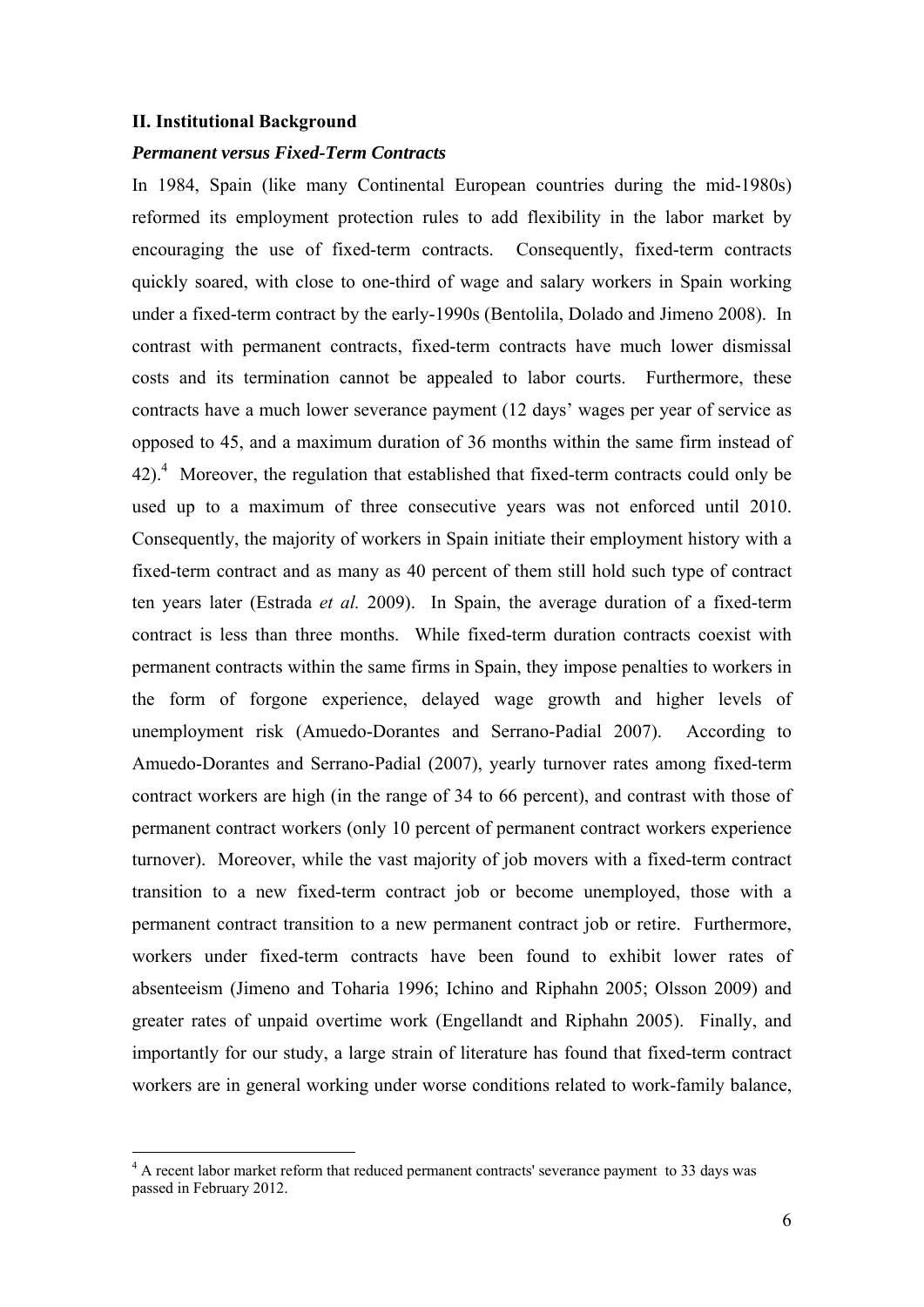such as less favorable working schedules (Amuedo-Dorantes 2002) and having less ability to exert control over their own work (Beard and Edwards 1995).

#### *Part-Time Work*

In contrast with the high incidence of fixed-term employment, Spain has traditionally had a low incidence of part-time work (OECD, 2008). Both types of contracts were first regulated by law in 1984 with the objective of adding flexibility in the labor market. However, because part-time work in Spain was traditionally a second-best job (see Fernández-Kranz and Rodríguez-Planas, 2010, for legal details prior to 1994), its incidence remained modest, hovering around 9 percent of the labor force in the mid-1990s. Up until the reform to promote part-time work among parents of small children, part-time jobs in Spain were low-wage growth jobs with limited career advancement (Fernández-Kranz and Rodríguez-Planas, 2010). Workers in part-time jobs were more likely to be women, work under a fixed-term contract, and concentrate among certain industries—especially services, such as, retail sales, janitors, real estate, restaurants, education, and other social and personal services—, and low-skilled occupations, such as non-qualified occupations or non-professional white-collar jobs (Muñoz de Bustillo Llorente *et al.*, 2008).

#### *The 39/1999 Law*

On November 5, 1999, the Spanish Government passed the *39/1999 Law to Promote the Conciliation of Work and Family Life*, which entered into effect the day after its publication. It granted the right to request a work-week reduction *only* to parents of small children, regardless of sex or contract type. More specifically, it entitled wage and salary workers with children under 7 years old to ask for a reduction of no more than one-half of the usual full-time schedule, with an equivalent reduction in their monthly salary.<sup>5</sup> In addition, workers are entitled to return to their full-time schedule upon request, and have the right to choose the time slot during the day they want to work. Most importantly, the law declared a dismissal or layoff invalid if the worker had previously asked for a work-week reduction due to family responsibilities, namely the firm must readmit workers in their previous job and cannot use the alternative of dismissing the worker by compensating with the statutory severance payment.

<sup>&</sup>lt;sup>5</sup> The maximum age of the child was extended from 6 to 8 in 2007.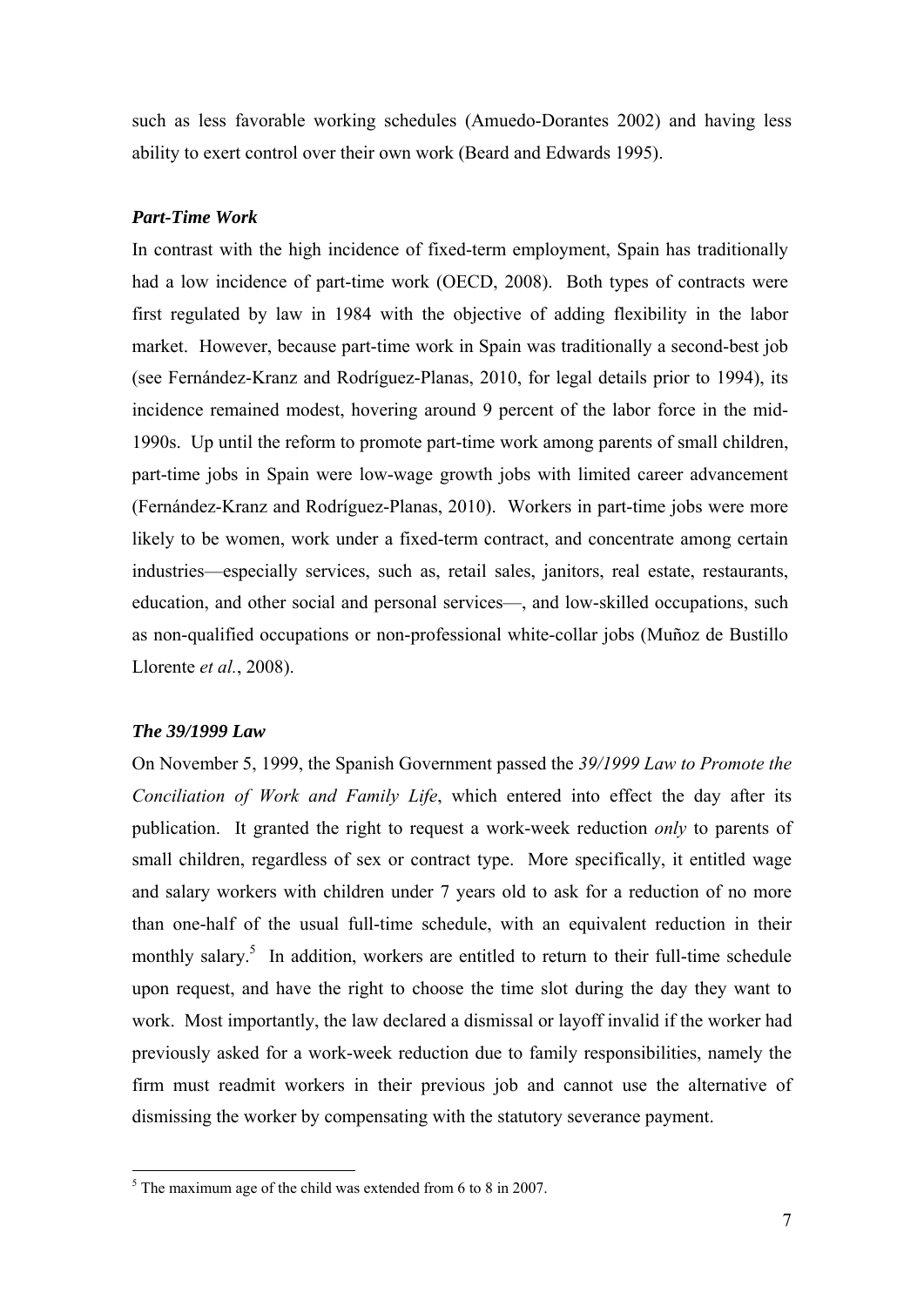It is important to note that although this law declares a layoff invalid if the worker has previously asked for a work-week reduction due to family responsibilities, *de facto* it only protects workers with permanent contracts, given that employers who do not want to offer reduced work hours to workers with fixed-term contracts only have to wait for their contract to expire to terminate the employment relationship.

Due to the traditional values of Spanish society, we do not expect working fathers to access part-time work. In Spain, most people believe that it is optimal for young children to spend most of their time during the first few years of their life under their mother's care (Pfau-Effinger 2006, and Marí-Klose *et al.* 2010). Moreover, given that men tend to have higher earnings than women in Spain, the decision to reduce the work schedule of the lower-earnings member of the household is also a rational one.

#### **III. Data and Empirical Specification**

#### *The CSWH Data*

We use data from the 2010 wave of the Continuous Sample of Working Histories (hereafter CSWH), which is a 4 percent non-stratified random sample of the population registered with the Social Security Administration in 2010. The CSWH provides information on: (1) socio-demographic characteristics of the worker (such as sex, education, nationality, province of residence); (2) the worker's job information (such as type of contract, part-time status, occupation, the dates the employment spell started and ended, and monthly earnings); and (3) employer's information (such as industry, public versus private sector, the number of workers in the firm, and the location). Despite not being reported in the CSWH, other variables such as experience and tenure can easily be calculated.<sup>6</sup> In addition, information on the individual's education level, and the number and date of birth of children living in the household (including but not distinguishing own natural, adopted, step and foster children) is available in the 2010 Spanish Municipal Registry of Inhabitants, which is matched at the person level with the Social Security records. We compute hourly wages by dividing monthly earnings by the number of days worked in a given month and by the contractual number of hours. Hourly wages are deflated using the Spanish CPI.

 We use quarterly data from the first quarter of the 1996 until the last quarter of 2010 (keeping only the last month of each quarter), focusing our analysis on 4 years

<sup>&</sup>lt;sup>6</sup> As we lack information on reason for not working, we record spells of non-work as the time the person is not employed.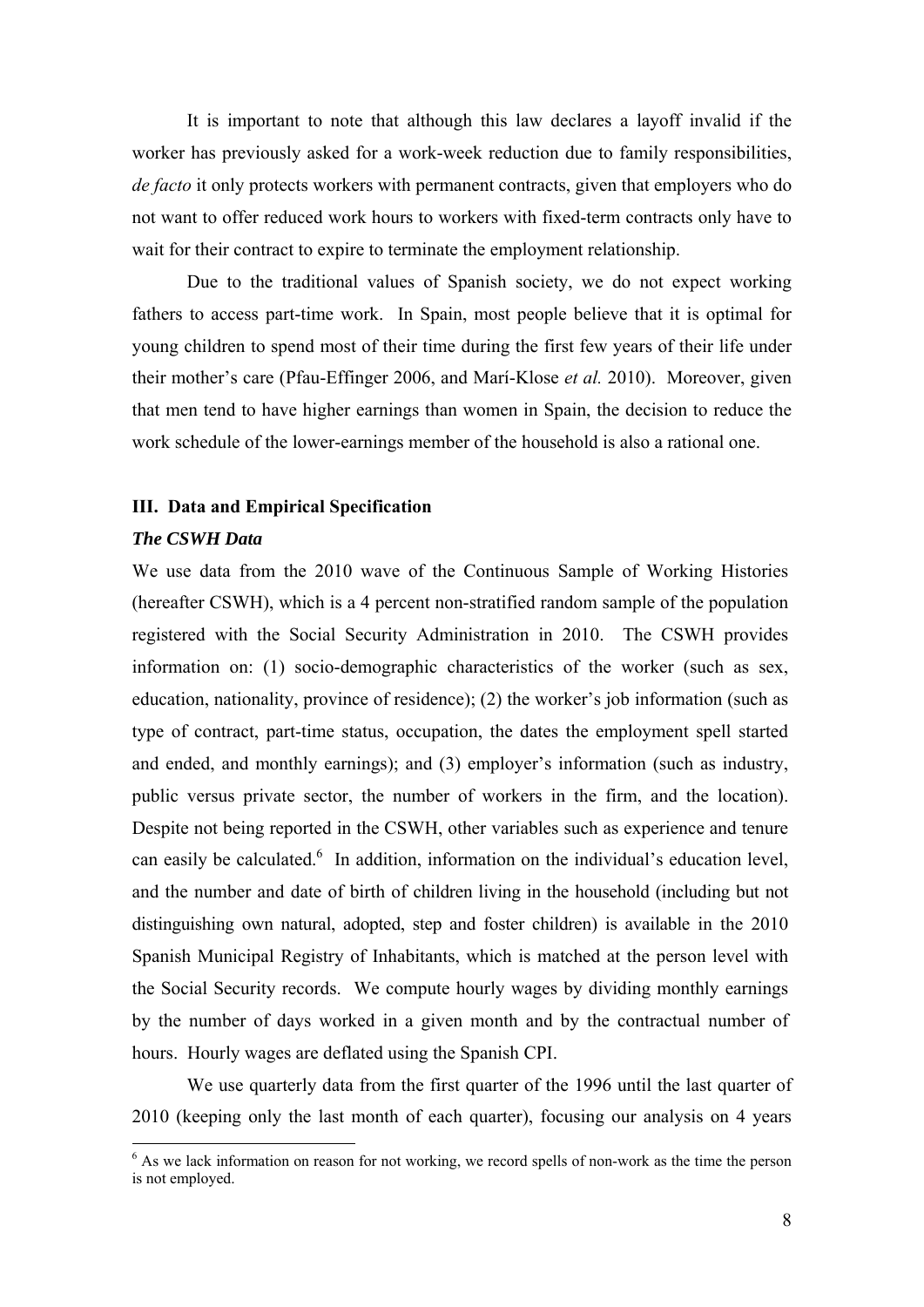prior to and 11 years after the law. We decided to work with the 2010 wave because we were interested on analyzing not only the short-run but also the long-run effect of such reform as employer learning may take place. The reason for limiting our analysis to the post-1996 period is that the CSWH does not provide reliable information on type of contract prior to 1996. However, we use information back to 1985 to calculate variables such as workers' experience and tenure.

We restrict our analysis to private sector wage and salary workers, and prime childbearing-aged individuals defined as men and women between 23 and 44 years old (both included), given that they are most at-risk of being potentially eligible.<sup>7,8</sup> Immigrants are excluded from the analysis.<sup>9</sup>

 Figure 1 displays pre-reform quarterly transition and stock probabilities for female workers across permanent employment, fixed-term employment, and non-work. While, on average, 57 percent of our sample is working under a permanent contract, as many as 21 percent are working under a fixed-term contract, and 22 percent are not working. In relation to transition probabilities across different states, it is important to highlight that for those under a fixed-term contract, flows into non-work (11.71 percent) are more than twice as large as flows into a permanent contract (4.62 percent). In contrast, among those under a permanent contract, persistence is high since the probability of a transition into non-work or fixed-term contract is low (1.1 and 0.4 percent, respectively). Finally, most transitions into employment from non-work take place through a fixed-term contract (7.54 percent) as opposed to a permanent contract (1.4 percent).

 We divide our population into three samples. One sample includes all workers observed at two successive interviews and who were not working during the previous

<sup>&</sup>lt;sup>7</sup> We exclude from the analysis self-employed individuals as the law does not apply to them. In addition, their earnings are not relevant for Social Security's administrative purposes, and thus not reliable in the CSWH.

<sup>&</sup>lt;sup>8</sup> The average age at which most Spanish women had their first child was 28 years old in 1970 and 30 years old in 1995. Moreover, only 4 percent of mothers had their first child at age 35 or older.

In the CSWH, we observe the work history of individuals: (i) working in 2010, or (ii) not working in 2010, yet receiving Social Security benefits, which include unemployment benefits, disability, survivor pension, and maternity leave. Thus, individuals without a valid relationship with the Social Security in 2010 are not present in the database. By comparing different waves of the CSWH, one can get a sense of the magnitude of this type of attrition among women between 23 and 44 years old, which are those under analysis in this paper. From our calculations, we found that among those women who were in the Social Security records the previous year, as few as 3.4 per cent of mothers and 3.8 per cent of childless women were attrited the following year. Note that if some women drop from the labor force in a given year and return to work 2 or 3 years later, we would not lose them as long as they are attached to Social Security records by 2010. Analysis using the Spanish Labor Force Survey (which is cross-sectional) suggests similar unintended effects of the law on childbearing-aged women relative to men.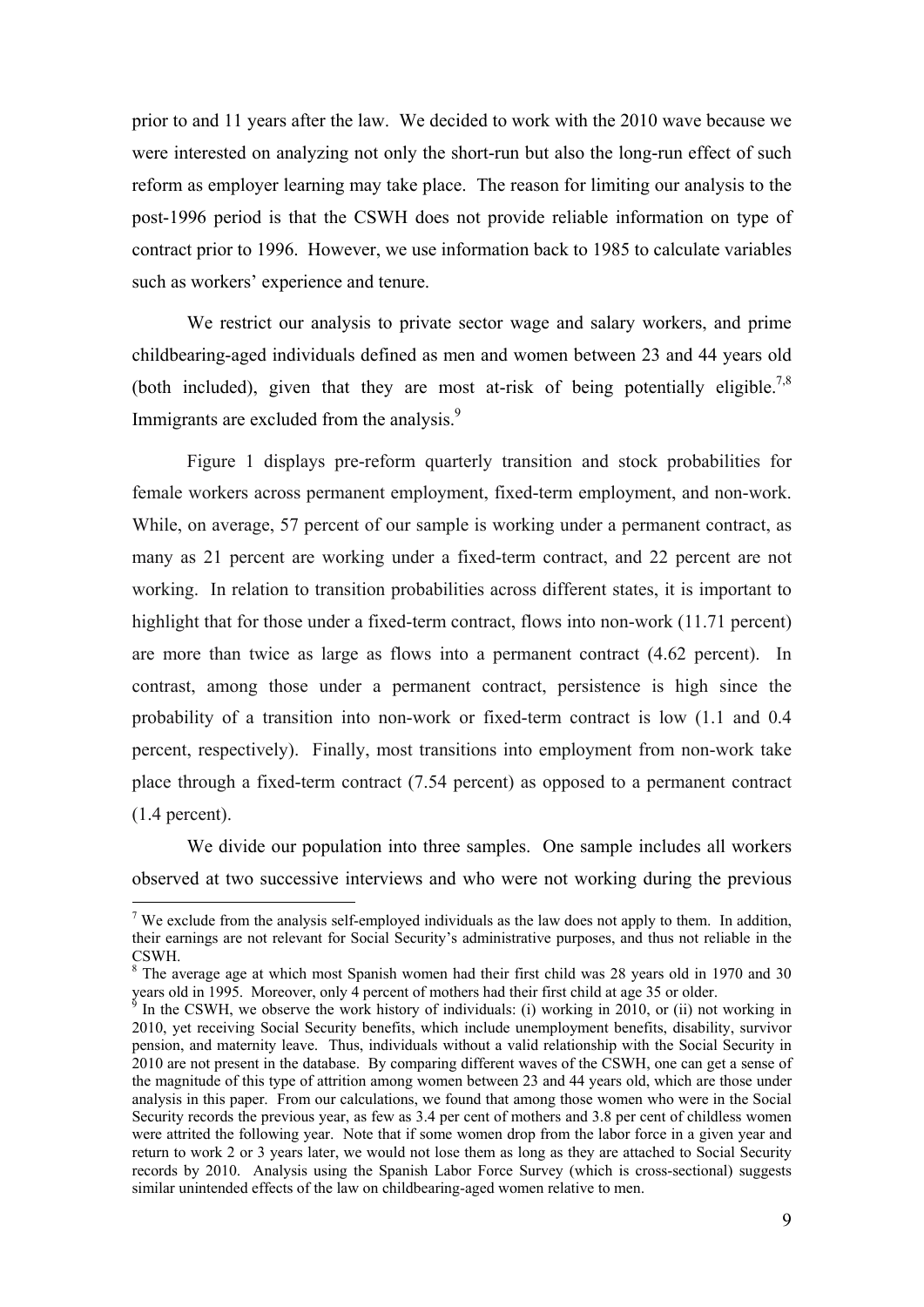quarter. This sample is used to study the effects of the reform on hiring. The other two samples are used to study the impact of the reform on those who were already working in the previous quarter under a permanent and fixed-term contract, respectively. Unfortunately, the CSWH lacks information on the reason why a worker is no longer working at survey date, precluding us from analyzing the effects of the reform on being laid-off. Thus, our results on the likelihood of remaining employed include both labor supply and demand responses to the law.<sup>10</sup>

The final three samples include three unbalanced panels of 37,321, 52,094 and 42,591 women and 31,912, 43,700 and 34,435 men, with a permanent contract at *t-1*, a fixed-term contract at *t-1* and non-work at *t-1*, respectively. Although our econometric analysis focuses on the period between 1996 and 2010, individuals are in the CSWH between 1 and 25 years. In our sample, each woman (man) is observed for 48.20 (50.45) quarters on average, resulting in 1,590,952 woman-quarter observations and 1,388,212 man-quarter observations.

#### *Compositional Bias in the Standard DiD Estimator*

In order to explore whether employers substituted away from female labor, our main analysis compares employment, employment transitions and wages of prime childbearing-aged women with those of men within the same age range before and after the reform.

We can estimate the policy effect as a difference in difference (DiD):  $-$ {E[Y<sub>it</sub></sub> | S(i) = Men, Post \_1999 = 1,  $X_{it}$ ]  $-$  E[Y<sub>it</sub> | S(i) = Women, Post \_1999 = 0,  $X_{it}$ ]}  $DiD = E[Y_{it} | S(i) = Women, Post\_1999 = 1, X_{it}] - E[Y_{it} | S(i) = Women, Post\_1999 = 0, X_{it}]$ 

To put this in a regression, the model can be written as:

1

where  $t$  indexes the quarter, and  $i$  indexes the individual. The variable *Women<sub>i</sub>* is a dummy variable indicating whether the individual is a woman, and the variable *Post 1999<sub>t</sub>* is a dummy equal to 1 after the year 1999 (and 0 otherwise).  $X_{it}$  is a vector  $Y_{ii} = \lambda + \alpha_0 W \text{omen}_i + \alpha_1 Post \_ 1999_{ii} + \alpha_2 (W \text{omen}_i * Post \_ 1999_{ii}) + \beta X_{ii}^{\prime} + \gamma_i + u_{ii}$ 

<sup>&</sup>lt;sup>10</sup> Using the longitudinal CSWH offers many advantages over the Spanish Labor Force Survey, which is cross-sectional. First, while annual employment transitions can be constructed using a question in the Spanish LFS that asks about last year's employment, they are based on individuals' response, which may be affected by recall bias. Second, no information is provided on the type of contract or part-time status of the job worked during the last year reducing the scope of analysis. Finally, wages are not reported in the Spanish LFS.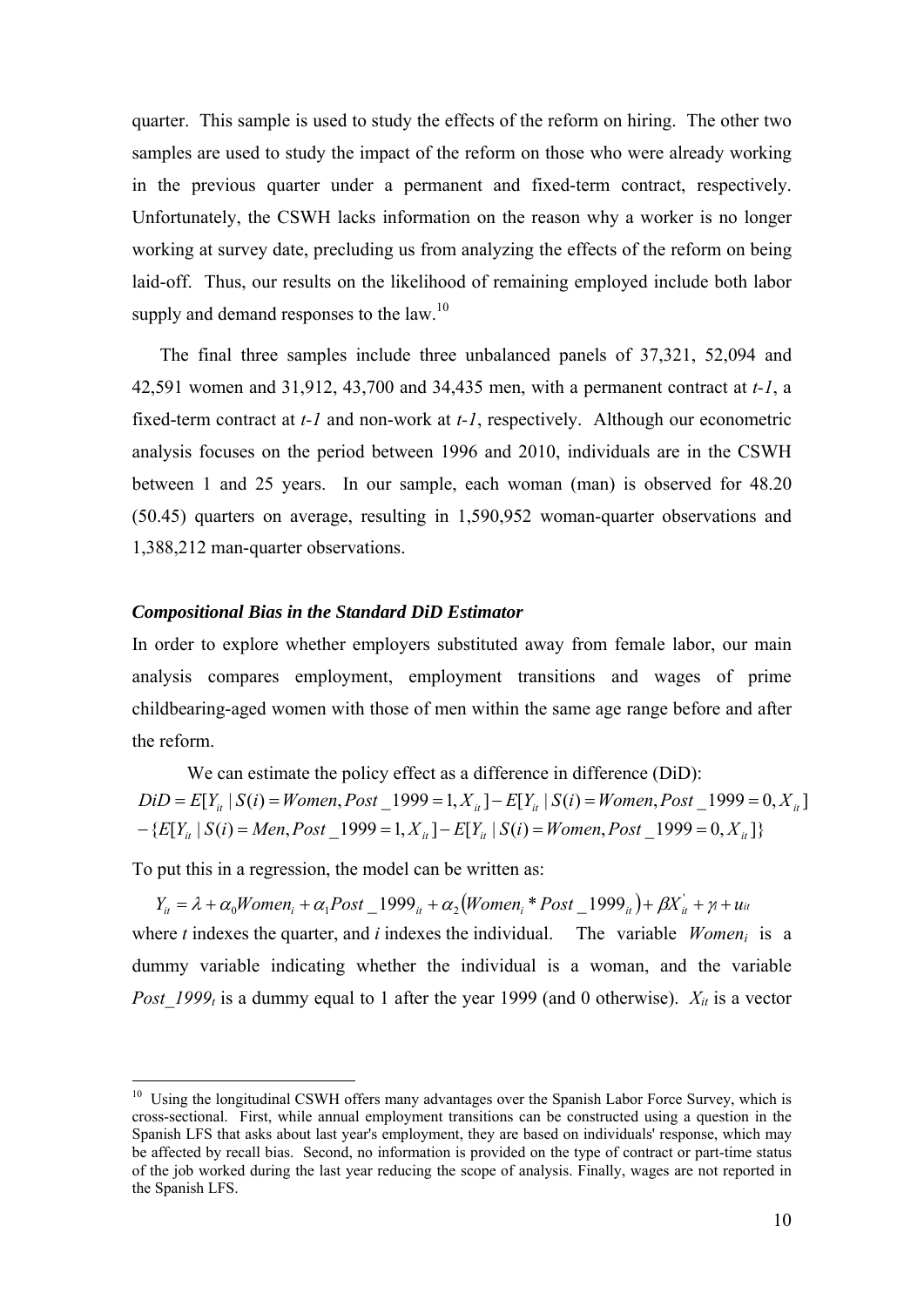of control variables. The error term includes both a random component  $\mu_{it}$  with mean zero and constant variance, and a worker-specific fixed effect, *γi*.

Taking the expectation of the outcome of interest  $Y_{it}$  conditional on being a woman before and after the law and conditional on being a man before and after the law, we get:

 $E[Y_{ii} | S(i) = Men, Post \_ 1999 = 0, X_{ii} = \lambda + \beta + E[\gamma | S(i) = Men, Post \_ 1999 = 0, X_{ii}$  $E[Y_i | S(i) = Men, Post \_ 1999 = 1, X_{ii}] = \lambda + \alpha_1 + \beta + E[\gamma | S(i) = Men, Post \_ 1999 = 1, X_{ii}]$  $E[Y_{ii} | S(i) = W$ omen, Post  $\_\!\!\!\!\! \_1999 = 0, X_{ii} = \lambda + \alpha_0 + \beta + E[\gamma | S(i) = W$ omen, Post $\_\!\!\!\!\! \_1999 = 0, X_{ii}$  $E[Y_i | S(i) = W$ omen, Post  $\_\!\!\! 1999 = 1, X_{ii} = \lambda + \alpha_0 + \alpha_1 + \alpha_2 + \beta + E[\![\n \pi \,|\, S(i) = W$ omen, Post $\_\!\!\! 1999 = 1, X_{ii}$ 

The standard DiD model estimated with OLS assumes that the change in women's expected unobserved individual heterogeneity before and after equals that of men, and thus cancel each other out when estimating the DiD estimator. Namely, it assumes that:

$$
E[\gamma | S(i) = Women, Post\_1999 = 1, X_{ii}] - E[\gamma | S(i) = Women, Post\_1999 = 0, X_{ii}] =
$$

$$
E[\gamma | S(i) = Men, Post\_1999 = 1, X_{it}] - E[\gamma | S(i) = Men, Post\_1999 = 0, X_{it}]
$$

However, it is likely that this reform modified the hiring practices of employers by making them more selective when hiring women relative to men, choosing only the most productive female workers. If this is the case, the coefficient  $\alpha_2$  would underestimate the negative effects of the reform on the probability of not promoting women or dismissing them. An alternative and possibly complementary effect of the reform is that the composition of working women changes, in that by allowing mothers to work part-time while their youngest child is 0- to 7-years old, the reform may have led to a reduction in the number of women who would have chosen not to work in the absence of the policy. Depending on whether these women are of higher or lower productive ability than those who did not exit employment prior to the reform,  $\alpha_2$  will overestimate or underestimate the causal effect of the reform on continuing employed.

 A related concern of this standard DiD is that it does not control for timeinvariant individual unobserved heterogeneity. This is important given that it is likely that some workers "abuse" this law by asking for a work-week reduction to prevent a layoff. If it is mainly lower productivity workers who seek and gain this extra protection, then  $\alpha_2$  will again bias the impact of the reform.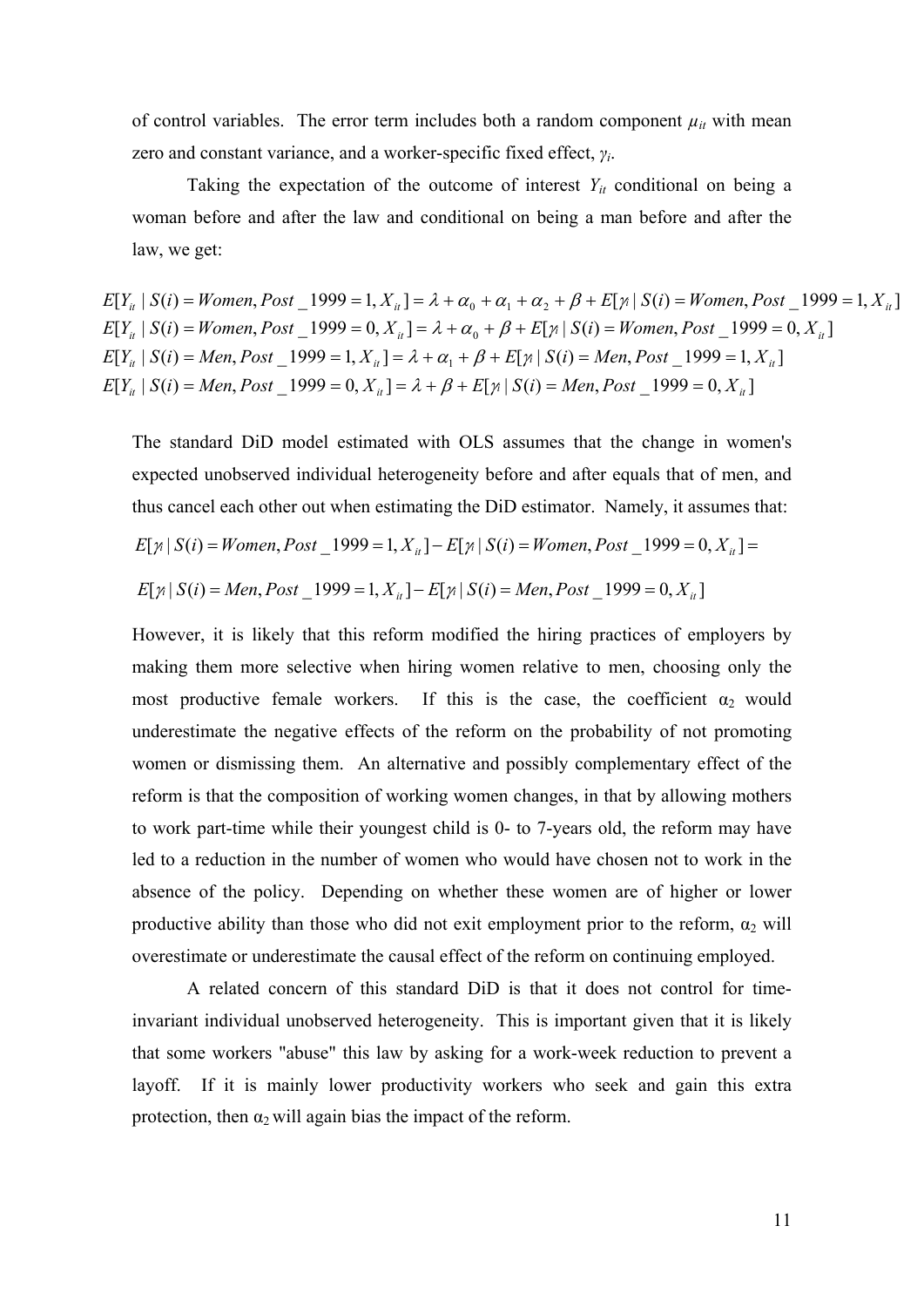#### *Individual Fixed-Effects Estimator of the Reform*

To address these concerns, our preferred estimate is the DiD within-individual estimator, which we obtain by running the following fixed-effects (FE) regression  $(1)$ :<sup>11</sup>

 $Y_{ii} = \alpha_0 + \alpha_1 Post \_ 1999_{ii} + \alpha_2 (Women_i * Post \_ 1999_{ii}) + \alpha_3 Trend_i + \alpha_4 (Trend_i * Women_i)$  (1)  $+ \beta_1 X_{it}^{\prime} + \beta_2 \big(X_{it}^{\prime} * \textit{Women}_i\big) + \gamma_i + u_{it}$ 

where the vector  $X_{it}$  includes individual-level variables expected to be correlated with employment: age squared, a variable indicating the number of children in the household, and all these variables interacted with the female dummy.<sup>12</sup> We also include region (*Comunidad Autónoma)* dummies and the region's unemployment rate as additional controls. In order to control for possible pre-period trends that could bias the results (Meyer, 1995), we also include a linear (quarterly) time trend, *Trend<sub>t</sub>*, which differs for the treatment and comparison group, enabling us to control for systematic differences in the behavior between the two groups over time. At the end of the results section, we test the robustness of our results to alternative trend specifications, including one specification with year fixed effects. We compute robust standard errors clustered at the individual level. In the robustness section, we report results with alternative standard error clustering to account for any dependence of the errors across time and groups.

We estimate this regression separately for 6 outcome variables, measuring transition probabilities from working under a permanent contract, a fixed-term contract, or not working during quarter *(t-1)* to working under a permanent contract, or not working during quarter *(t)*. This enables us to disentangle the effects of the law on: *(i)* the likelihood of remaining employed under the same type of contract; *(ii)* the likelihood of being promoted from a fixed-term to a permanent contract, and *(iii)* the likelihood of being hired into either type of contract. At the end of the results section, we also present estimates of the effects of the reform on wages.

The coefficient  $\alpha_2$  on the interaction between Post 1999<sub>t</sub> and Women<sub>i</sub> captures the change in transition probabilities of women after the reform relative to before the reform, as well as relative to the within transition changes of men net of any underlying

<sup>&</sup>lt;sup>11</sup> While the standard fixed-effects model is equivalent to the first difference with a balanced panel and no covariates, this is not true when one has an unbalanced panel and adds controls for observable characteristics.

 $12$  Note that the women dummy is absorbed by the individual fixed effects. The control for education was dropped from the individual FE model since there is no within individual variation for this variable, and the age control was dropped due to the perfect collinearity with the linear time trend.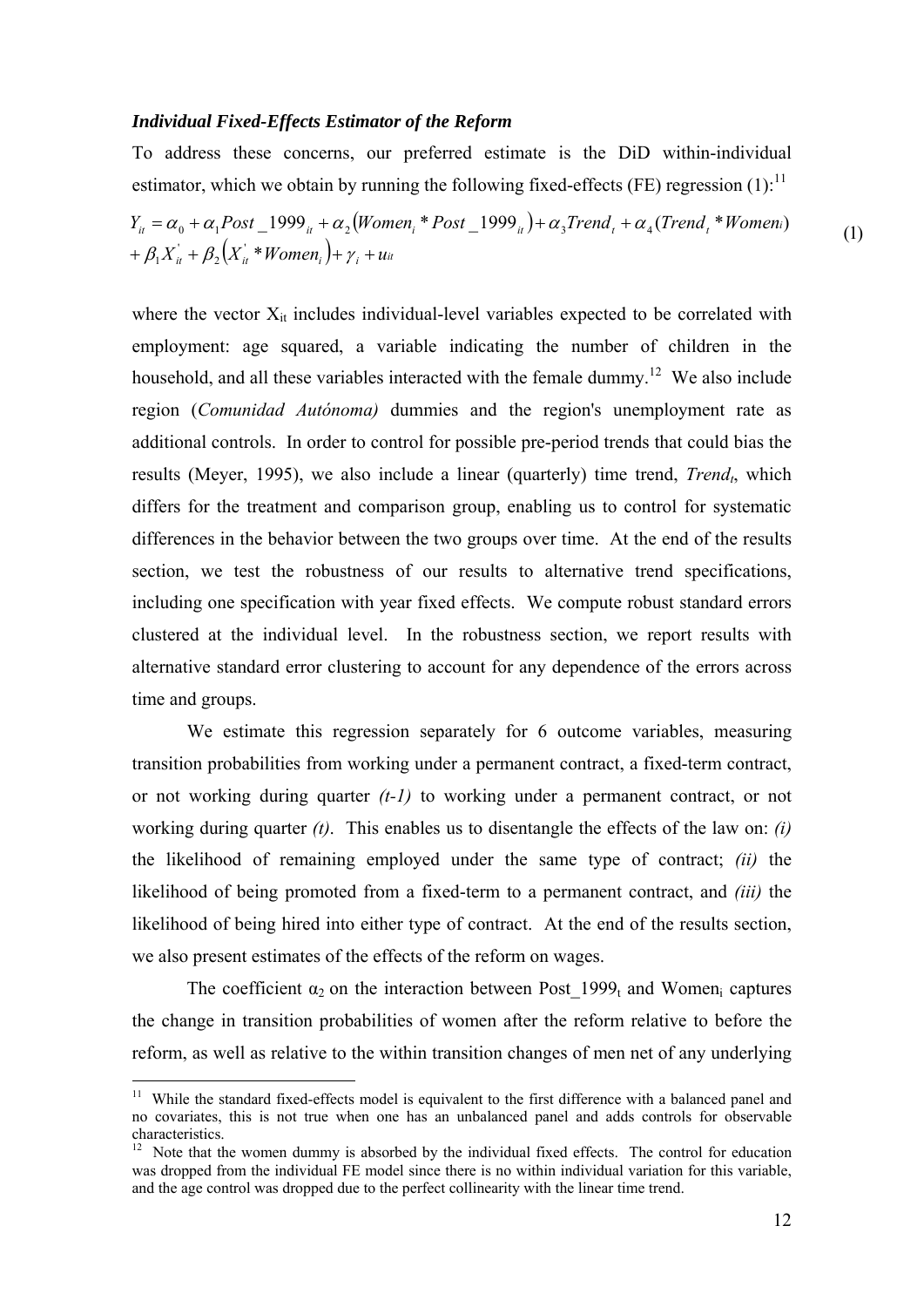trends. Due to the inclusion of individual FE, identification of  $\alpha_2$  comes solely from those women and men observed before and after the change of the law. In this case, it is important to note that the assumption is that the differences in the changes in individual unobserved heterogeneity differences between men and women remain time invariant before and after the reform. This assumption is not as stringent as that taken with the standard DiD, namely that the average unobserved heterogeneity differences between women and men before and after the reform remain unchanged. The latter is a standard assumption within the DiD literature, as most of the research either uses cross-sectional data or does not estimate FE estimator, even when using longitudinal data.<sup>13</sup> To reduce the compositional bias concern, many DiD studies focus on the effects of the reform a couple of years before and after the reform. However, this does not solve the problem of time-invariant unobserved heterogeneity. An additional advantage of focusing the analysis on the years close to the reform is that it minimizes concerns regarding potential policy interactions. Given that employer learning may take place, it is deemed important to analyze the longer-run effects of such a reform. Thus, we present shortterm estimates, as well as estimates of the immediate effects of the reform versus the longer-term effects in the results section, using an alternative specification that replaces the post-1999 dummy with two time dummies (covering the years 2000 to 2004 and post-2004) and their interaction with the treatment dummy. In addition, at the end of Section IV, we conduct several robustness checks to address potential identification threats.

#### *Identification of the within-individual DiD estimator*

1

It is important to note that we have a large number of both childbearing-aged men and women for whom we observe their employment transitions both before and after the law change in order to identify with precision each of the individual FE estimators. When we condition on having a permanent contract during *(t-1)*, we observe 4,486 childbearing-aged men and 4,028 women both before and after the reform. Similarly, when we condition on having a fixed-term contract during *(t-1)*, we observe 3,170 men and 4,953 women both before and after the reform. Finally, when we condition on not

<sup>&</sup>lt;sup>13</sup> As discussed below, one needs a large longitudinal sample to identify the within-estimator DiD coefficient, as identification only comes from those observed transitioning before and after the reform. Our data set is both long and large as it comes from administrative data.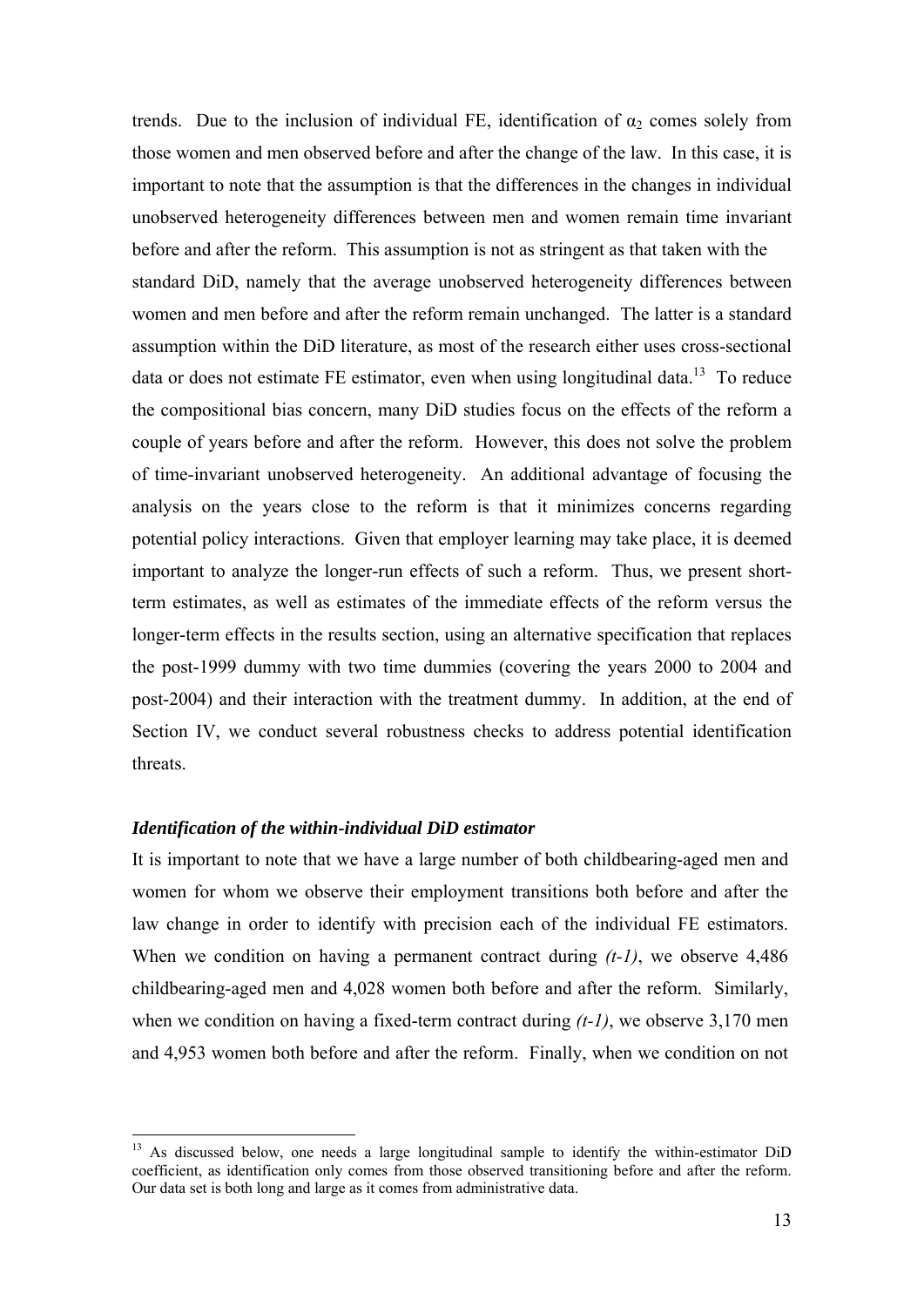working at *(t-1)*, we observe 1,925 men and 3,538 women both before and after the reform.

#### **IV. The Effects of the Reform on Parents' Part-Time Work**

Since the focus of this paper is to study the employment and wage effects of the 1999 law on childbearing-aged women relative to similar men, a previous question that we need to address is if the law led to an increase in the incidence of part-time work among eligible mothers (but *not* fathers) that could justify a substitution away from hiring women. This is the focus of this section. For this purpose, we compare parents of 0 to 6 year-old children (the eligible group) to parents of 7 to 12 year-old children. We perform the analysis separately for men and women and by type of contract. As is standard in the literature using European data, we define part-time work as working 30 or fewer hours per week.

Looking first at the raw data, Figure 2 shows the incidence of part-time work for parents of small children compared to parents of slightly older children from 1996 to 2010. The raw data shows that the law had an effect on the incidence of part-time work, albeit not homogeneous across groups. Only mothers working under permanent contracts seem to benefit from the right to work part-time provided by the law. While prior to the reform part-time work among mothers with a permanent contract increased at a similar rate regardless of their children's age, by 2001 these rates begin to differ. Part-time work for mothers of small children increase from 9 percent in 1998 to 38 percent in 2010 whereas those with slightly older children reach only 21 percent in 2010. In contrast, the reform is not associated to any change in the part-time rate of mothers under fixed-term contracts, nor of fathers regardless of contract type.

To control for any underlying trends unrelated to the law, Table 1 shows estimates of the reform on the probability of working part-time separately for mothers (Panel A) and fathers (Panel B) with children under 7 years-old. Table 1 presents individual FE DiD estimator of the reform as explained above in equation (1) where  $Y_{it}$ is 1 if the individual is working part-time and 0 if he or she is working full-time. In addition, we use different treated and comparison groups, whereby the treated groups include parents whose youngest child is under 7 years old, while the comparison groups include parents whose youngest child is 7 to 12 years old (both included) *and* who were not affected by the law when their child was younger. The latter restriction limits our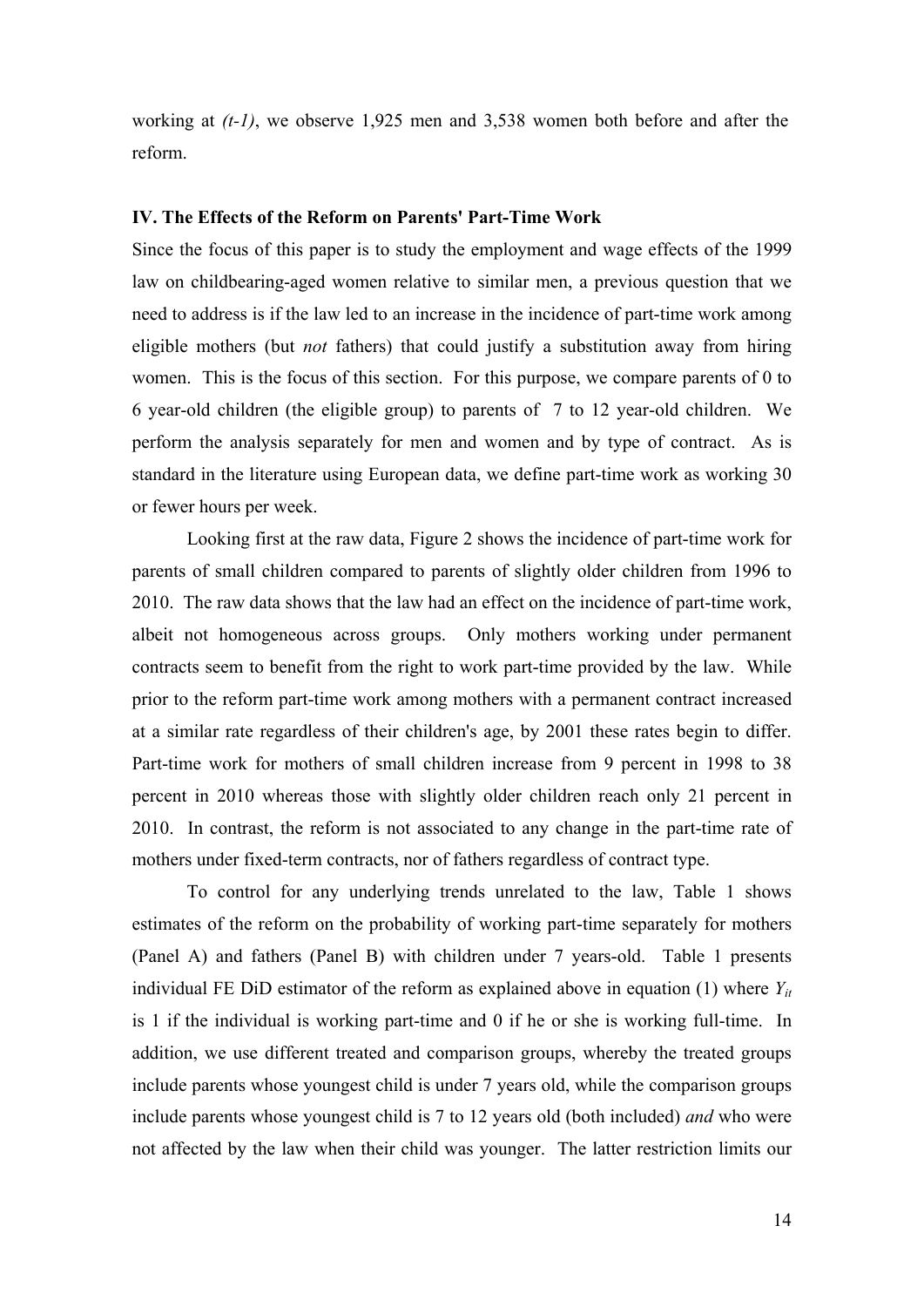analysis to the 1996-2004 period, as we subsequently run out of individuals in the comparison group. The analysis is done separately by contract type at  $(t-1)$ .<sup>14</sup>

Estimates from Panel A in Table 1 show that the reform led to a 10 percentage points increase of the incidence of part-time work among mothers with small children working under a permanent contract. For this group, the incidence of part-time work more than doubles from 9 percent before 1999 to 19 percent afterwards. The coefficient of the change being statistically significant at the 1 percent level. In contrast, the effect among mothers of small children with temporary contracts is half the size and not statistically significant. Panel B shows that the effect of the law on fathers is practically zero and not statistically significant. Finally, Panel C presents a placebo test using only pre-reform data and mothers. None of the coefficients are statistically significant, providing evidence that our results are not due to systematic differences in trends between the groups we study.

Whereas the study of employment stocks is relevant and interesting, one can view stocks as the result of complex dynamics that can be better understood with an analysis of transitions. The study of these transitions is important because it gives us additional evidence in support or against the hypothesis that the 1999 law is behind the changes observed in the data. For example, one could ask whether the increase in the incidence of part-time work is the result of newly created part-time jobs or whether it is the result of workers in stable jobs switching from full- to part-time work. Only the latter case supports the idea that the 1999 law is behind the increase of part-time work, whereas the former case raises concerns that the higher incidence of part-time work is the result of an unknown underlying trend affecting the type of jobs available. Our rich dataset is longitudinal and large, which allows for this type of analysis, and therefore in the rest of this section and in the sections that follow we place an emphasis in transitions<sup>15</sup>

Using the same individual FE specification, Table 2 analyzes the effect of the reform on the employment *transitions* from full-time to part-time work for mothers

<sup>&</sup>lt;sup>14</sup> Note that the dummy indicating having a child 0- to 6-years old is absorbed by the individual fixed effects. As education does not change in our sample, this variable is also absorbed by the individual fixed effects. Finally, the age variable is dropped due to multicolinearity with the linear trend.

<sup>&</sup>lt;sup>15</sup> Another reason to focus on transitions is that this allows us to control more precisely for the work status of the employee at t-1, which is important given the way the Spanish labor market works. For example, in the case of employment outcomes, an important characteristic of the Spanish labor market is its segmentation by type of contract and most workers only obtain a permanent contract after having worked for several years under a temporary contract. In this context, it is particularly important to study the transition from a fixed-term to a permanent contract and the effects of the law on this transition.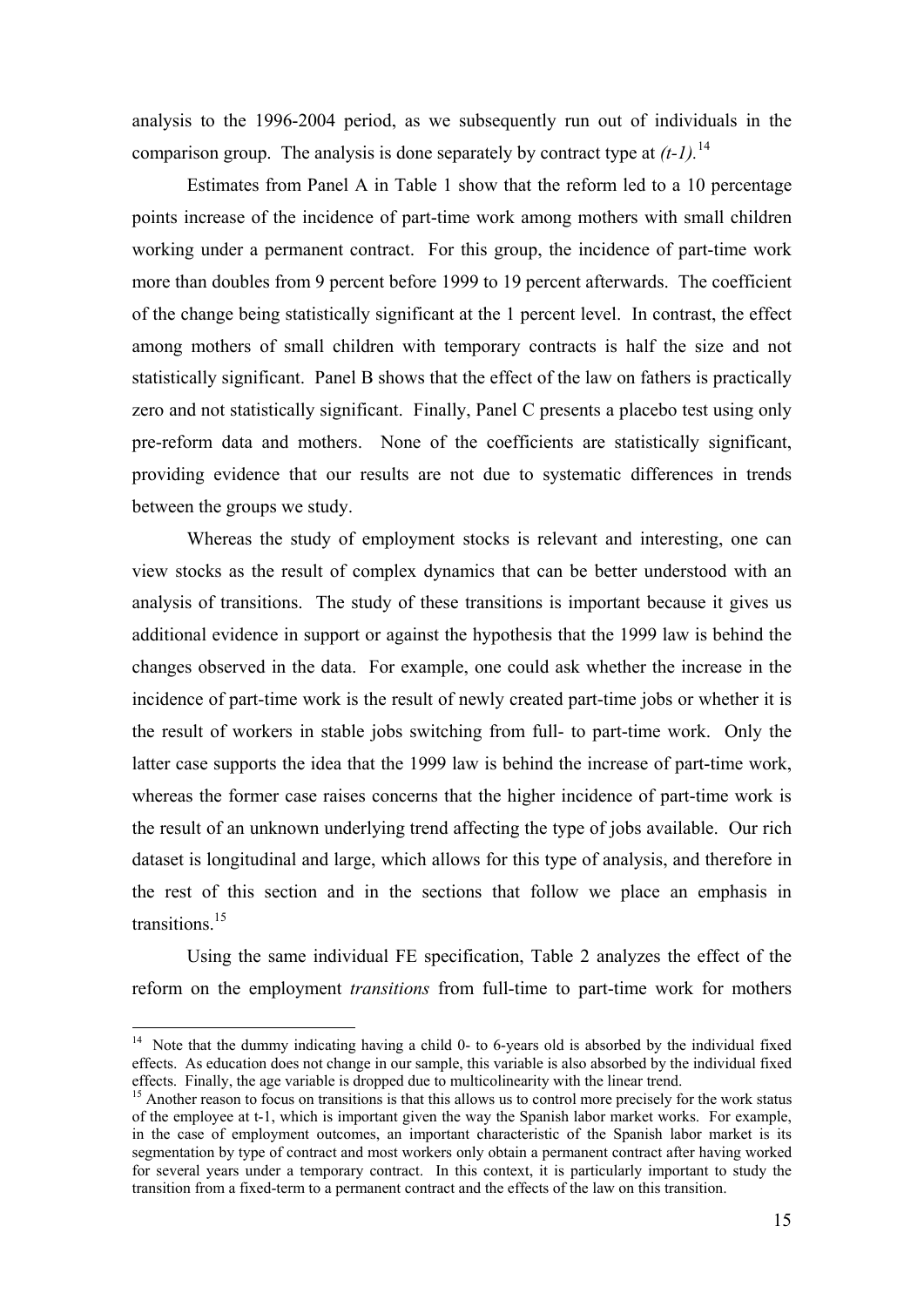(Panel A) and fathers (Panel B) with children under 7 years-old (and relative to parents of children aged 7 to 12). Column 1 in Panel A of Table 2 shows that the reform led to a relative increase in the likelihood that mothers of small children in permanent jobs switch from full-time to part-time. The coefficient reveals a 0.4 percentage points increase of this transition probability, relative to a pre-1999 value of  $0.3^{16}$ Furthermore, rows 2 and 3 show that the effect comes from transitions within the same firm and not from mothers who switch to part-time work as a result of a change of firm. In contrast, we find no significant effects for fathers (Panel B) or mothers with a fixedterm contract (Column 2 in Panel A).

The results of Table 2 help us understand the changes in part-time work observed in Figure 2. They tell us that those changes are explained by the fact that after 1999 mothers of small children in stable jobs increasingly switched to part-time. They also tell us that those changes are difficult to reconcile with simply a general trend of increased part-time work or an increase in the supply of part-time jobs, giving us some comfort that the results we find are a consequence of the law introduced in 1999. Finally, Panel C of Table 2 presents a placebo test using only pre-reform data and mothers. None of the coefficients are statistically significant, providing evidence that our results are not due to systematic differences in trends between the groups we study.

The results in this section also support our strategy of using men as a comparison group in the analysis that follows. The fact that men did not switch to parttime work after the law (but women did) implies that employers' expected costs of hiring childbearing-aged women have increased relative to those of hiring childbearingaged men. The question then becomes whether employers reacted to this by substituting away from female workers or reducing their relative wages, or both. This is precisely the question that we analyze in the next sections.

### **V. The Effects of the Reform on Childbearing-Aged Women's Employment and Wages**

#### *Descriptive Statistics*

1

Table 3 displays pre-reform descriptive statistics for the socio-demographic differences across the treated and comparison groups for the three samples under analysis: those

<sup>&</sup>lt;sup>16</sup> Note that these are quarterly transition probabilities and therefore the magnitude of the coefficients and of the pre-1999 levels are substantial.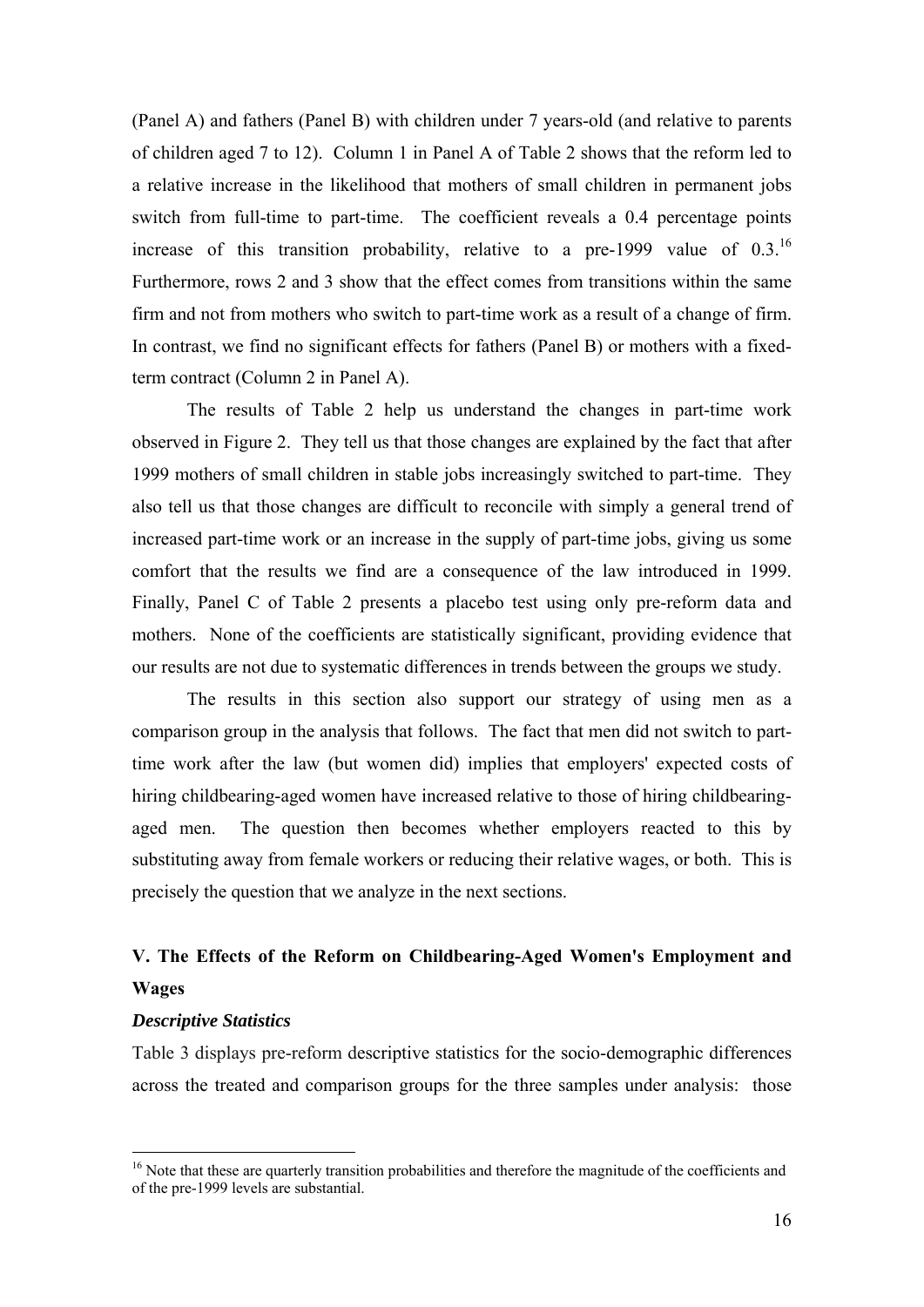working under a permanent contract during quarter *(t-1)*, those working under a fixedterm contract during quarter *(t-1)*, and those not working during quarter *(t-1)*.

 Given the transitions observed in Figure 1, we are particularly interested in measuring the effect of the reform on the likelihood of women to: (i) retain permanent contracts; (ii) be promoted from fixed-term to permanent contracts; (iii) leave (permanent or fixed-term) employment; and (iv) enter employment. Table 3 shows that, before the reform, there practically no differences in the quarterly transition probabilities between men and women. Column 1 shows that the likelihood of retaining a permanent contract extremely high (on average 99 percent) both among prime childbearing-aged women and men, indicating strong persistence into permanent employment. However, the likelihood of being promoted from a fixed-term to a permanent contract (regardless of whether there is an employer change) is quite low for both the treatment and comparison group, given that only 5 percent of women and men move from a fixed-term to a permanent contract before the reform. As one would expect given the duality of the Spanish labor market, the odds of leaving a permanent contract are quite low (around 1 percent) for both groups, especially in comparison with the odds of leaving fixed-term contract employment, which are 10 percent for men and 12 percent for women. Finally, Table 3 shows that the odds of entering employment before the reform were 9 percent for both women and men, with most of entries (98 percent) being into a fixed-term contract.

 Treatment and comparison groups are quite similar in terms of baseline observable characteristics within and between each group. Worth mentioning is that women are more likely to have children than men, and their education level slightly differs to that of men. $17$  As explained earlier, our specifications control for these observable differences. In addition, it is important to remember that our preferred estimates control for individual fixed effects and thus identification of the effect of the reform occurs within individuals.

One concern is the potential endogeneity of our policy. For example, we may worry that the law was the government's response to a lack of employment growth among childbearing-aged working women. To address this concern, Figure 3 draws three transition probabilities for the period under analysis, namely from 1996 to 2010,

<sup>&</sup>lt;sup>17</sup> Our dataset records children living in the household. Thus, men are identified as with no children if they are divorced and the child lives with the mother.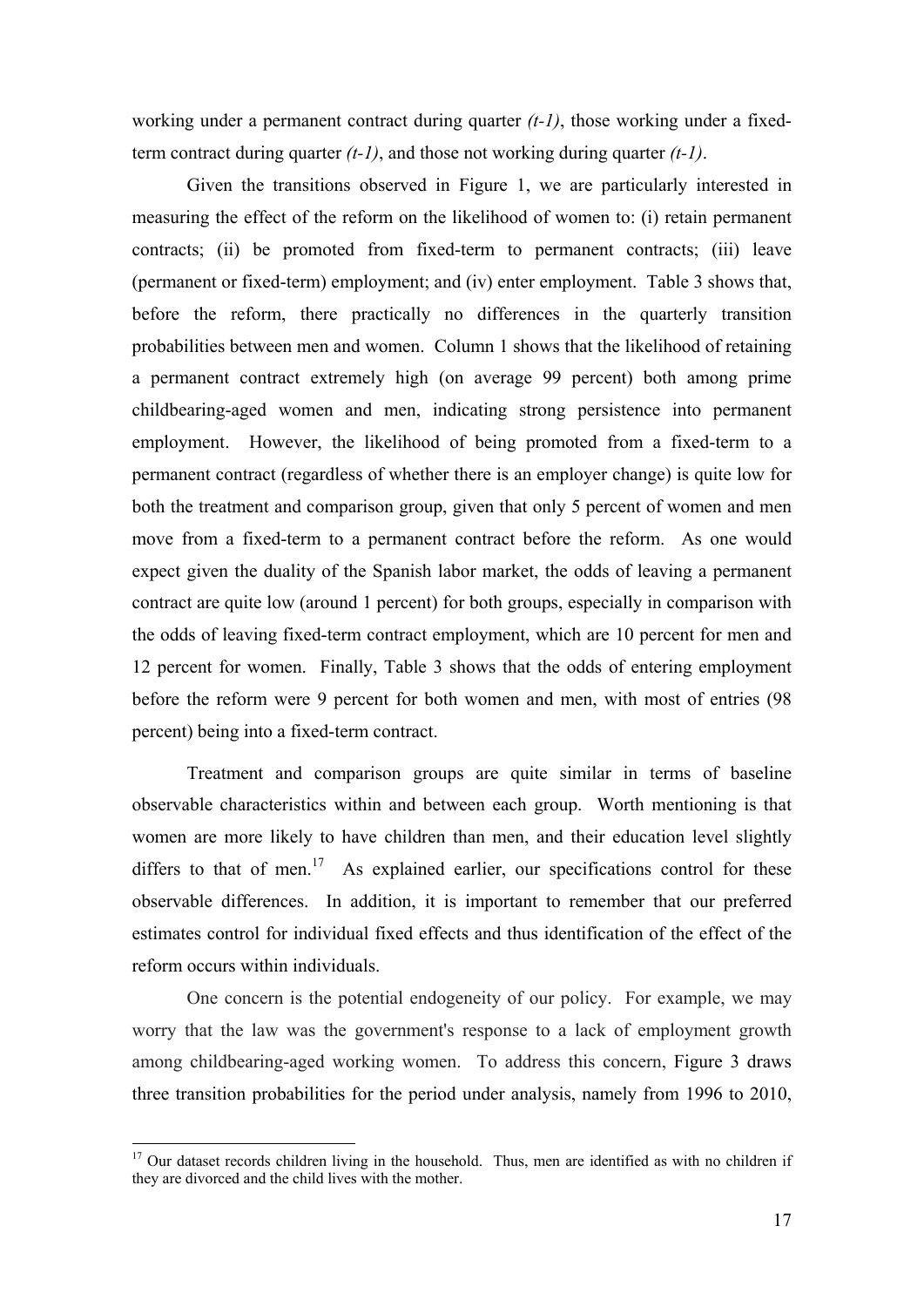for the at-risk group (women) and the comparison group (men): (i) the likelihood of entering employment—shown in Panel A; (ii) the likelihood of being promoted from a fixed-term to a permanent contract—shown in Panel B; and (iii) the likelihood of exiting employment (from a fixed-term contract job)—shown in Panel  $C^{18,19}$  The vertical line separates the pre- and post-reform period. Below, we summarize the main findings from Figure 3.

Panel A of Figure 3 shows that the odds of entering employment prior to the reform were slightly higher for women than for men in the mid-1990s, before converging by the end of the 1990s. These odds begin to differ within one year following the reform, as the likelihood of entering employment decreases more for women than men over time, suggesting that employers relatively prefer hiring the latter than the former. Panel B of Figure 3 shows the odds of being promoted from a fixed-term to a permanent contract. In this Panel, the alternative work status is continuing employment under a fixed-term contract, and thus Panel B conditions on being employed at time *t*. In Panel C, we analyze the probability of exiting employment from fixed-term contract. In Panel B we see that while women's likelihood of moving into a permanent contract is close to that of men before the reform, a gap across genders emerges thereafter, indicating that employers are less likely to promote women to permanent contracts than men. Panel C of Figure 3 shows that the likelihood of moving from fixed-term employment to nonemployment was higher among women than men before the reform. Nonetheless, this gap widens considerably after 1999, suggesting that employers are relatively less likely to renew fixed-term contracts to women.

# *Did the Reform Lead to a Substitution Away from (Good) Jobs for Childbearing-Aged Women?*

Table 4 shows our preferred estimates: the DiD estimator controlling for individual fixed effects as described in equation (1) in the Empirical Specification Section. The regressions where the LHS variable is a transition from one contract type to another condition on working at *t*, and therefore estimate the probability of moving into one contract type as opposed to the other contract type.

 $18$  Given the persistence within permanent employment and the difficulties of laying off workers under a permanent contract, the transition from permanent employment to non-employment is quite infrequent.

<sup>&</sup>lt;sup>19</sup> The outcome series plotted are (forward) moving averages using quarterly data of the detrended transition probabilities. The detrended probabilities come from regressions that control for age, region and a linear time trend.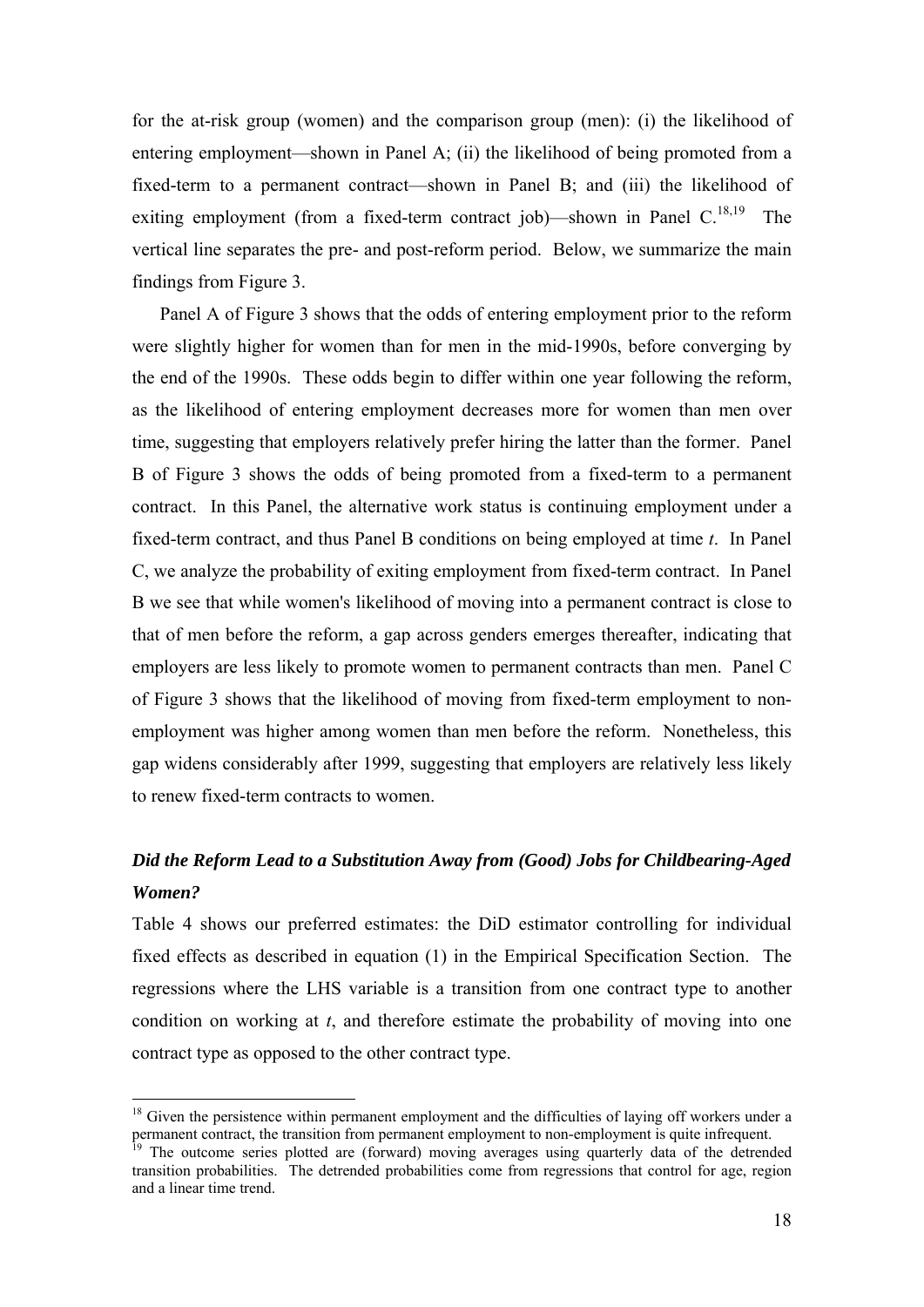Columns 1 to 3 from Panel A of Table 4 display the estimated impacts of the reform on the likelihood of moving into a permanent contract (row 1) and out of employment (row 2) for childbearing-aged women using our preferred specification, namely the within individual FE model. Column 1 presents estimates for workers with a permanent contract during *(t-1)*, thus displaying the effect of the reform on remaining employed under a permanent contract (row 1), as well as on exiting permanent employment into non-employment (row 2). Column 2 presents estimates for workers with a fixed-term contract during *(t-1)*, thus displaying the effect of the reform on being promoted to a permanent contract (row 1), as well as on exiting fixed-term employment into non-employment (row 2). Column 3 presents estimates for individuals not working during  $(t-1)$ , thus displaying the effect of the reform on obtaining a permanent contract conditioned on employment at *t* (row 1), as well as on remaining non-employed at *t* (row 2). Columns 1 to 3 from Panel B display the OLS estimates with the same covariates as those included in the FE equation, including the time trend interacted by the treatment. In addition, controls for education were not dropped. Since the data is quarterly, all the estimated coefficients imply transition probabilities between different employment states from quarter to quarter.

 What were the effects of the reform on childbearing-aged working women? We observe that employers were more likely to let working women "go" after the reform, relative to their male counterparts. Indeed, this is observed in columns 1 and 2 in row 2 from Panel A of Table 4. The 1999 law led to a relative increase of 0.5 percentage points in the likelihood of moving from permanent employment to non-employment. Since only 1.1 percent of childbearing-aged women transitioned from permanent employment to non-work prior to the law, this implies that the policy increased the relative odds of leaving employment in the primary segment of the labor market by 45 percent. The drain is similar in the secondary segment of the labor market, whereby we observe that, after the reform, childbearing-aged women were 40 percent (or 4.7 percentage points) relatively more likely to transition from a fixed-term contract into non work. Comparing the within FE estimators to the OLS estimates (in Panel B of Table 4) reveals an interesting insight: the reform led to a negative selection into the primary sector of the labor market but a positive one into the secondary segment of the labor market. Although the sign of both coefficients is the same, the OLS coefficient of the reform is larger than the FE coefficient among workers holding a permanent contract during *(t-1)*, indicating negative unobserved heterogeneity in the primary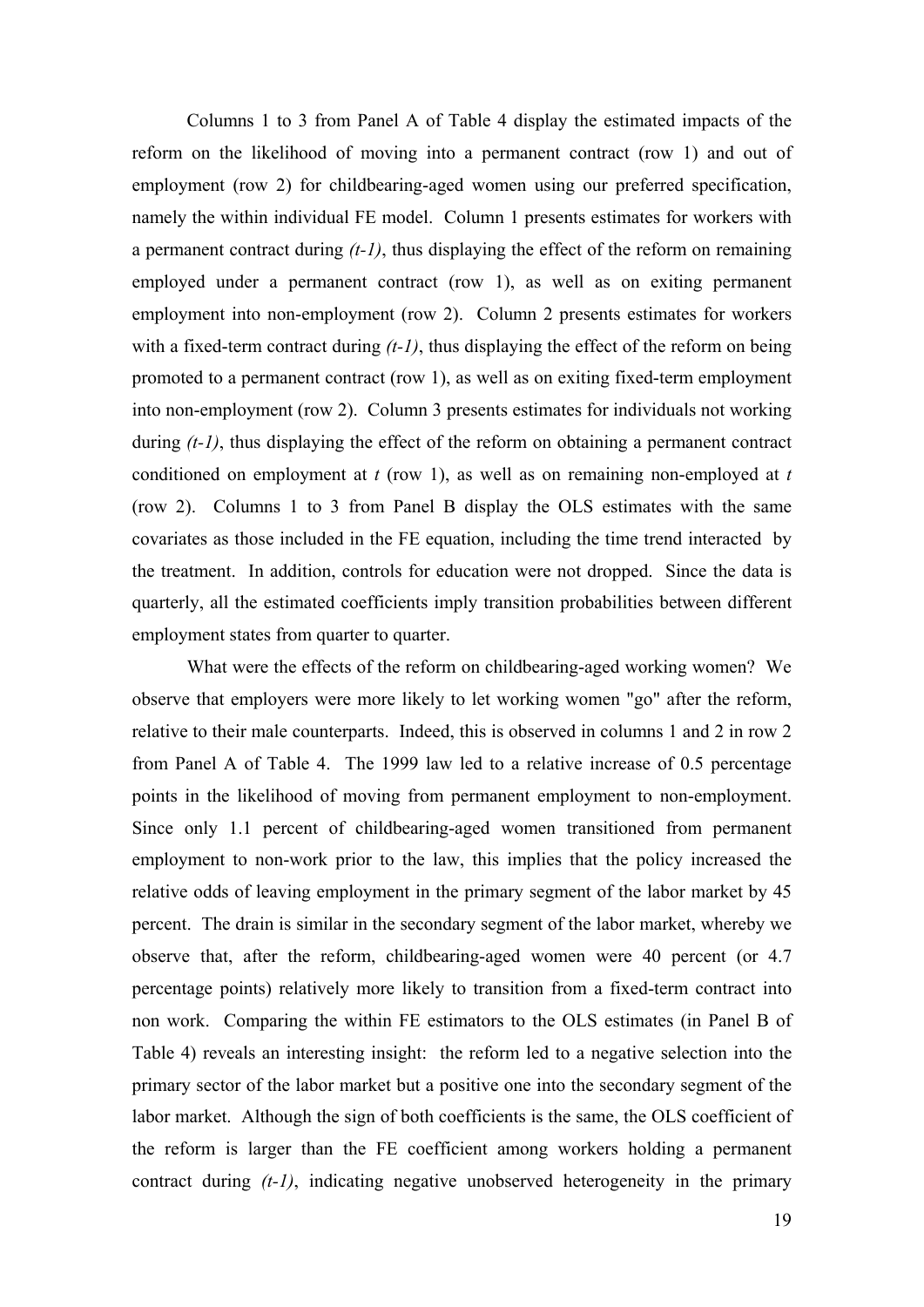segment of the labor market. This suggests that, after the law, less productive (or less motivated) women decide to remain in the primary segment of the labor market, as the law reduces their relative costs of working in such a segment. In contrast, the opposite is observed among women with a fixed-term contract.

The OLS estimator is the same sign but smaller in size than the FE estimator suggesting positive unobserved heterogeneity in the secondary segment of the labor market. Notice that as the law is more binding under a permanent contract (as with a fixed-term contract, the employer only has to wait for the contract to expire to terminate an employment relationship), the costs of working in the secondary labor market have increased relative to the primary labor market, which would explain the positive selection into fixed-term contract work. An alternative and complementary explanation is that because after the reform it is considerably more attractive for women to enter the primary labor market, many high productivity women who would not have stayed in a fixed-term contract prior to the reform now do so as a stepping-stone into a permanent job. Despite it being difficult to move from a fixed-term to a permanent contract, it is important to highlight that the majority of workers in Spain (around 90 per cent) initiate their employment history with a fixed-term contract (Estrada *et al.*, 2009). Finally, if employers dislike the new workers' rights granted by the law, they may get rid of female workers in fixed-term contracts and only keep those with higher relative productivity, which would also explain the positive selection in the secondary segment of the labor market observed in the data.

 We also see that after the reform employers are less likely to promote women to permanent contract jobs relative to their male counterparts. In the first row of column 2 we observe that the likelihood of moving from a fixed-term contract into a permanent contract after the reform has decreased by 1.7 percentage points among childbearingaged women relative to their male counterparts. Remember that in this row we control for being employed at time *t*; therefore, the estimated coefficient indicates exclusively the probability of a transition from fixed-term to a permanent contract. Since the odds of transitioning from a fixed-term to a permanent contract among women prior to the reform was 4.6 percent, this represents a 37 percent decrease. It is interesting to note that the OLS estimate is positive, again indicating positive selection into the secondary segment of the labor market as discussed earlier.

 What were the effects of the law on non-working childbearing-aged women? After the law, their relative likelihood of being hired has decreased. We observe that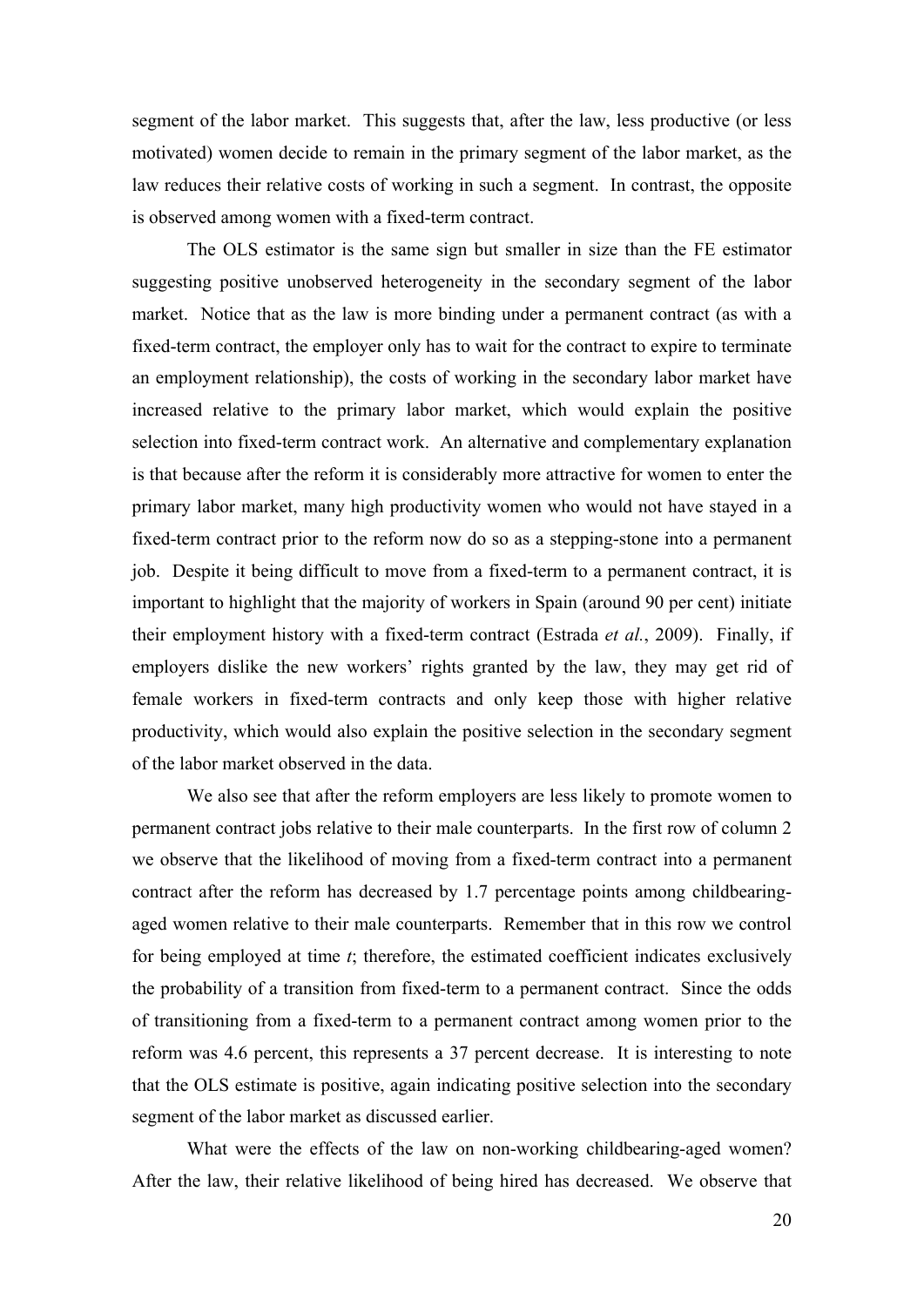the reform led to a 4.8 percent (or 4.4 percentage points) increase in the relative odds of remaining out of employment. Notice that the OLS estimator is slightly smaller (but of same sign), indicating a positive selection into employment, which in Spain is primarily employment under a fixed-term contract. Finally, the change in sign from OLS to FE estimator in the effect of the reform on the likelihood of transitioning from non-work to permanent is again consistent with the negative selection into the primary segment of the labor market that we observed earlier. Our preferred estimate reveals a negative albeit not significant effect of the law.

 Note that the difference between the FE and OLS estimates is large in only two of the six coefficients: the one regarding being promoted to permanent contract and the one regarding the proportion being hired under a permanent contract, which pertains to only 9 percent of the unemployed. In these two cases, FE and OLS have opposite signs. To explore the reason behind these differences we have re-estimated the OLS coefficients using *only* individuals observed both before and after the reform, that is those who allow for identification of the FE model. This is shown in Panel A of Table A.1. When doing so, the sign of *all* OLS estimates is the same as the one of our preferred FE estimates. As an alternative way to control for selection, Panel B of Table A.1. shows OLS estimates that control for employment history variables. Doing so reveals estimates that closely resemble our preferred FE estimates.

 The results in Table 4 have important implications for the overall employment probabilities of women relative to men. Considering the coefficient estimates in Table 4, we would expect a lower rate of employment in permanent contracts and higher nonemployment rate. The effect on fixed-term contracts is ambiguous since on the one hand women seem to get trapped into fixed-term contracts, that is, they promote less rapidly to a permanent contract (row 1, column 2 in Table 4) but on the other the exit rate out of fixed-term contracts and into non-work increases after the law (row 2, column 2 in Table 4).

 Panel A in Table 5 presents estimates of individual fixed-effects DiD estimator using as LHS variables a dummy indicating whether the individual is working under a permanent contract (column 1), under a fixed-term contract (column 2), or not working (column 3). Columns 1 and 2 show that after the reform the likelihood of working under a permanent and fixed-term contract decreased by 2.7 and 1.8 percentage points, respectively. As the permanent and fixed-term employment rate for childbearing-aged women relative to men prior to the reform were 57 and 21 percent, this implies that the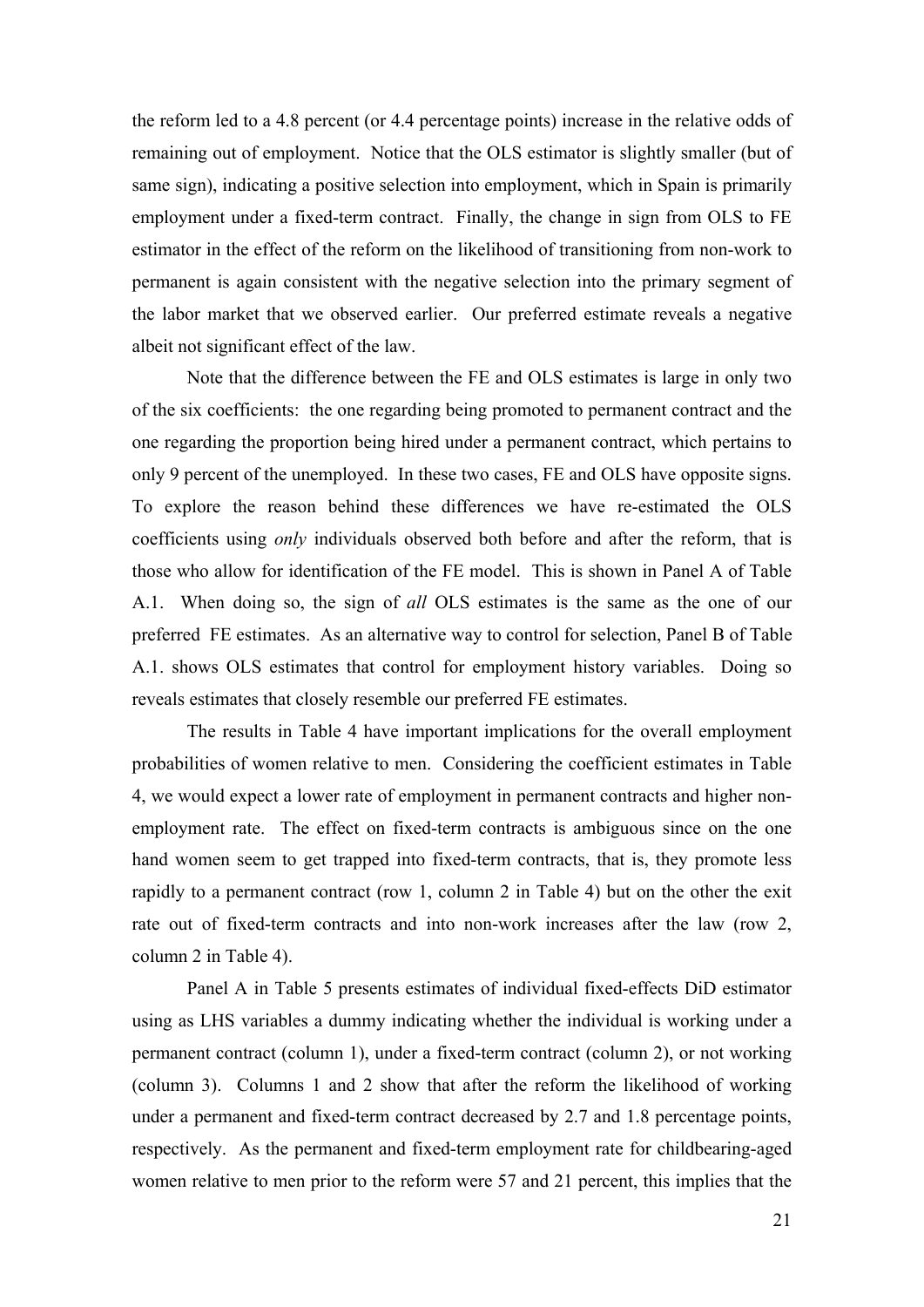reform decreased childbearing-aged women permanent employment by 5 percent and fixed-term employment by 9 percent relative to childbearing-aged men. Column 3 indicates that the probability of not working among childbearing-aged women increased by 20 percent (or 4.5 percentage points). All of these three estimates are statistically significant at the 1 percent level. The next two rows of Panel A show the effect right after the reform (2000 to 2004) versus after 2004, suggesting that the effects of the reform have been stable over time. Panel B presents the estimates when older women are used instead of childbearing-aged men as a comparison group. While the effects on the likelihood of working under a permanent contract are similar in size and precision, the effect on the likelihood of not working is half the size although continues to be statistically significant. The effect on the likelihood of working under a fixed-term contract is now zero and not statistically significant. Finally, Panel C shows placebo estimates suggesting that our results are not due to systematic differences in trends between the groups we study.

## *Are Employers Able to Shift at Least Part of these Costs to Women by Lowering their Wages?*

The 1999 law has clearly increased the costs to employers in at least two different ways. First, the law has increased the worker's right to ask for a work-week reduction, which the employer is required to accept even if it goes against productive efficiency. Second, the law has increased the protection of part-time workers with small children against dismissal. Table 6 explores whether employers are able to shift at least part of these costs to women by lowering their wages relative to comparable men. We estimate our preferred fixed-effect DiD estimate, but using as LHS variable,  $Y_{ii}$ , the log of real hourly wage. Because we control for gender and post-law in this equation, the coefficient of interest,  $\alpha_2$ , indicates the effect of the law on the gender wage gap. The analysis is undertaken conditioning on employment status at *(t-1)*. Results from Table 6 reveal that employers were able to pass along at least part of the cost to childbearingaged women through lower wages, with the amount passed to workers increasing with the precariousness of the job. While women's wages decreased by 1.15 percent (or 2.5 percentage points) relative to their male counterparts after the reform if the worker had a permanent contract at  $(t-1)$ , the wage gap rose to 3.28 percent (or 6.6 percentage points) if the worker has a fixed-term contract at (t-1). Finally, a female individual entering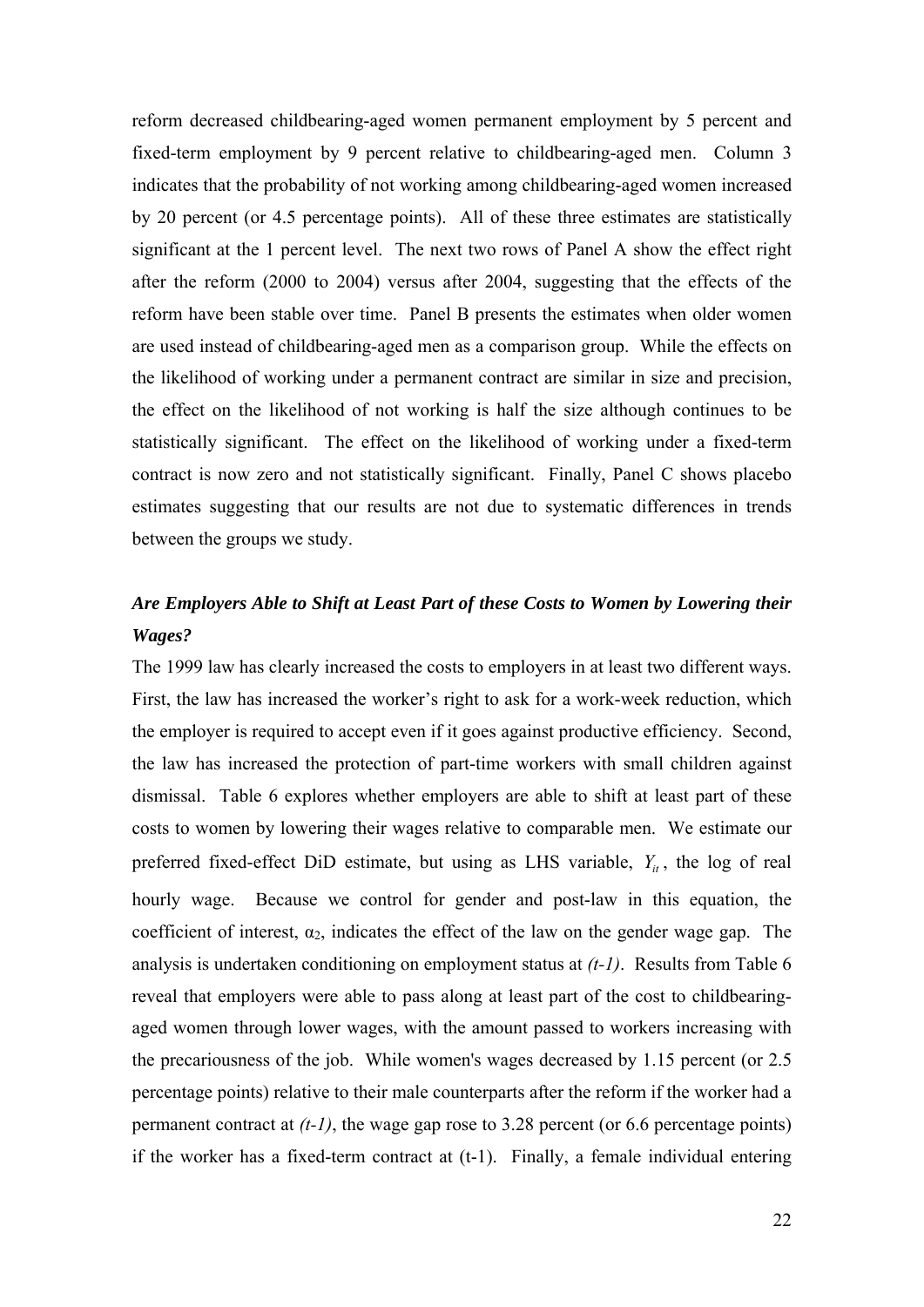employment after the reform had wages 5.30 percent (or 10.8 percentage points) lower than those of a male counterpart.<sup>20</sup>

 Note that although only female permanent workers use the right granted by the law, employers also pass the associated costs to those under fixed-term contracts. This result is not surprising. If, as a result of the law, female workers have fewer chances of getting promoted or entering employment, they will compete more aggressively for the now more scarce jobs in both segments of the labor market, fixed-term included. Moreover, the lower willingness to hire by employers may be coupled with an increased supply if childbearing-aged women are now more willing to work in jobs that according to the law offer more possibilities to conciliate work and family life.

#### *Identification Threats*

1

In this section, we present several sensitivity checks regarding possible identification threats. First, Appendix Tables A.2 and A.3 (Panel A) restrict the comparison group to only childbearing-aged men who are *not* and have *not* been eligible. This is undertaken to address potential concerns that the comparison group could have been affected by the reform, since it included men with children under 7-years old (notice that we have already shown that despite being eligible, they are not affected by the law as there is no effect on their transitions into part-time work). Indeed, the estimates are similar to those present in the main text.

 The main identification condition for the estimation of the policy effect is that, aside from the 1999 law, there have been no other shocks during or since the implementation of the law that might have affected the differential employment transitions (and wages) of childbearing-aged women relative to similar men (net of any underlying trends). Thus, another potential threat to our estimation strategy is that other shocks or policies affected male and female employment differently at the same time that the law was implemented. We follow three strategies to deal with this identification threat. First, we re-estimate Tables 4 and 6 using only two years before and two years after the law in order to reduce the possibility that different trends for the treatment and comparison groups are driving our results. Second, we re-estimate Tables 4 and 6 using as the comparison group older women, aged 45 to 55. Third, we identify specific policies and economic shocks that are potential threats to our estimation

 $20$  In the last column, the pre-wage is the wage level of the last employment spell.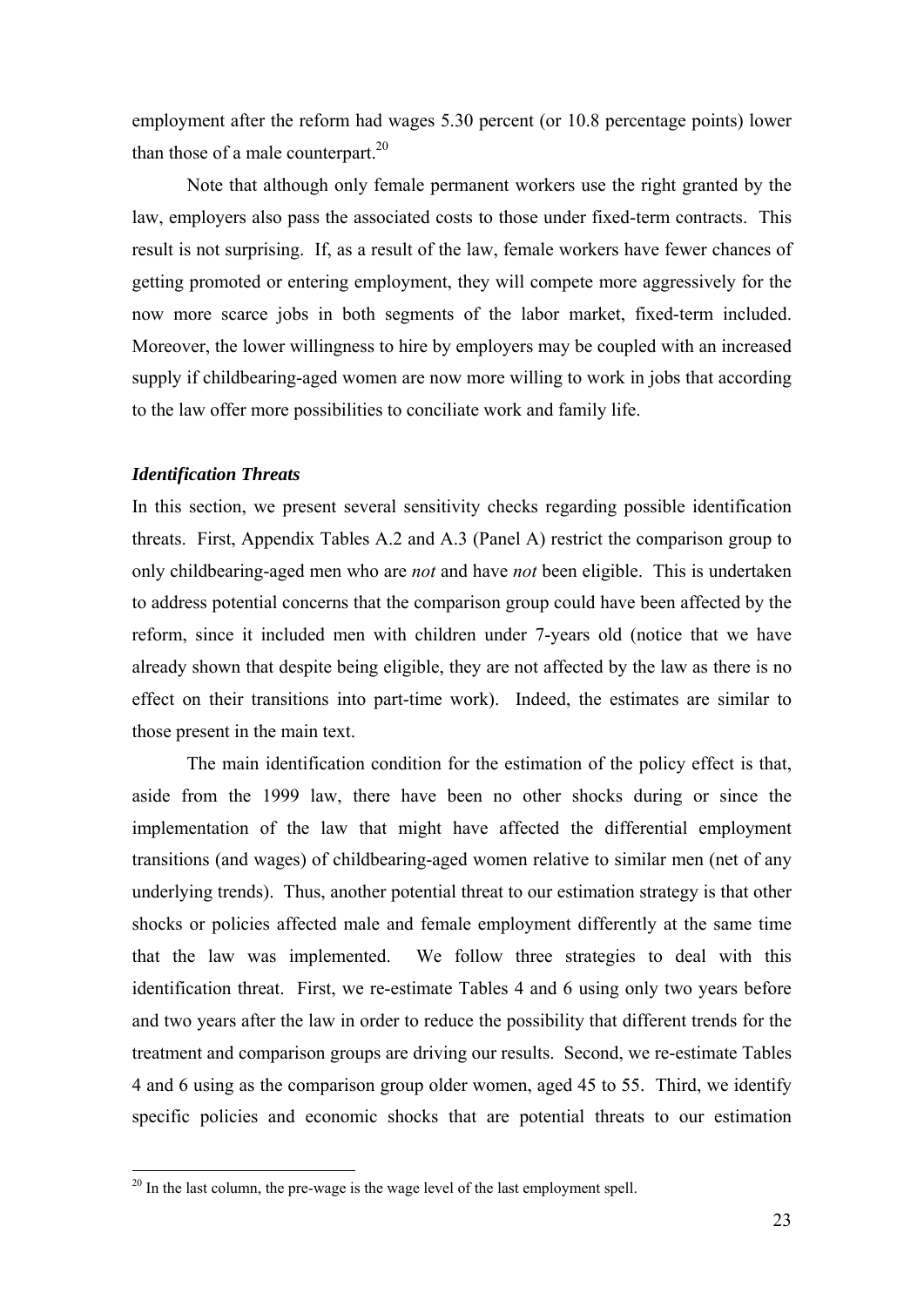strategy and try to control for those explicitly in our analysis. The results of the first strategy are shown in Appendix Table A.4. and the results of the second strategy are shown in Appendix Table A.5. In general, the results of both analyses confirm our previous findings, although the magnitude of some of the employment estimates is smaller, as one would expect if employers progressively learn about the effects of the law, which they do as shown in Section V. It is particularly important to highlight that, in general, results using older women as a comparison group deliver similar results than when childbearing-aged men are used instead. Employers substitute away from hiring or promoting childbearing-aged women into (good) jobs and they are more likely to let them go.

Regarding the third strategy, there are two policies that may be of concern for our analysis. First, in 1997, the Spanish government attempted to reduce the incidence of fixed-term employment by reducing payroll taxes and dismissal costs for permanent contracts. This reform was extended in 2001. More specifically, the 1997 reform reduced unfair dismissal costs by around 25 percent and payroll taxes between 40 percent and 90 percent for newly signed permanent contracts after the second quarter of 1997 for workers under 30 years of age, over 45 years of age, the long-term unemployed, women under-represented in their occupations, and disabled workers. In addition, the reform reduced unfair dismissal costs by around 45 percent and payroll taxes by 50 percent for conversions of fixed-term into permanent contracts for *all* age groups. To the extent that these reforms generally apply to both men and women, any potential effects of the 1997 reform are "washed out" by our DiD methodology. To address the concern that payroll taxes for newly signed permanent contracts were lower for women under-represented in their occupations, we re-estimate the preferred specification using only those occupations in which women are *not* under-represented in Panel B of Appendix Tables A.2 and A.3 finding similar results to those presented in Tables 4 and 6. This is consistent with the findings of Kugler *et al.*, 2005, that the 1997 reform in Spain had little effect on women, and Blundell *et al.*, 2004, who did not find effects of a similar policy on women in the United Kingdom.

 The second policy that could threat our identification strategy is the 1997 and 2003 tax reforms, which altered the child deduction benefits. Tax deductions per children were small until 1997, yet were increased in 1998, and subsequently again in 1999 and 2003. In 2003, an additional tax credit of  $\epsilon$ 1,200 a year was granted to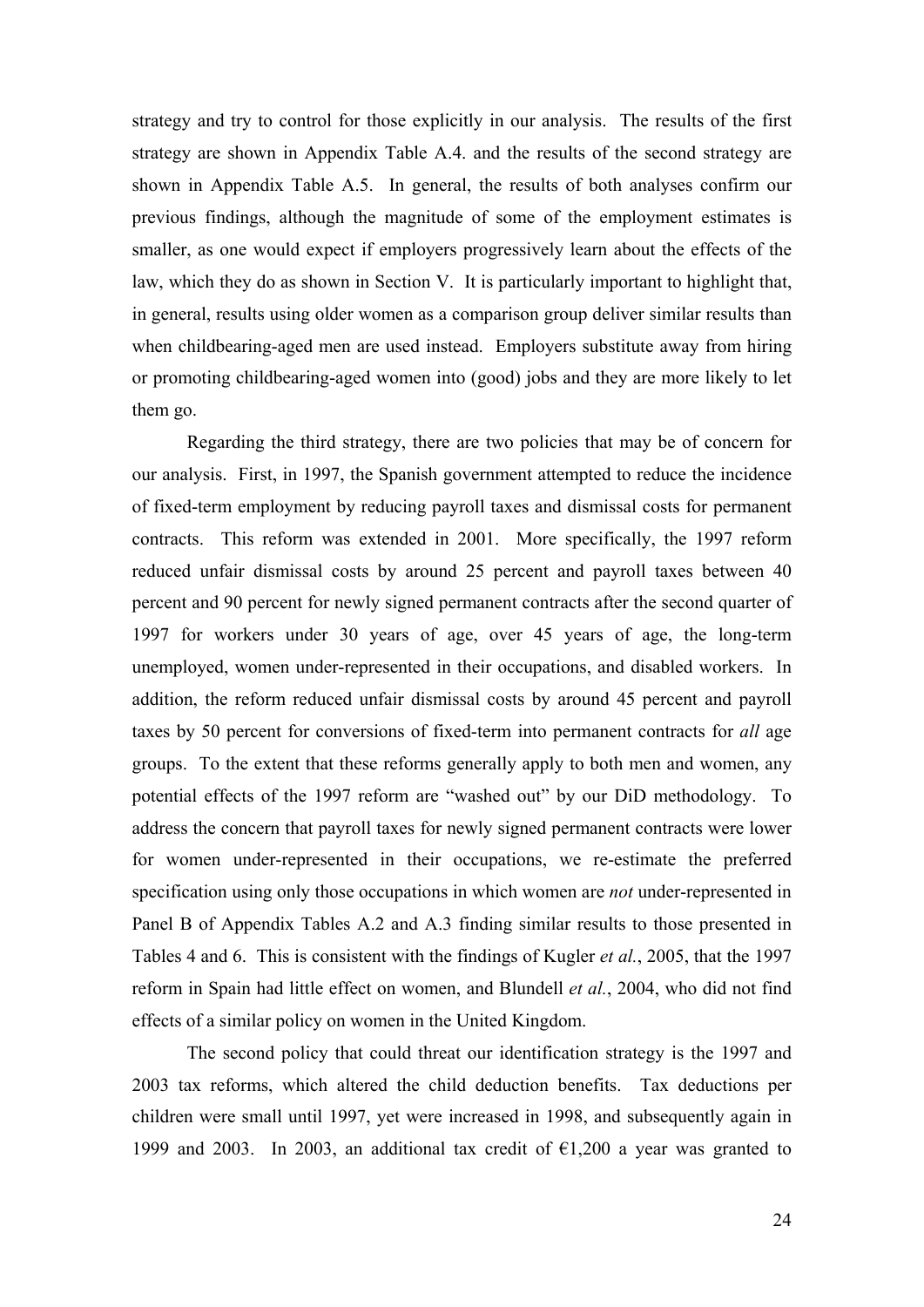working mothers with children younger than 3-years old.<sup>21</sup> It is unclear how these tax reforms affected the choice between working part-time, full-time, and non-employment. The tax deductions per children increased the after-tax income for households with children, which may have led to a reduction in hours worked (conditional on working) through an income effect (regardless of whether the increased deductions raised fertility or failed to do so). However, it is unclear whether this income effect is larger for men than women. In relative terms, the magnitude of the increase in disposable income from the 1999 and 2003 tax reforms was relatively small, ranging between 1.3 and 2.9 percent for low-bracket households (depending on the number of children), between 1.1 and 3.7 percent for middle-bracket ones, and between 0.8 and 3.7 percent for highbracket households for all mothers with children under 16 years (see Azmat and González 2010). Most importantly, they affected both fathers and mothers. Thus, unless men and women react differently to these tax reforms, again our identification strategy "washes out" the effects of these tax reforms. Nonetheless, in order to address this concern, we present results excluding parents from our analysis in Appendix Tables A.2 and A.3 (Panel C). The results are very similar to those obtained in Tables 4 and 6, both in terms of magnitude and statistical significance.

 Finally, over the last decade Spain experienced a real estate boom that burst in 2008. Because such an industry disproportionately hires males over females, one may worry that our results could be driven by the real estate cycle. To explore this, we reconducted the analysis, dropping construction workers from our sample. Results shown in Appendix Table A.2 and A.3 (Panel D) are very similar to our preferred estimates. Furthermore, we estimate the main results separately by groups of provinces according to the importance of the real estate boom in Appendix tables A.6 and A.7. In Panel A, we proxy the relevance of the real estate boom by whether the province is coastal or landlocked, since the boom was mainly in coastal areas. Alternatively, in Panel B we split provinces in two groups, those with a share of male employment in the construction sector between 1997 and 2007 above the average growth rate and those below. The results in Appendix Tables A.6 and A.7 indicate that overall the detrimental

 $^{21}$  See Sánchez and Sánchez 2008, and Azmat and González 2010, for a thorough analysis on how these tax reforms affected fertility, labor force participation, and employment of married women. Both authors estimate the effects of the 2003 reform on maternal employment for mothers with children under 3 years old. Sánchez and Sánchez 2008, focus on the short-run effects while Azmat and González 2010, estimate long-run effects up until 6 years after the reform. Azmat and González 2010 find that the 2003 tax credit would have increased employment even more (up to 5%) in the absence of the change in child deductions.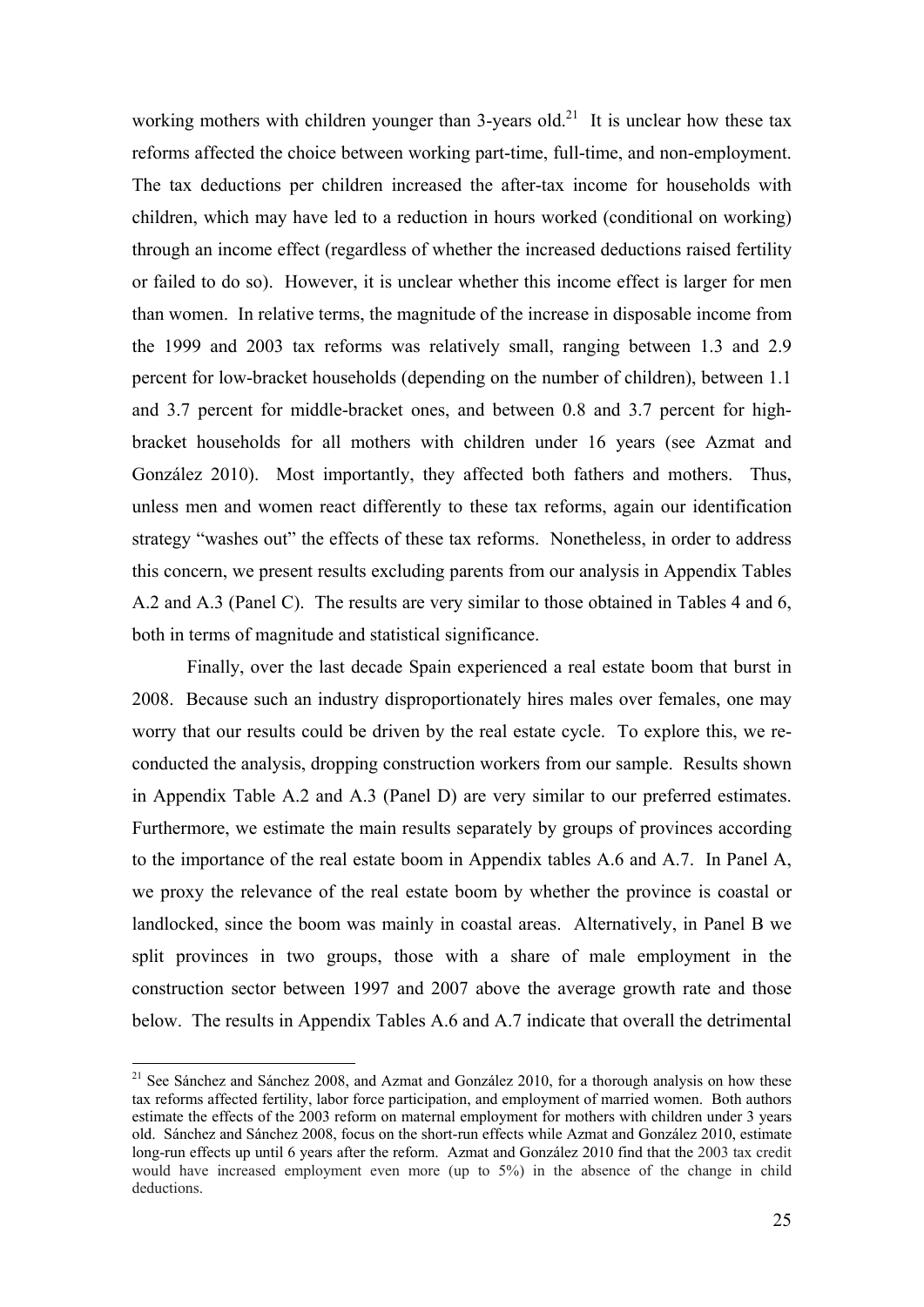employment and wage effects of the law are not driven by the choice of province and seem to be unrelated to these proxies of construction activity. Finally, the fact that the main results hold when we use older women as a comparison group, as discussed earlier and shown in Table A.5 is additional evidence that our results are not driven by the real estate boom and burst.

#### *Sensitivity Analysis*

Appendix Tables A.8 through A.10 present estimates of the coefficient of interest, *α2*, under alternative specifications. Appendix Table A.8 shows estimates of Table 4 (columns 1 to 3) but now introducing the different controls progressively. In columns (1), (4) and (7) we show the results of a model without time trends or controls for children in the household. Columns (2), (5) and (8) introduce the time trends interacted with women, and finally, columns (3), (6) and (9) add the children controls. Going from columns (1), (4) and (7) to columns (2), (5) and (6) shows that gender differential time trends are generally not determinant for the sign of the coefficients, although it does change their magnitude in many cases. Adding the time trends increases the magnitude of the negative employment effects of the law but reduces the magnitude of the negative wage effects of the law. This is consistent with a long-term increase in the supply of women, which ceteris paribus would lead to an increase of their relative employment rates and a decrease of the relative wages. Where time trends do seem to make most of a difference is in the likelihood of remaining employed under a permanent contract and of exiting employment under a fixed-term contract. An alternative way to handle time trends is to estimate a within-individual FE differences-in-differences-indifferences (DiDiD) specification with *no* trends in which, in addition to young men and women, we include individuals older than 45. Accordingly, the addition of older workers enables us to control for any gender differences across time, not related to the law, obtaining the DiDiD estimator. This strategy is similar to that employed by Gruber, 1994; and Ruhm, 1998, among others, and is shown in Panel A of Appendix Tables A.9 and A.10. Both the wage and employment findings are similar to those obtained with our preferred specification. In addition, the DiDiD estimates suggest that the reform was even more detrimental for childbearing-aged women as it reduced their likelihood of remaining employed under a permanent contract, as well as their likelihood of being hired under a permanent contract.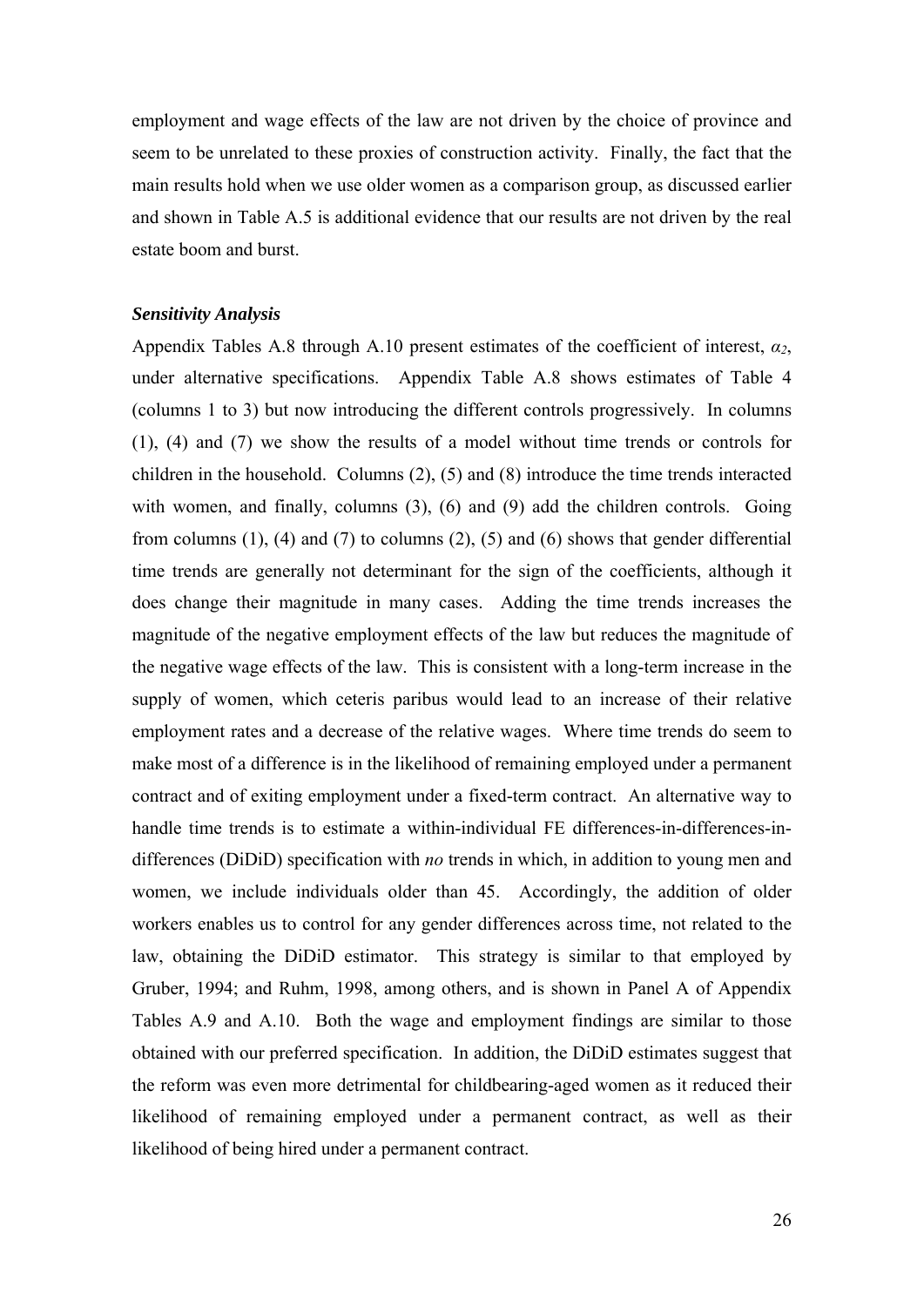Panels B to D of Tables A.9 and A.10 present alternative specifications of the DiD estimator. In Panel B, the region dummies are interacted with the post-1999 dummy and the woman dummy. In Panel C, year fixed-effects are introduced in the model. In Panel D, in addition to the linear time trend, we introduce a quadratic trend. Our estimates are robust to the different specifications.

Methodologically, our estimates rely on the differences-in-differences assumption that—in the absence of the law—the share of (permanent and fixed-term) employment (net of trends) of women would have remained constant relative to men. However, because this assumption is not testable, we proceed to carry out the following placebo test, shown in Panel E of Appendix Tables A.9 and A.10. Accordingly, we estimate our preferred specification for a period in which no change in family-friendly law took place. Therefore, we use a pre-reform period for such estimates, excluding post-1999 data, and use a "fake" policy change in the year 1997. The only statistically significant coefficients (at the 10 percent level) on the policy interaction variable are the wrong sign: a relative increase in the likelihood of being promoted from a fixed-term to a permanent-contract and a relative wage increase for those working at *(t-1)*. Besides these two estimates, the other coefficients are not statistically significant, suggesting that our results are not due to systematic differences in trends between the groups we study.

It is important to note that our preferred estimates cluster at the individual level, our LHS variable is a transition probability, and that we control for state fixed effects, state unemployment rate, and a time trend interacted by gender. Nonetheless, since we exploit the variation in our policy across age, gender and time we may still be worried about correlation of the error terms within these groups (Cameron and Miller, 2013). To address this concern, Tables A.11 and A.12 reproduce our preferred estimates under alternative assumptions of correlation in the errors within groups. For comparison purposes, the first row in Tables A.11 and A.12 displays the results of our main specification using robust standard errors clustered at the individual level. Row 2 estimates robust standard errors accounting for dependence of errors within genderquarter-age cohort groups, whereas Row 3 accounts for dependence of errors within gender-year-age cohort groups. The following two rows present even more restrictive assumptions by only accounting for dependence of errors within gender-pre/post-1999 age cohort groups (row 4) and gender-age cohort groups (row 5). Our main results (shown in row 1) remain statistically significant to any of these assumptions at the 95 or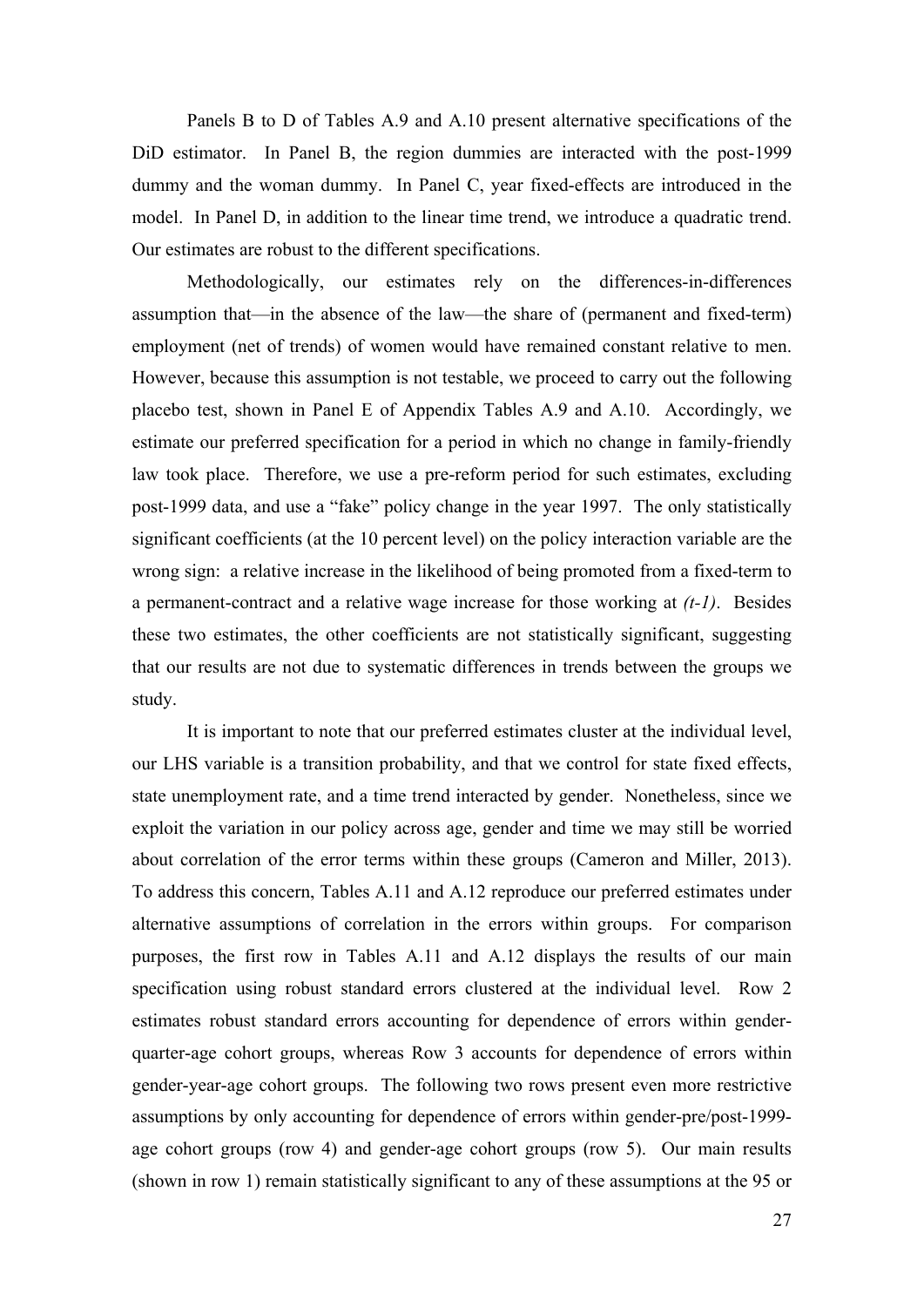99 percent level (rows 2 to 5), even when we cluster on gender/age cohort alone, which does not assume a temporal break in the dependence (row 5). Finally, row 6 follows Hansen (2007) and estimates feasible generalized least squares (FGLS) assuming an AR(1) specification of the errors. Doing so has little effect on our main results.

#### **VI. Heterogeneity Effects**

#### *Short- Versus Long-Run Effects*

It is plausible that the effects of this reform may have varied over time. For instance, it may well be that employers may have not immediately reacted to the law. However, as they experienced an increase in the number of mothers of small children requesting flexible work arrangements and subsequently gaining employment protection for several years (as long as their younger child is younger than 7 years old), employers may have become more cautious about hiring women or promoting them into permanent contracts overtime. To explore this, we split the period after the implementation of the law in two sub-periods, one running from 2000 to 2004 and the other from 2005 to 2010.

Table 7 shows the effects of the law allowing for a differential effect before and after 2004, revealing that employers initially reacted to the reform by both substituting women away from (good) jobs and lowering their relative wages. Nonetheless, Table 7 also provides evidence that there is some learning as the employers substituted women away from jobs more so after 2004 than before. In this respect, the coefficients for the 2005-2010 period are generally larger in magnitude than those for the period from 2000 to 2004, and the difference between coefficients tends to be statistically significant at the 1% confidence interval.

 Column 1 in Panel A from Table 7 shows that soon after the reform, employers are 30 percent (or 0.6 percentage points) more likely to let childbearing-aged working women "go" from permanent contracts relative to their male counterparts. After 2004, this relative odds increases by an additional 10 percent (or 0.2 percentage points). Similarly, we observe that after the reform, employers are 41 percent (or 5.3 percentage points) more likely to let childbearing-aged working women "go" from fixed-term contracts relative to their male counterparts, with this disadvantage widening by an additional 12 percent (or 1.8 percentage points) after 2004.

 Column 2 in Panel A shows that soon after the reform, employers are 25 percent (or 1.5 percentage points) less likely to promote childbearing-aged women from fixed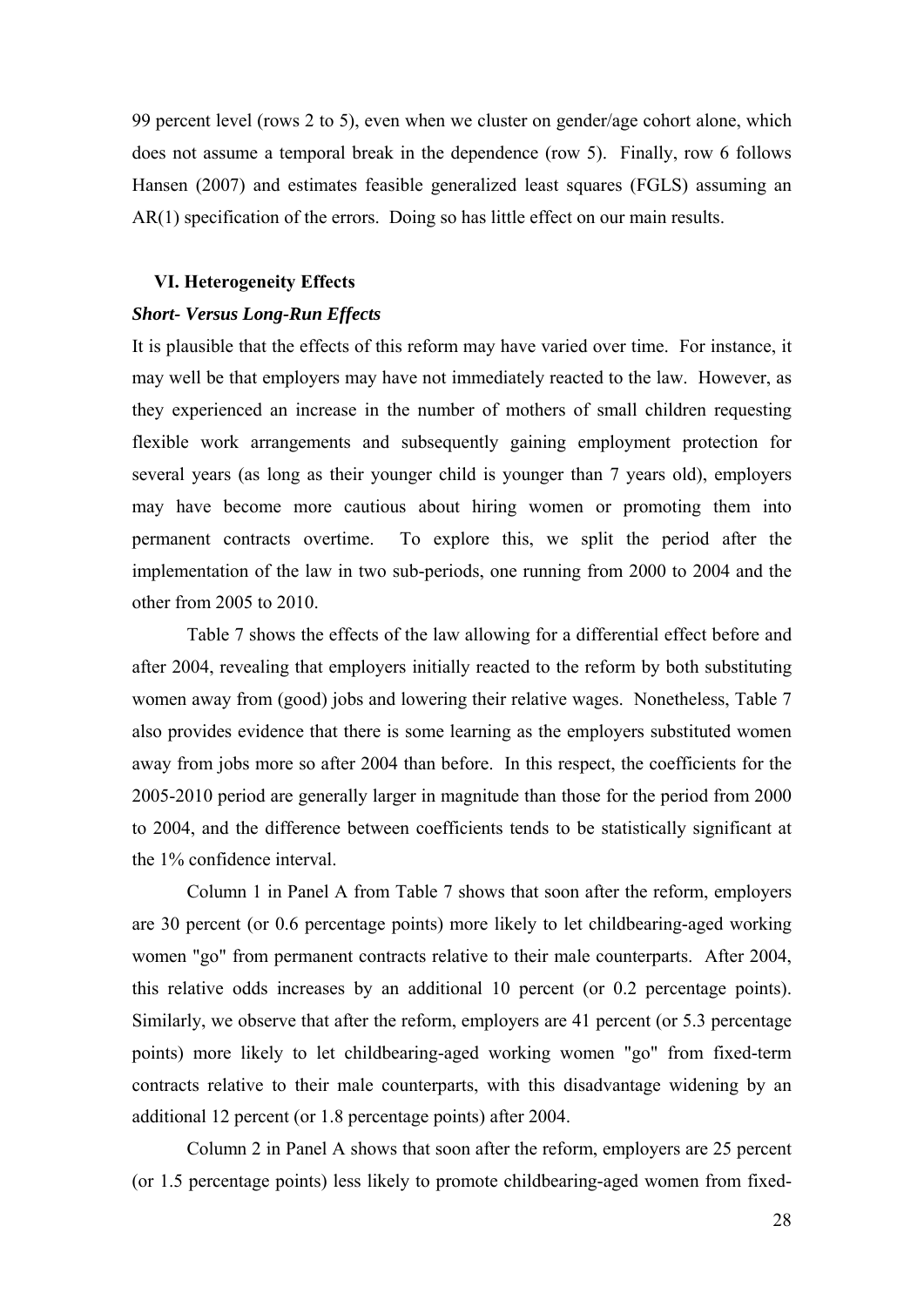term to permanent contracts relative to their male counterparts. After 2004, this relative odds decreases by 8 percent (or 0.5 percentage points), although the difference between the pre- and post-2004 effects is not statistically significant at the 1% level. While we do not observe a negative employment effect among women with a permanent contract at *(t-1)*, column 1 from Panel B in Table 7 does reveal that they receive 1.25 percent lower wages after 1999 than their male counterparts (although this effect does not increase after 2004). Consistent with earlier results, we find that the relative wage loss is greater for women with a fixed-term contract, as they are more vulnerable (2.98 percent before 2004), and that the wage gap increases after 2004 (3.78 percent after 2004).

 Finally, column 3 in Panel A shows that the likelihood of being hired also worsens over time for childbearing-aged women relative to men. For instance, while women are 6.6 percent (or 5 percentage points) less likely to enter employment after 1999 than their male counterparts, after 2004 their relative likelihood of entering employment is 9 percent (or 6.9 percentage points) lower than that of men. Women entering the labor market also receive 4.32 percent lower relative wages than their male counterparts after the reform (although we find no evidence that the gap widens after 2004), as shown in Panel B from Table 7.

#### *Other Heterogeneity Effects*

In order to widen our understanding of the effects of this reform, we proceed to explore whether there are heterogeneity effects (shown in Tables 8 and 9) by performing three types of analyses. First, we ask whether the negative employment and wage effects of the law are driven by women's eligibility. It is possible that employers only substitute away from eligible women because these are the women affected by the law at the time of employment. When analysis is undertaken as to whether women are eligible or not (namely, whether or not they have children under 7-years old), we observe that the unintended effects of the law on women's employment and wages relative to those of men are driven by both groups, not only the eligible women (see Panel A). Thus, employers also substituted away from women who are at risk of being eligible.

 Second, we analyze whether the negative employment and wage effects vary according to whether the job is blue- or white-collar. Panel B in Table 8 shows that the effects of the reform on employment transitions are driven by blue-collar jobs. The coefficients are the same size and significance as those found for the whole group of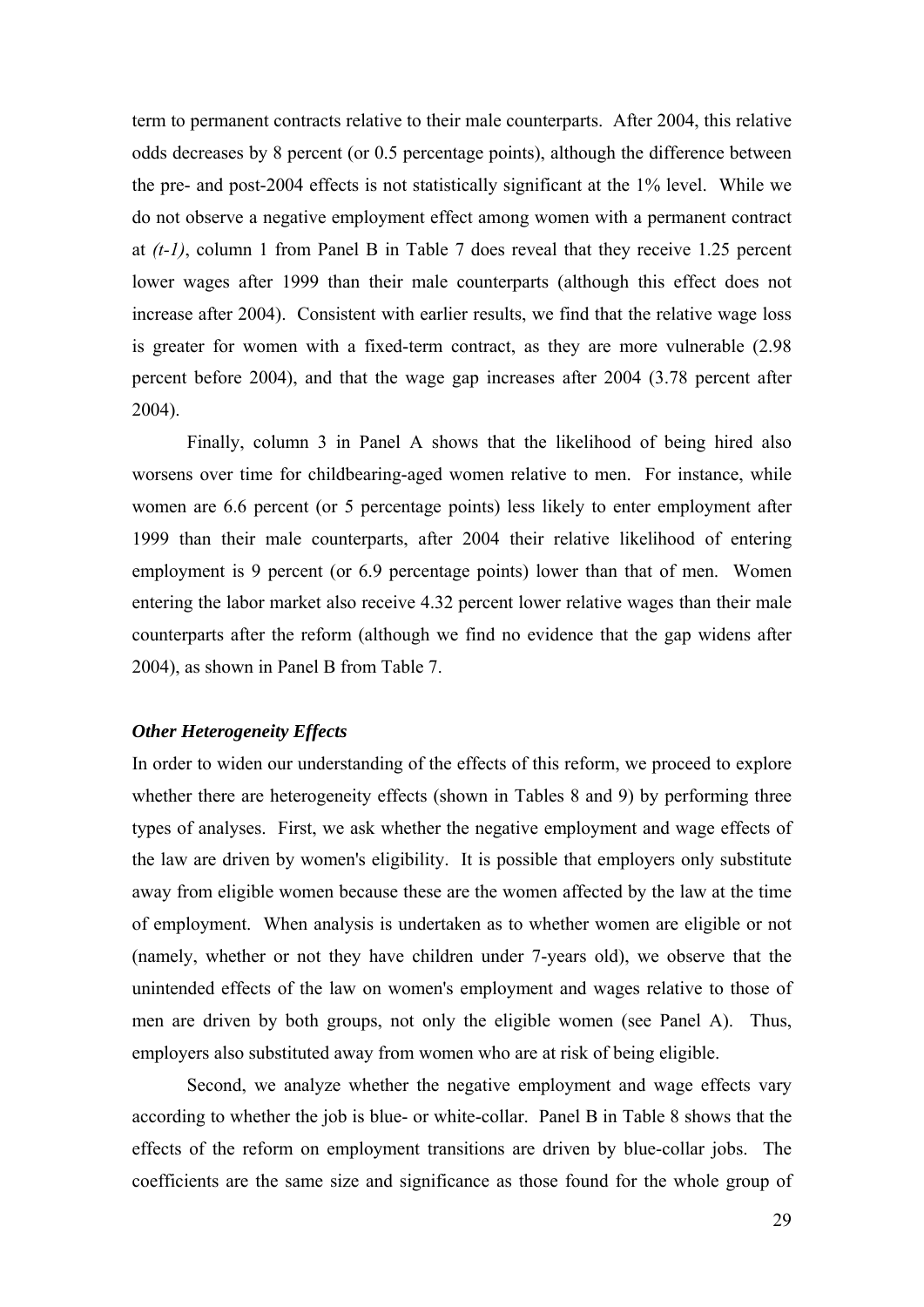workers. In contrast, the effects of the reform on employment transitions for whitecollar jobs are not statistically significant and the size of the coefficients tends to be much smaller (and sometimes with different sign). When we analyze whether employers are able to pass along the higher costs to employees through lower wages, we observe that they indeed do so both for blue- and white-collar jobs, and are able to pass along more of the costs if the worker is under a more precarious contract (shown in Panel B from Table 9). For instance, we find that blue-collar childbearing-aged women receive 2.19 percent (or 1.21 percent) lower wages than their male counterparts after the reform if they were working under a fixed-term (permanent contract). For women in white-collar jobs, Panel B from Table 9 does reveal that employers are able to shift at least part of the costs for this group, by 1.26 to 2.85 percent lower wages relative to childbearing-aged men.

 Panel C from Tables 8 and 9 presents results by employers' size. We would expect the penalties to be greater in smaller as opposed to larger firms, given that smaller ones have less flexibility to adjust to their employees' change of work-week requirements. Indeed, we find that the employment results are driven by firms with 10 employees or less. After the reform, small firms are 30 and 57 percent more likely to let childbearing-aged women go (or 2.4 and 0.4 percentage points) from fixed-term and permanent jobs. Similarly, they are less likely to promote women into permanent contracts by 65 percent (or 3.2 percentage points), which is greater than the reduction observed in large firms of 47 percent (or 2.4 percentage points). However, the wage adjustment to the detriment of women is observed in both small and large firms, as shown in Table 9 Panel C.

#### **VII. Conclusion**

1

This paper analyzes the employment effects of the Spanish 1999 law granting workweek reduction rights to mothers of small children and protecting them against dismissal. Our main finding is that this law led to both the substitution of childbearingaged women away from (good) jobs and a decrease in their relative wages.<sup>22</sup> Overall, it decreased the likelihood of employment among childbearing-aged women by 6 percent.

 $22$  This result was anticipated by Blau and Kahn discuss in their recent AER: Papers and Proceedings 2013 paper.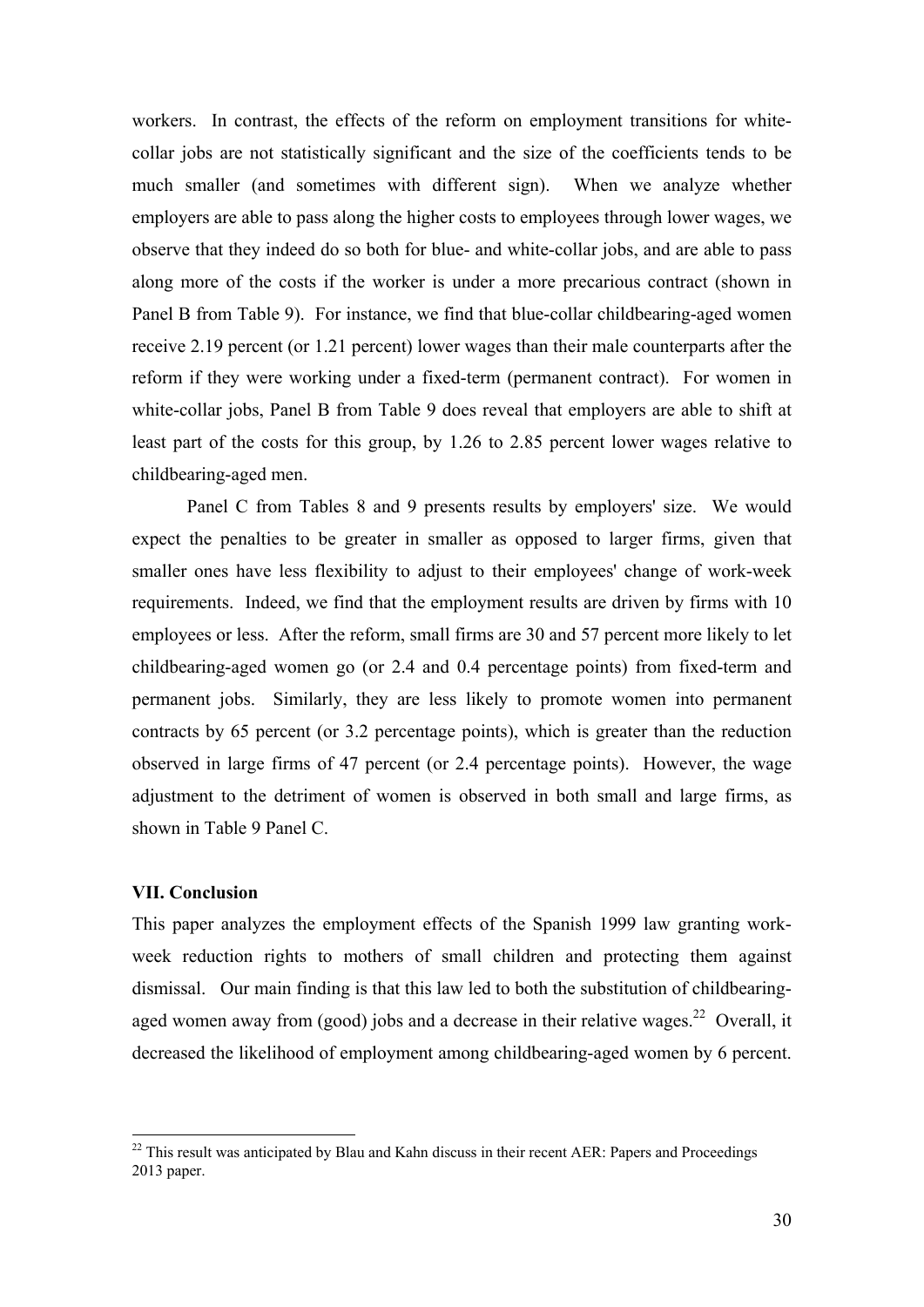We also find that the likelihood of working under a permanent or fixed-term contract among this group decreased by 5 or 9 percent, respectively.

Studying the impact of this reform on childbearing-aged women provides a good illustration of the potential benefits and drawbacks of targeting employment protection on specific groups of workers. On the one hand, this law encourages the primary caregiver (usually mothers) to remain employed in part-time work. On the other hand, firms also hire fewer childbearing-aged women all together, or limit childbearing-aged female workers to jobs in which the effects of such law are weaker or less prolonged, thereby increasing gender segregation.

Our paper contributes to the literature on the effects of protective measures for female workers in the following ways. First, using a quasi-experimental approach, our empirical analysis provides convincing evidence on the effects of a family-friendly law that entitles workers with young children to work part-time—blending the literature on flexible work arrangements and parental leave. This parental benefit is becoming increasingly popular in industrialized countries, which renders our analysis timely and policy-relevant. Second, even though our analysis shows that employers are able to pass some of the costs of this policy to workers in the form of lower wages, our findings that employers substitute childbearing-aged women away from jobs suggest that they are unable to pass all of the costs to the employees. Third, our study provides strong evidence that entitlements allowing substantial reduction of work schedules cause employers to limit at-risk women to jobs in which such law is not binding, such as jobs under fixed-term contracts, thus further increasing gender fixed-term contract segregation. Subgroup analysis is consistent with employers adjusting more among blue-collar jobs and more vulnerable contracts. Furthermore, small firms seem to be the most negatively affected by the new regulations, as well as those who have reacted more strongly. In addition, there is evidence that employers learn and become more wary of hiring women over time.

#### **REFERENCES**

- Albrecht, J., P. Edin, M. Sundström, and S. Vroman. 1998. "Career Interruptions and Subsequent Earnings: A Reexamination Using Swedish Data," *Journal of Human Resources*, 34 (1998), 294–311.
- Amuedo-Dorantes C. 2002. "Work Safety in the Context of Temporary Employment: The Spanish Experience," *Industrial and Labor Relations Review*, 2002, 55(2): 262-72.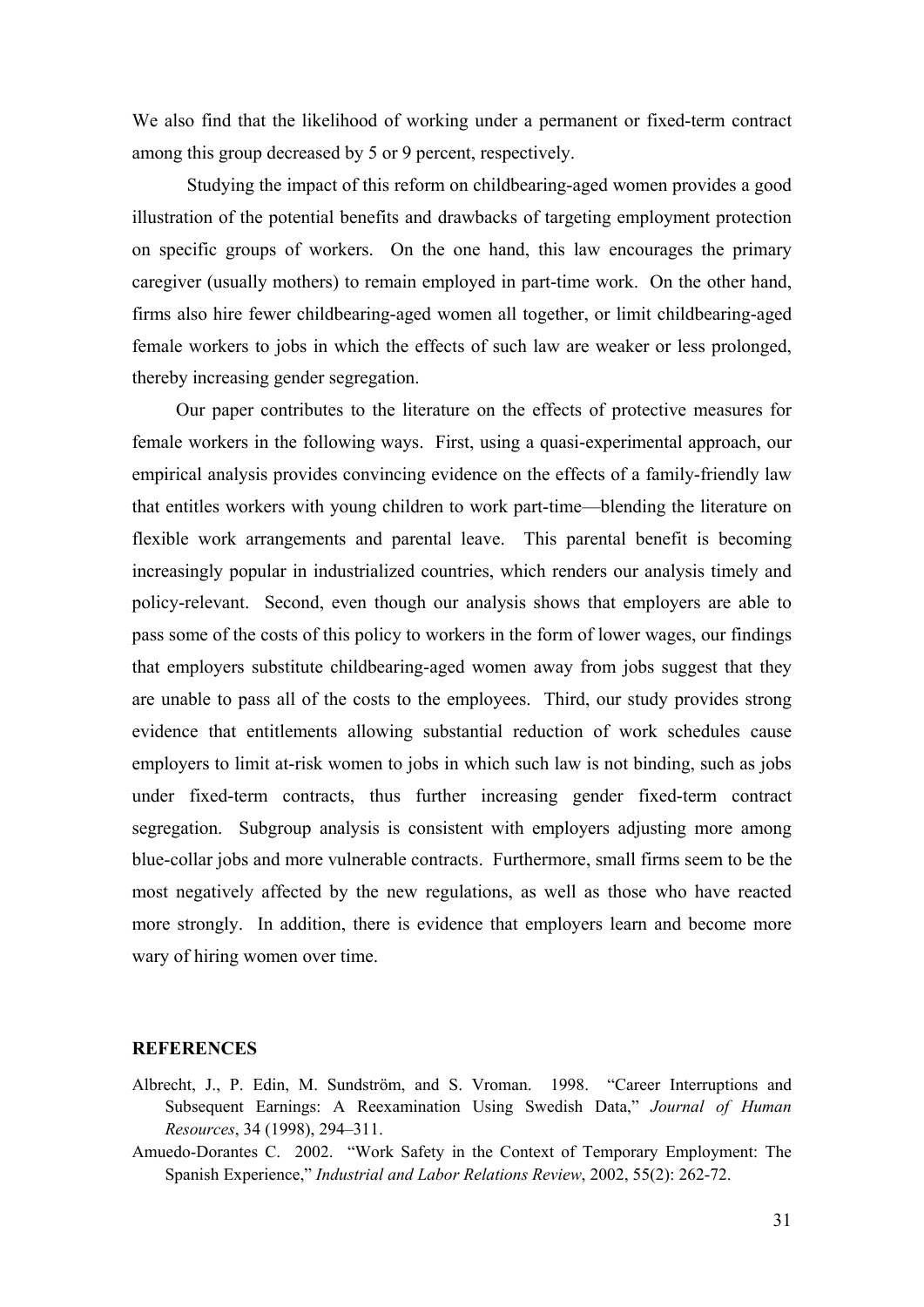- Amuedo-Dorantes, C., and Serrano-Padial. 2007. "Wage Growth Implications of Fixed-Term Employment: An Analysis by Contract Duration and Job Mobility." *Labour Economics*.
- Azmat, G. and González, L. 2010. "Targeting fertility and female participation through the income tax," *Labour Economics*, Elsevier, vol. 17(3), pages 487-502, June.
- Baum, C. 2003. "The Effects of Maternity Leave Legislation on Mothers' Labor Supply After Childbirth." *Southern Economic Journal* 69(4), 772-799.
- Beard, K. M., and Edwards, J. R. 1995. Employees at risk: Contingent work and the psychological experience of contingent workers. In C. L. Cooper & D. M. Rousseau (Eds.), *Trends in organizational behavior* (vol. 2, pp. 109-126). New York: Wiley.
- Bentolila S. J. J. Dolado, and J.F. Jimeno. 2008. "Two-Tier Employment Protection Reforms: The Spanish Experience." *CESifo DICE Report 4/2008*.
- Blau, F. and L. Kahn. 2013. "Female Labor Supply: Why Is the United States Falling Behind?" *American Economic Review: Papers and Proceedings 103(3): 251–256.*
- Cameron, A. and Miller, D. 2013. *"A Practitioner's Guide to Cluster-Robust Inference."* U.C. Davis working paper.
- Engellandt, A. and R. Riphahn. 2005. "Temporary contracts and employee effort," *Labour Economics*, Elsevier, vol. 12(3), pages 281-299, June.
- Estrada, A., M. Izquierdo, and A. Lacuesta. 2009. "Labor Market and Unemployment Growth in Spain." *Economic Bulletin Banco de España* July 2009.
- Fernández-Kranz, D., and N. Rodríguez-Planas. 2011. "The Part-Time Penalty in a Segmented Labor Market." *Labour Economics,* Volume 18, 591–606, 2011*.*
- Fitzenberger B., K. Sommerfeld, S. Steffes. 2013. "Causal effects on employment after first birth-A dynamic treatment approach." *Labour Economics*, Volume 25, December 2013, Pages 49–62.
- Fouarge D. and C. Baaijens. 2009. "Job Mobility and hours of work: the effect of Dutch legislation," Research Memoranda 004, Maastricht : ROA, Research Centre for Education and the Labour Market.
- Gornick J., and Hegewisch, A. 2011 "The Impact of Work-Family Policies on Women's Employment: A Review of Research from OECD Countries." *Community, Work & Family,*  14(2): 119-138.
- Gruber, J. 1994. "The Incidence of mandated Maternity Benefits." *American Economic Review* 84: 622-641.
- Hansen, Christian B. 2007. "Generalized Least Squares Inference in Panel and Multilevel Models with Serial Correlation and Fixed Effects." *J. Econometrics* 140 (October): 670– 94.
- Ichino, A. and R. Riphan. 2005. "The Effect of Employment Protection on Worker Effort. A comparison of absenteeism during and after probation." *Journal of the European Economic Association*, March, 3(1), 120-43.
- Jimeno, J. F., and L. Toharia. 1996. "Effort absenteeism, and fixed-term employment contracts." *Revista Española de Economía*, vol. 13(1), pp. 105–19.
- Klerman, J. and A. Leibowitz. 1997. "Labor Supply Effects of State Maternity Leave Legislation", in: Blau, F. D. and R. G. Ehrenberg (eds.), Gender and Family Issues in the Workplace. New York: Russell Sage Foundation, 65-85.
- Klerman, J. and A. Leibowitz. 1999. "Job Continuity Among New Mothers." *Demography*, 36, 145-155.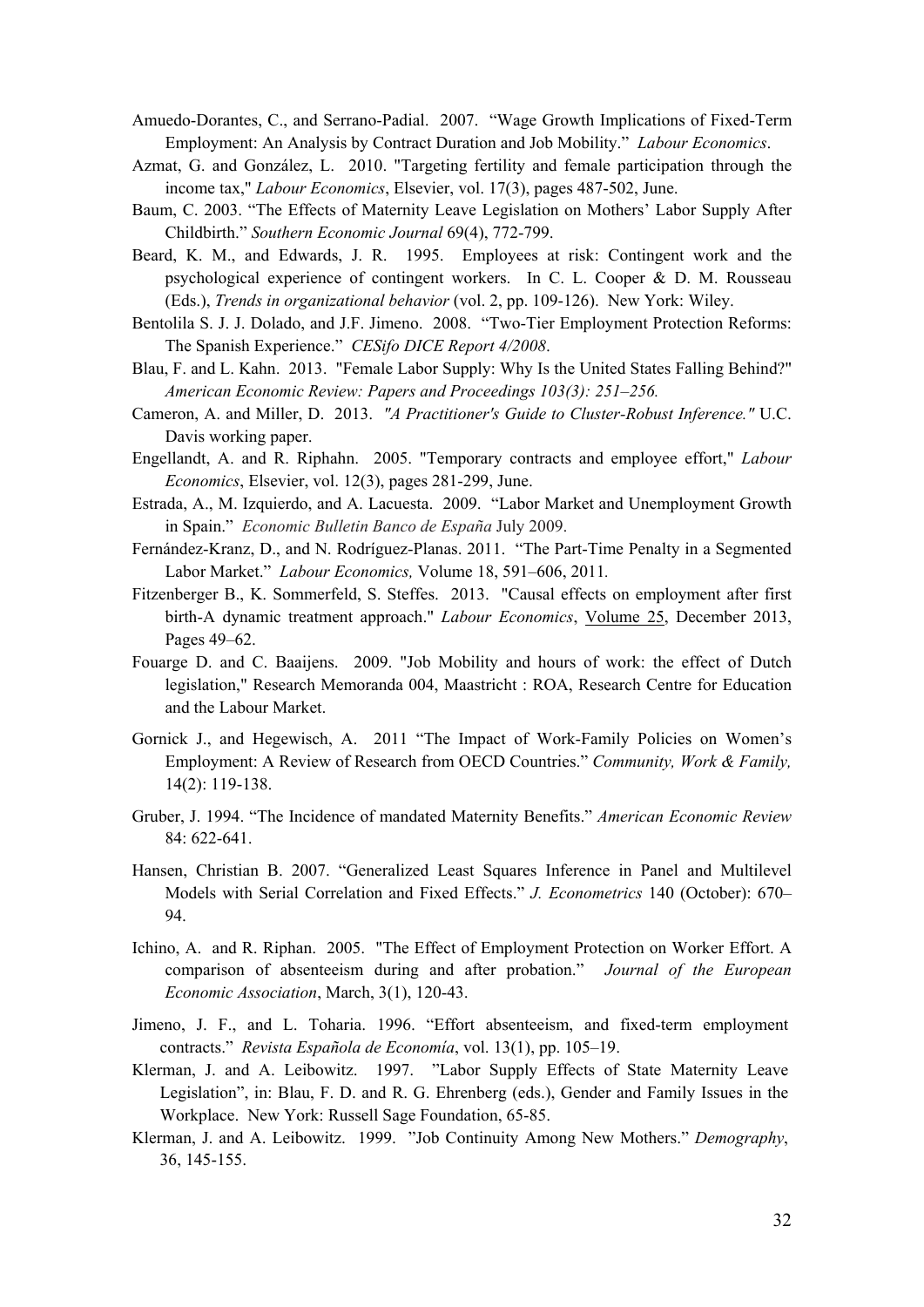- Kugler A., Hernanz V., and J. Jimeno. 2005. "Employment Consequences of Restrictive Permanent Contracts : Evidence from Spanish Labor Market Reforms." CEPR Discussion Paper No. 3724, May 2003
- Lalive R. and J. Zweimüller. 2009. "Does Parental Leave Affect Fertility and Return to Work?" Evidence from a True Natural Experiment" *The Quarterly Journal of Economics*, 2009.
- Manning, A. and B. Petrongolo. 2008. "The Part-Time Pay Penalty for Women in Britain." *The Economic Journal*, 118: F28–51.
- Marí-Klose, P, M. Marí-Klose, E. Vaquera, and S. Ageseanu Cunningham. 2010. "Childhood and the Future". New realities, new challenges. Barcelona: Obra Social de la Caixa
- Meyer, B. D. 1995. "Natural and quasi-experiments in economics", *Journal of Business and Economic Statistics*, Vol. 13: 151-161.
- Munz, S., 2004. Flexibility of working hours and job mobility in Germany: the role of the parttime and fixed-term act (Ifo, Munich).
- Muñoz de Bustillo Llorente R., E. Fernández Macías, and J.I. Antón Pérez. 2008. "El Trabajo a Tiempo Parcial en España en el Contexto de la Unión Europea." Ministerio de Trabajo e Immigración. Colección Informes y Estudies, Serie Empleo, n. 36.
- New York Times, 19 January 2013. "Sunday Dialogue: Flexible Hours" Letters to the Editor.
- New York Times, 14 June 2013. "The Unspoken Stigma of Workplace Flexibility" by Tara Siegel Bernard.
- Olsson, Martin, 2009. "Employment protection and sickness absence," Labour Economics, Elsevier, vol. 16(2), pages 208-214, April.
- OECD. 2002. "Women at Work: Who Are They and How Are They Faring?" *Employment Outlook*, 63-125.
- Pfau-Effinger, B. 2006. "Cultures of Childhood and the Relationship of Care and Employment in European Welfare States." In *Children, Changing Families and Welfare States*, ed. J. Lewis. Cheltenham, UK: Edward Elgar.
- Ruhm, Ch. J. 1998. "The Economic Consequences of Parental Leave Mandates: Lessons from Europe" *Quarterly Journal of Economics* 113: 285-317.
- Sánchez-Mangas, R. and Sánchez-Marcos, V. 2008. "Balancing Family and Work: the Effect of Cash Benefits for Working Mothers", *Labour Economics*, 15 (6), 1127-1142.
- Schönberg, Uta, and Johannes Ludsteck, 2014. "Maternity Leave Legislation, Female Labor Supply, and the Family Wage Gap," *Journal of Labor Economics,* Vol. 32, No. 3, S. 469- 505.
- Waldfogel, J. 1998. "The Family Gap for Young Women in the United States and in Britain: Can Maternity Leave Make a Difference? *Journal of Labor Economics* 16: 505-545
- Waldfogel, J. 1999. "The Impact of the Family and Medical Leave Act" *Journal of Policy Analysis and Management* 118: 281-302
- Zveglich, Jr., J.E. and Y. van der Meulen Rodgers. 2003. "The Impact of Protective Measures for Female Workers" *Journal of Labor Economics* 21: 533-555.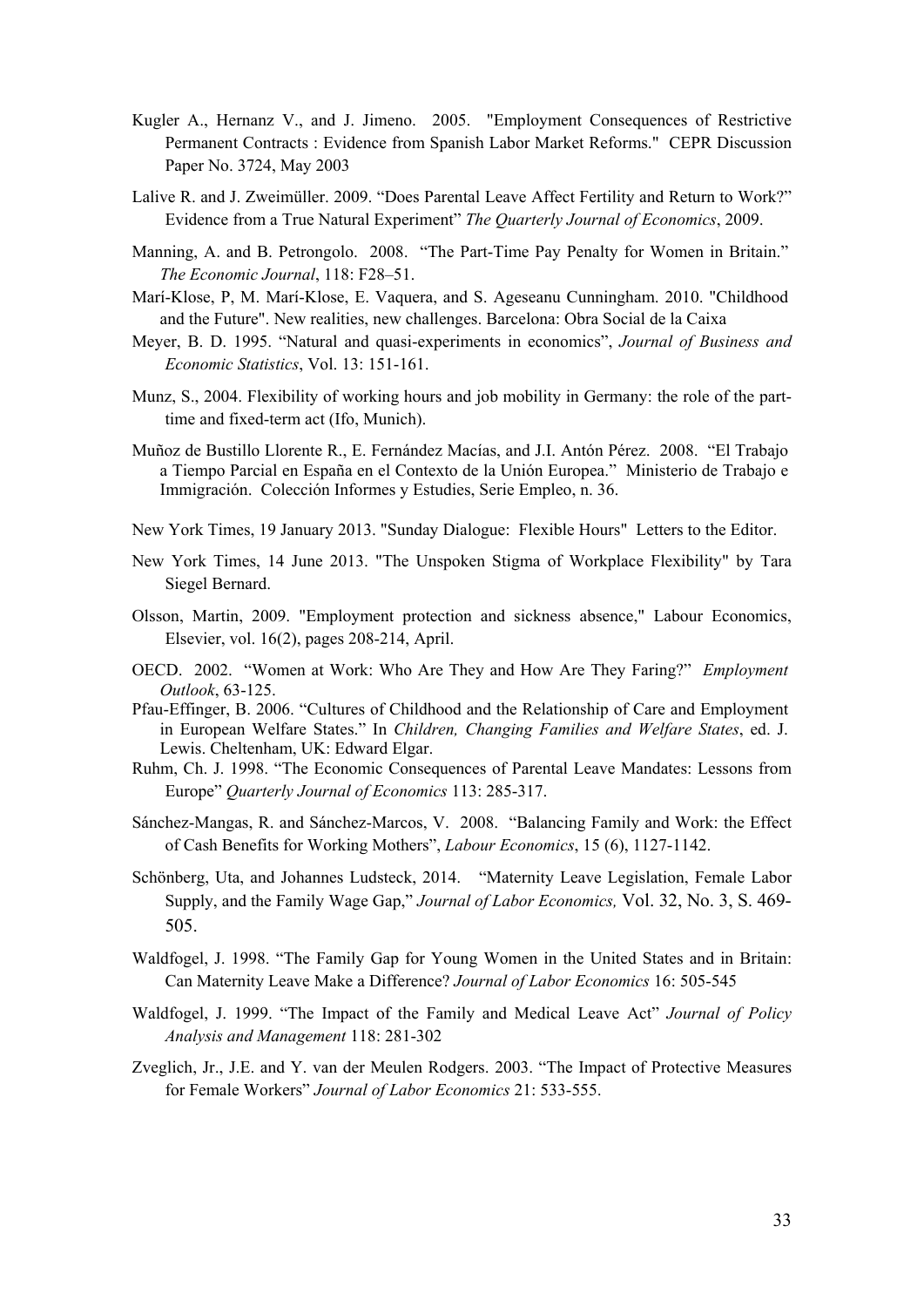

**Figure 1. Quarterly Stock and Flow Probabilities Females, 1996-1999** 

**Figure 2. Part-Time Rate among Parents with Small Children by Gender and Type of Contract** 



*Note:* The vertical line separates the pre-1999 and the post-1999 periods. The figures show the probabilities of working part-time at time t for two groups of workers. Child06 are individuals with children 0 to 6 years old. Child8-12 are individuals with children 8 to 12 years old.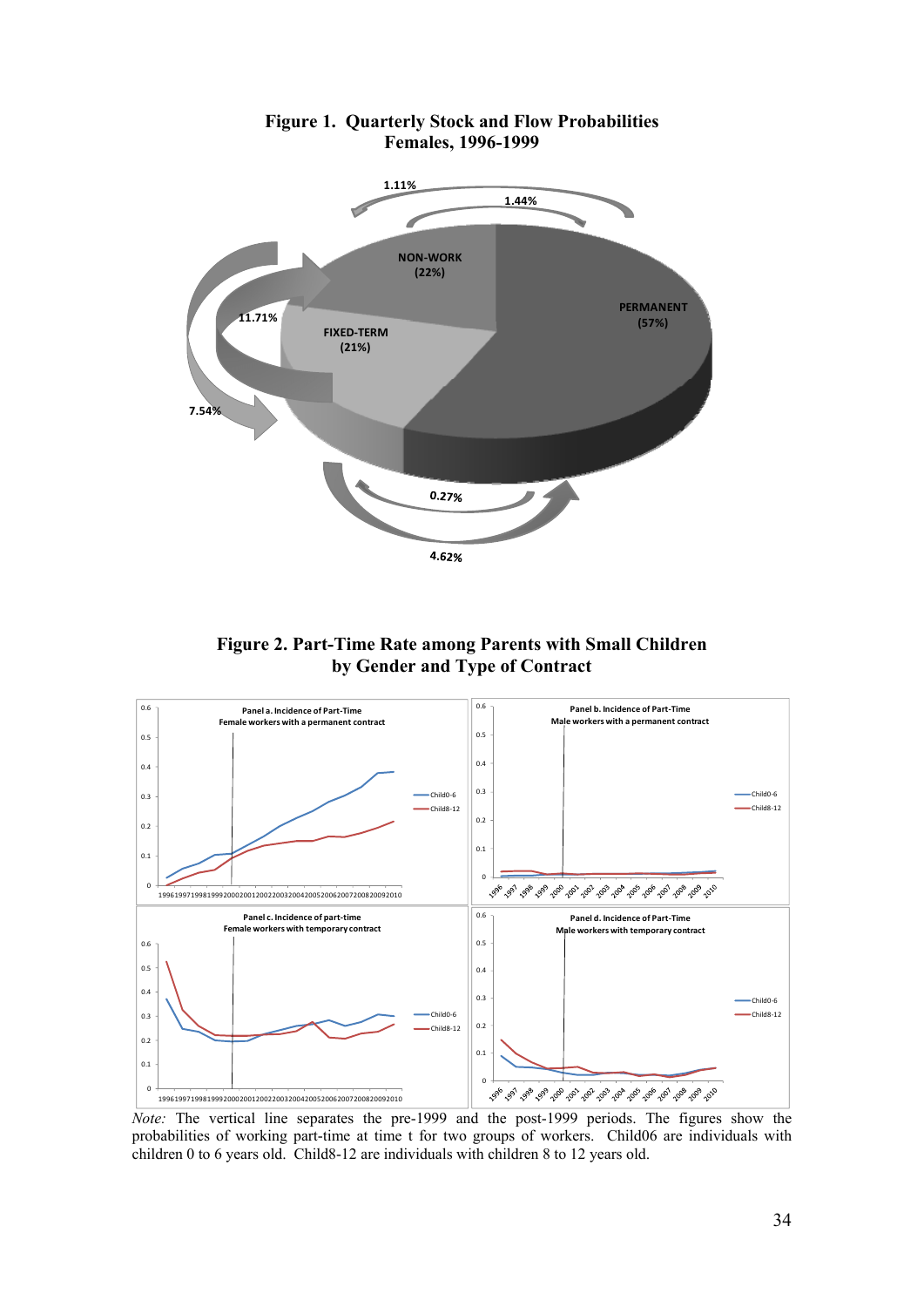#### **Table 1. Was the Law Effective? Stock Probabilities of Working Part-Time**  Individual FE DiD model

|                         | Treatment: Individuals with Children 0-6 <sup>r</sup><br>(Comparison group is individuals with children 7-12) <sup>Y</sup> |                        |  |  |  |
|-------------------------|----------------------------------------------------------------------------------------------------------------------------|------------------------|--|--|--|
|                         | (1)                                                                                                                        | (2)                    |  |  |  |
|                         | <b>PERMANENT at t</b>                                                                                                      | <b>FIXED-TERM at t</b> |  |  |  |
|                         | Panel A. Females                                                                                                           |                        |  |  |  |
| <b>PART-TIME at t</b>   | $0.100***$                                                                                                                 | 0.041                  |  |  |  |
|                         | (0.016)                                                                                                                    | (0.026)                |  |  |  |
| Pre-99 mean probability | 0.09                                                                                                                       | 0.22                   |  |  |  |
| N. of observations      | 128,527                                                                                                                    | 61,493                 |  |  |  |
| N. of individuals       | 9,143                                                                                                                      | 9,979                  |  |  |  |
|                         | Panel B. Males                                                                                                             |                        |  |  |  |
| <b>PART-TIME at t</b>   | 0.004                                                                                                                      | $-0.016$               |  |  |  |
|                         | (0.005)                                                                                                                    | (0.013)                |  |  |  |
| Pre-99 mean probability | 0.01                                                                                                                       | 0.05                   |  |  |  |
| N. of observations      | 106,120                                                                                                                    | 30,412                 |  |  |  |
| N. of individuals       | 5,736                                                                                                                      | 3,572                  |  |  |  |
|                         | Panel C. Placebo: 1996-1997 vs. 1998-1999                                                                                  |                        |  |  |  |
| <b>PART-TIME at t</b>   | 0.006                                                                                                                      | 0.027                  |  |  |  |
|                         | (0.005)                                                                                                                    | (0.030)                |  |  |  |
| Pre-98 mean probability | 0.09                                                                                                                       | 0.22                   |  |  |  |
| N. of observations      | 9,656                                                                                                                      | 3,832                  |  |  |  |
| N. of individuals       | 1,059<br>773                                                                                                               |                        |  |  |  |

*Note*: All models control for individual fixed effects, have an indicator of whether the parent has a child under 7 years old, a post-1999 dummy and the interaction between these two variables. The coefficient of this interaction is displayed in the table. Other controls included in the equation are: age squared, a variable indicating the number of children, and all these variables interacted with the treatment group. We also include region dummies, the regional unemployment rate, and year fixed effects. All models condition on being working at t. Numbers in parentheses are robust standard errors allowing for intra cluster (individual) correlation. \*\*\* Significant at the 1% level. \*\* Significant at the 5% level. \* Significant at the 10% level.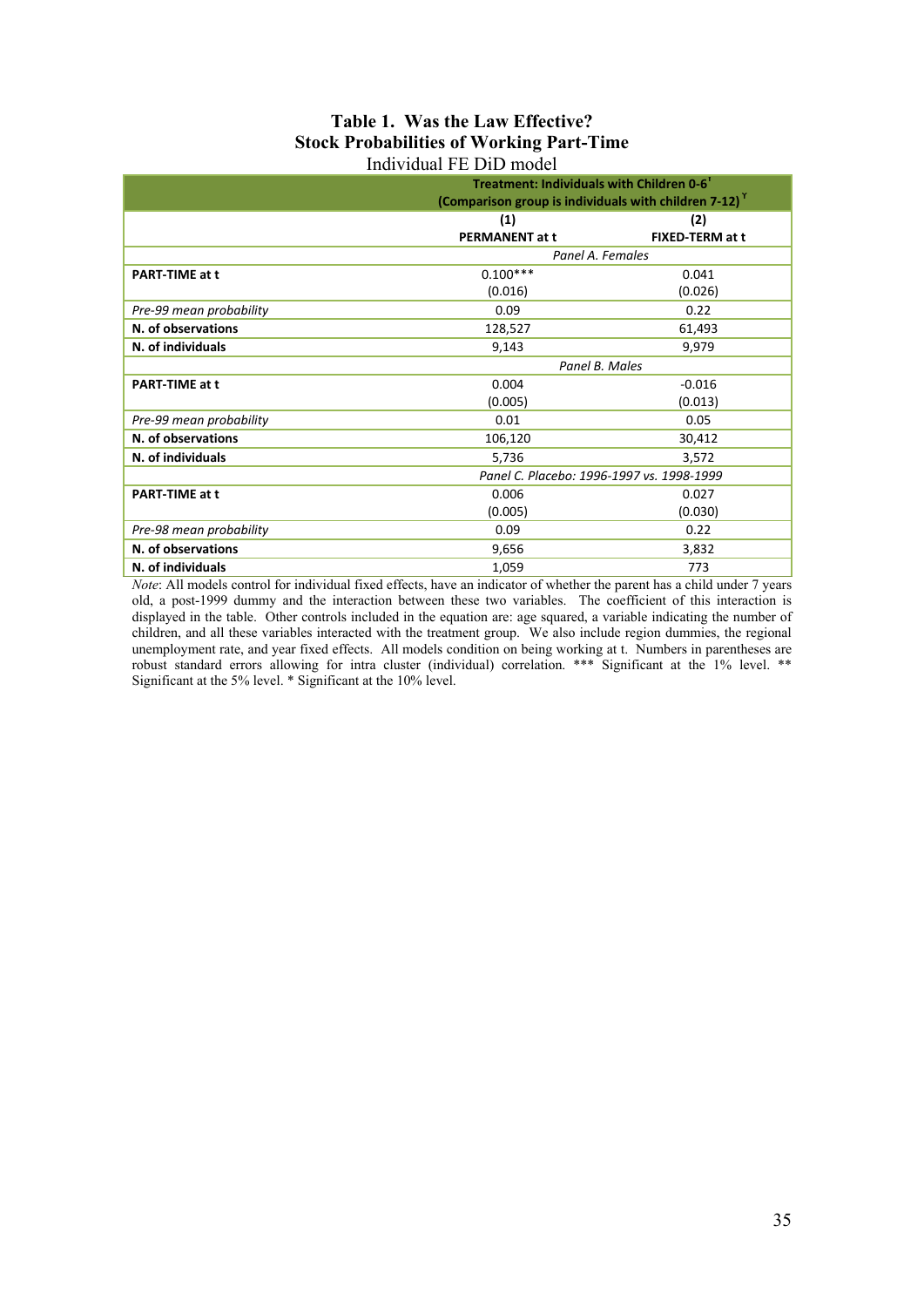#### **Table 2. Was the Law Effective? Quarterly Transition Probabilities**  Individual FE DiD model

| Panel A: Treatment: Women with Children 0-6 <sup>Y</sup>              | (Comparison group is women with children 7-12)        |                          |
|-----------------------------------------------------------------------|-------------------------------------------------------|--------------------------|
|                                                                       | (1)<br>PERMANENT at t-1                               | (2)<br>FIXED-TERM at t-1 |
| <b>PART-TIME at t</b>                                                 | $0.004**$                                             | $-0.012$                 |
| (being Full-time at t-1)                                              | (0.002)                                               | (0.021)                  |
| Pre-99 mean                                                           | 0.003                                                 | 0.044                    |
| <b>PART-TIME at t</b>                                                 | $0.006***$                                            |                          |
|                                                                       |                                                       | $-0.011$                 |
| (being Full-time at t-1<br>and conditional on being on the same firm) | (0.002)                                               | (0.018)                  |
| Pre-99 mean                                                           | 0.003                                                 | 0.041                    |
| <b>PART-TIME at t</b>                                                 | $-0.145*$                                             | 0.050                    |
| (being Full-time at t-1                                               | (0.084)                                               | (0.267)                  |
| and conditional on changing firm)                                     |                                                       |                          |
| Pre-99 mean probability                                               | 0.081                                                 | 0.166                    |
| N. of observations                                                    | 129,220                                               | 60,392                   |
| N. of individuals                                                     |                                                       |                          |
| Panel B: Treatment: Men with Children 0-6                             | 9,007<br>(Comparison group is Men with children 7-12) | 8,166                    |
|                                                                       |                                                       |                          |
|                                                                       | (1)<br><b>PERMANENT at t-1</b>                        | (2)<br>FIXED-TERM at t-1 |
| <b>PART-TIME at t</b>                                                 | $-0.000$                                              | 0.004                    |
| (being Full-time at t-1)                                              | (0.001)                                               | (0.007)                  |
| Pre-99 mean                                                           | 0.000                                                 | 0.000                    |
|                                                                       |                                                       |                          |
| <b>PART-TIME at t</b><br>(being Full-time at t-1 and conditional on   | $-0.000$                                              | $-0.004$                 |
| being on the same firm)                                               | (0.001)                                               | (0.006)                  |
| Pre-99 mean                                                           | 0.000                                                 | 0.000                    |
| PART-TIME at t                                                        | $-0.022$                                              | 0.030                    |
|                                                                       | (0.094)                                               | (0.083)                  |
| (being Full-time at t-1<br>and conditional on changing firm)          |                                                       |                          |
| Pre-99 mean probability                                               | 0.025                                                 | 0.035                    |
| N. of observations                                                    | 108,211                                               | 29,334                   |
|                                                                       |                                                       |                          |
| N. of individuals                                                     | 5,764                                                 | 3,403                    |
| <b>Panel C: Placebo Test (Mothers)</b>                                | 1996-97 versus 1998-99                                |                          |
|                                                                       | (1)                                                   | (2)                      |
|                                                                       | <b>PERMANENT at t-1</b>                               | FIXED-TERM at t-1        |
| PART-TIME at t                                                        | 0.000                                                 | 0.037                    |
| (being Full-time at t-1)                                              | (0.005)                                               | (0.044)                  |
| Pre-99 mean probability                                               | 0.001                                                 | 0.035                    |
| PART-TIME at t                                                        | $-0.003$                                              | 0.021                    |
| (being Full-time at t-1                                               | (0.004)                                               | (0.040)                  |
| and conditional on being on the same firm)                            |                                                       |                          |
| Pre-99 mean probability                                               | 0.001                                                 | 0.035                    |
| PART-TIME at t                                                        |                                                       |                          |
| (being Full-time at t-1                                               |                                                       |                          |
| and conditional on changing firm)¥                                    |                                                       |                          |
| Pre-99 mean probability                                               | $\ddot{\phantom{a}}$                                  | $\ddot{\phantom{a}}$     |
| N. of observations                                                    | 9,656                                                 | 3,832                    |
| N. of individuals                                                     | 1,059                                                 | 773                      |

*Note*: All models control for individual fixed effects, have an indicator for being a woman, a post‐1999 dummy, and the interaction between these two variables. Other controls included in the regression are: age squared, and number of children and all these variables interacted with being a woman. In addition there are region dummies, the regional unemployment rate, a linear time trend, a linear time trend interacted with being a woman, Numbers in parentheses are robust standard errors allowing for intra cluster (individual) correlation. \*\*\* Significant at the 1% level. \*\* Significant at the 5% level. \* Significant at the 10% level.

**¥** Values not reported due to insufficient observations to run the regressions.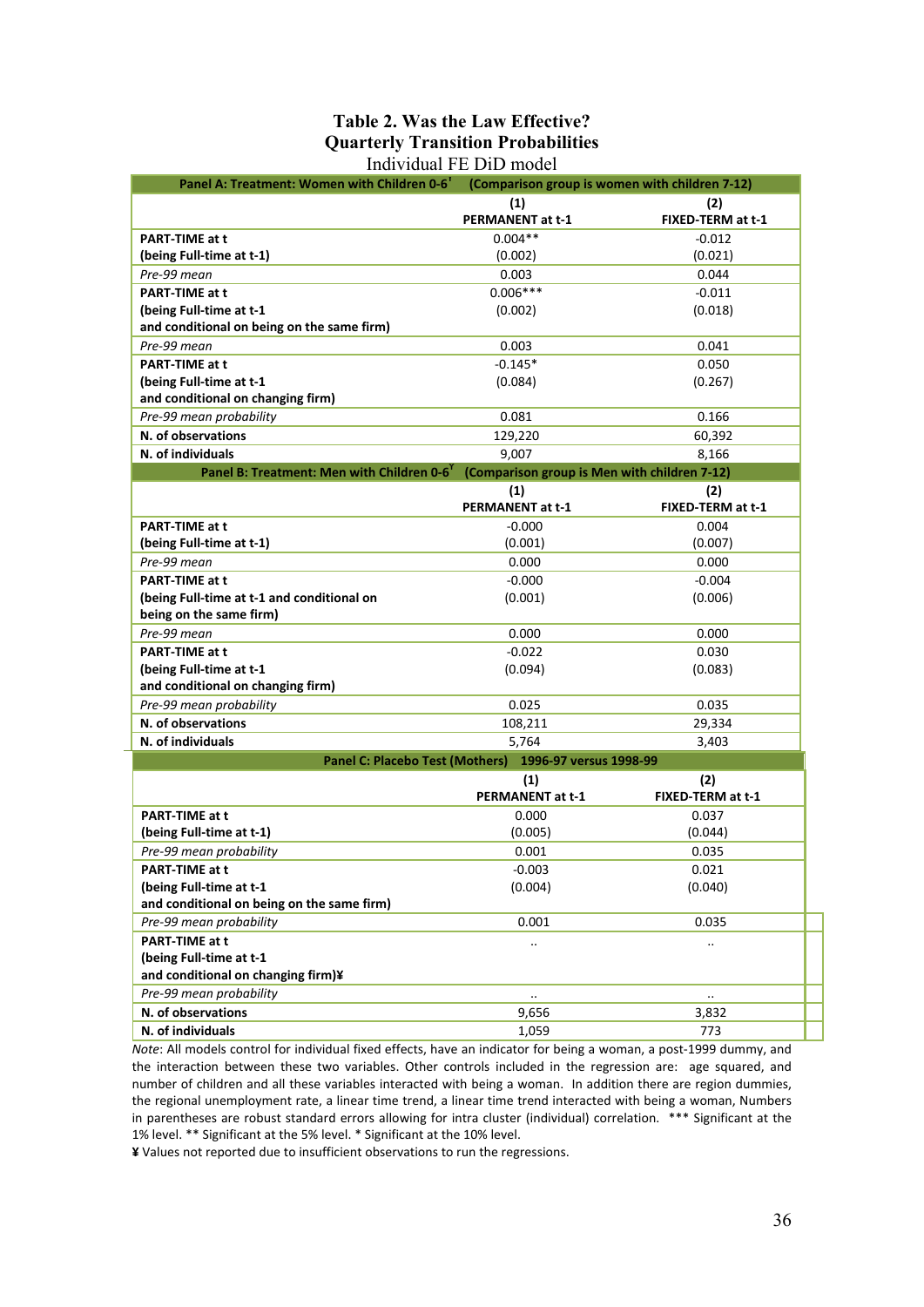|                       | <b>Pre-2000</b>         |                |       |                   |                        |         |
|-----------------------|-------------------------|----------------|-------|-------------------|------------------------|---------|
|                       |                         | (1)            |       | (2)               |                        | (3)     |
|                       | <b>PERMANENT at t-1</b> |                |       | FIXED-TERM at t-1 | <b>NON-WORK at t-1</b> |         |
|                       | Males                   | <b>Females</b> | Males | Females           | Males                  | Females |
| Probability of        | 99.19                   | 98.62          | 4.78  | 4.62              | 1.98                   | 1.44    |
| <b>PERMANENT at t</b> |                         |                |       |                   |                        |         |
| <b>Probability of</b> | 0.15                    | 0.27           | 85.68 | 83.67             | 7.40                   | 7.54    |
| FIXED-TERM at t       |                         |                |       |                   |                        |         |
| <b>Probability of</b> | 0.66                    | 1.11           | 9.54  | 11.71             | 90.62                  | 91.02   |
| <b>NON-WORK at t</b>  |                         |                |       |                   |                        |         |
| With less than        | 45.56                   | 37.53          | 60.01 | 44.41             | 54.44                  | 48.77   |
| secondary             |                         |                |       |                   |                        |         |
| education             |                         |                |       |                   |                        |         |
| With secondary        | 25.96                   | 30.66          | 18.81 | 23.13             | 21.16                  | 22.12   |
| education             |                         |                |       |                   |                        |         |
| With college          | 28.48                   | 31.81          | 21.18 | 32.45             | 24.41                  | 29.12   |
| degree                |                         |                |       |                   |                        |         |
| White-collar at t     | 17.82                   | 16.35          | 20.89 | 15.58             | 7.70                   | 6.61    |
| Ln hourly wage at t   | 2.26                    | 2.13           | 2.06  | 1.95              | 2.00                   | 1.97    |
| Without children      | 79.62                   | 75.67          | 92.90 | 85.49             | 94.05                  | 78.95   |
| Age                   | 30.34                   | 30.18          | 24.91 | 26.58             | 24.32                  | 26.33   |
| Unemployment          | 13.62                   | 13.58          | 11.85 | 12.28             | 12.23                  | 12.00   |
| rate                  |                         |                |       |                   |                        |         |

# **Table 3. Descriptive Statistics for Childbearing-Aged Women**

Note: All mean differences between men and women are statistically different from zero at the 1% confidence interval.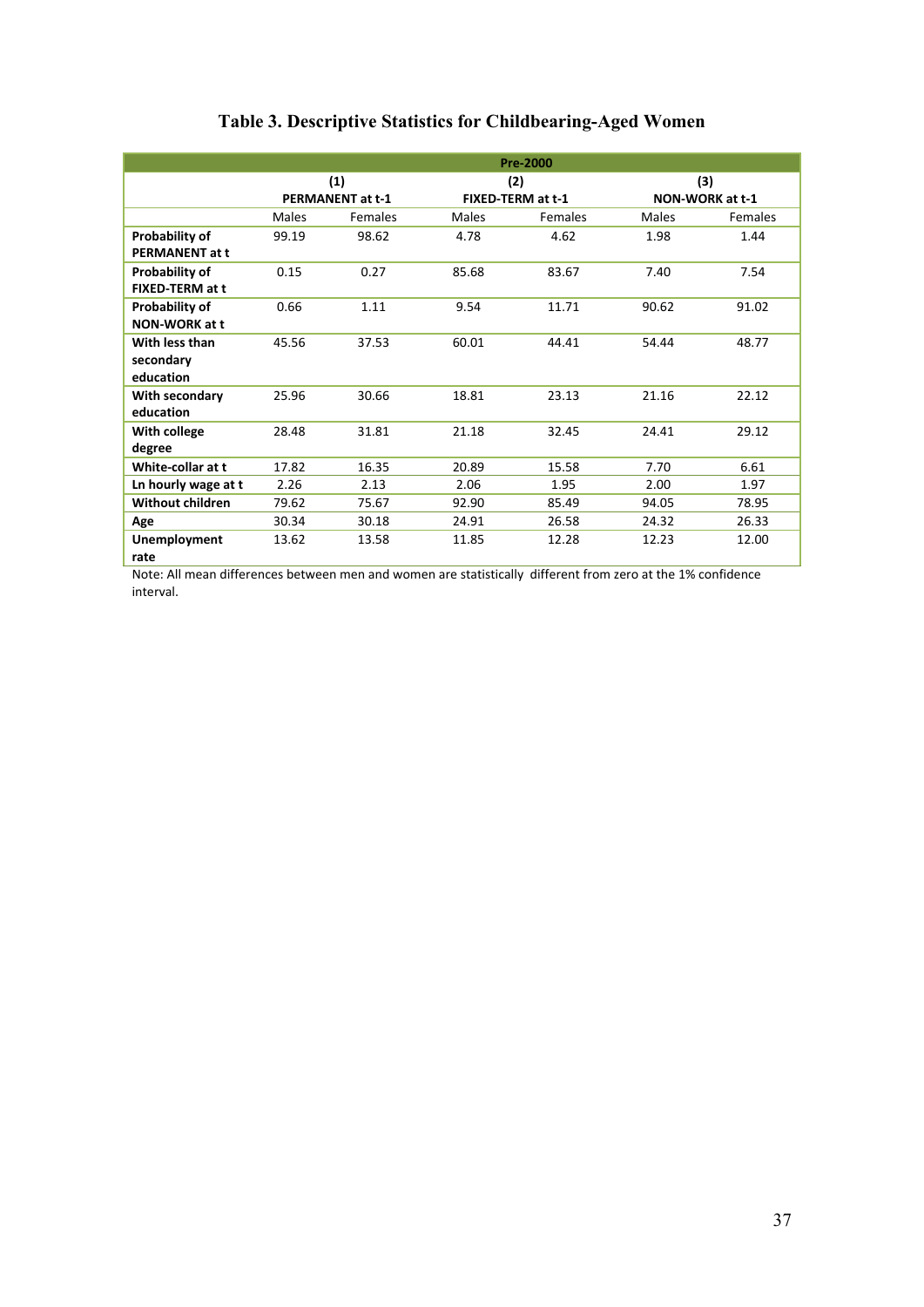

**Figure 3. Quarterly Employment Transitions of Childbearing-Aged Women and Childbearing Aged Men, 1996-2010** 

*Note:* Moving averages (forward) using quarterly data. The vertical line separates the pre-1999 and the post-1999 periods. The figures show the detrended probabilities of different work status at time t conditional on the work status at time t-1 (one quarter before).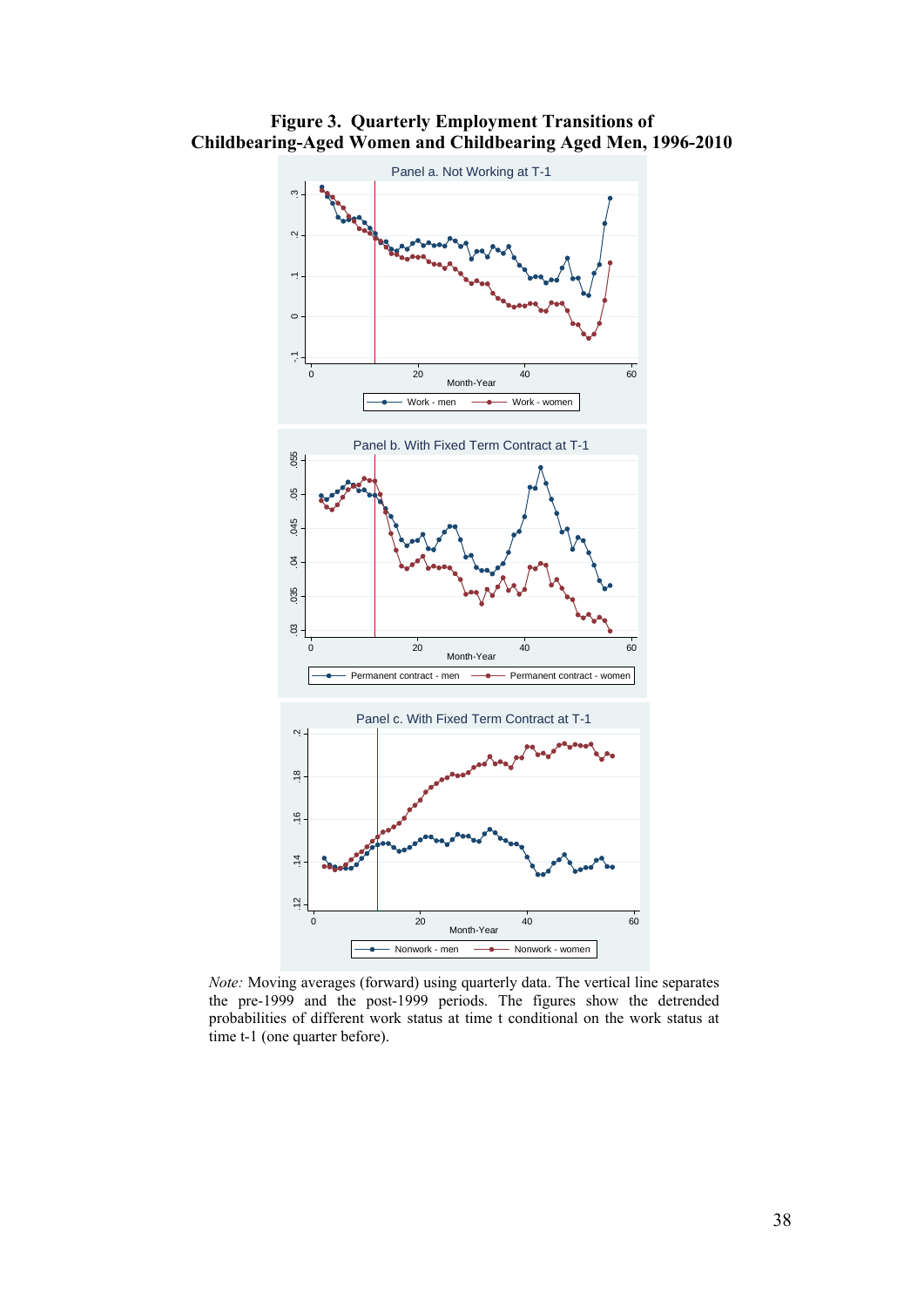|                            |                                     | <b>Panel A: DiD Individual FE model</b> |                                  | <b>Panel B: DiD OLS</b>           |                                     |                                    |
|----------------------------|-------------------------------------|-----------------------------------------|----------------------------------|-----------------------------------|-------------------------------------|------------------------------------|
|                            | (1)<br><b>PERMANENT</b><br>at $t-1$ | (2)<br><b>FIXED-TERM</b><br>at $t-1$    | (3)<br><b>NON-WORK</b><br>at t-1 | (1)<br><b>PERMANENT</b><br>at t-1 | (2)<br><b>FIXED-</b><br>TERM at t-1 | (3)<br><b>NON-WORK</b><br>at $t-1$ |
| <b>1. PERMANENT</b>        | $-0.000$                            | $-0.017***$                             | $-0.025$                         | $-0.000$                          | $0.011***$                          | $0.047***$                         |
| at t                       | (0.001)                             | (0.004)                                 | (0.019)                          | (0.001)                           | (0.002)                             | (0.014)                            |
| Pre-99 mean<br>probability | 0.997                               | 0.046                                   | $0.160*$                         | 0.997                             | 0.046                               | $0.160*$                           |
| 2. NON-WORK                | $0.005***$                          | $0.047***$                              | $0.044***$                       | $0.008***$                        | $0.031***$                          | $0.037***$                         |
| at t                       | (0.001)                             | (0.005)                                 | (0.006)                          | (0.001)                           | (0.004)                             | (0.004)                            |
| Pre-99 mean<br>probability | 0.011                               | 0.117                                   | 0.910                            | 0.011                             | 0.117                               | 0.910                              |
| N. obser.                  | 1,226,822                           | 1,014,089                               | 738,253                          | 1,226,822                         | 1,014,089                           | 738,253                            |
| N. individuals             | 69,233                              | 95,794                                  | 77,026                           | 69,233                            | 95,794                              | 77,026                             |

#### **Table 4. Effects of the Law on Childbearing-Aged Women's Quarterly Employment Transition Probabilities**  (Comparison group: Childbearing-Aged Men)

*Note*: Panel A estimates models that control for individual fixed effects, have an indicator for being a woman, a post‐1999 dummy, and the interaction between these two variables. Other controls included in the regression are: age squared, and number of children and all these variables interacted with being a woman. In addition there are region dummies, the regional unemployment rate, a linear time trend, a linear time trend interacted with being a woman. The regressions where the dependent variable is working under a PERMANENT contract at t, condition on working at t. Panel B does not control for individual fixed effects and thus have instead the education variable and its interaction with the woman dummy.

In the regressions where we estimate the probability of a transition into PERMANENT employment we condition on being employed at t and therefore the coefficient indicates the probability of staying or transitioning into permanent employment as opposed to fixed‐term employment. ¥ The seemingly large value in this transition is explained by the fact that in row 1 we condition on being employed at time t, therefore this is the estimated probability of going from non‐work into permanent employment as opposed to fixed‐term employment.

Numbers in parentheses are robust standard errors allowing for intra cluster (individual) correlation.

\*\*\* Significant at the 1% level. \*\* Significant at the 5% level. \* Significant at the 10% level.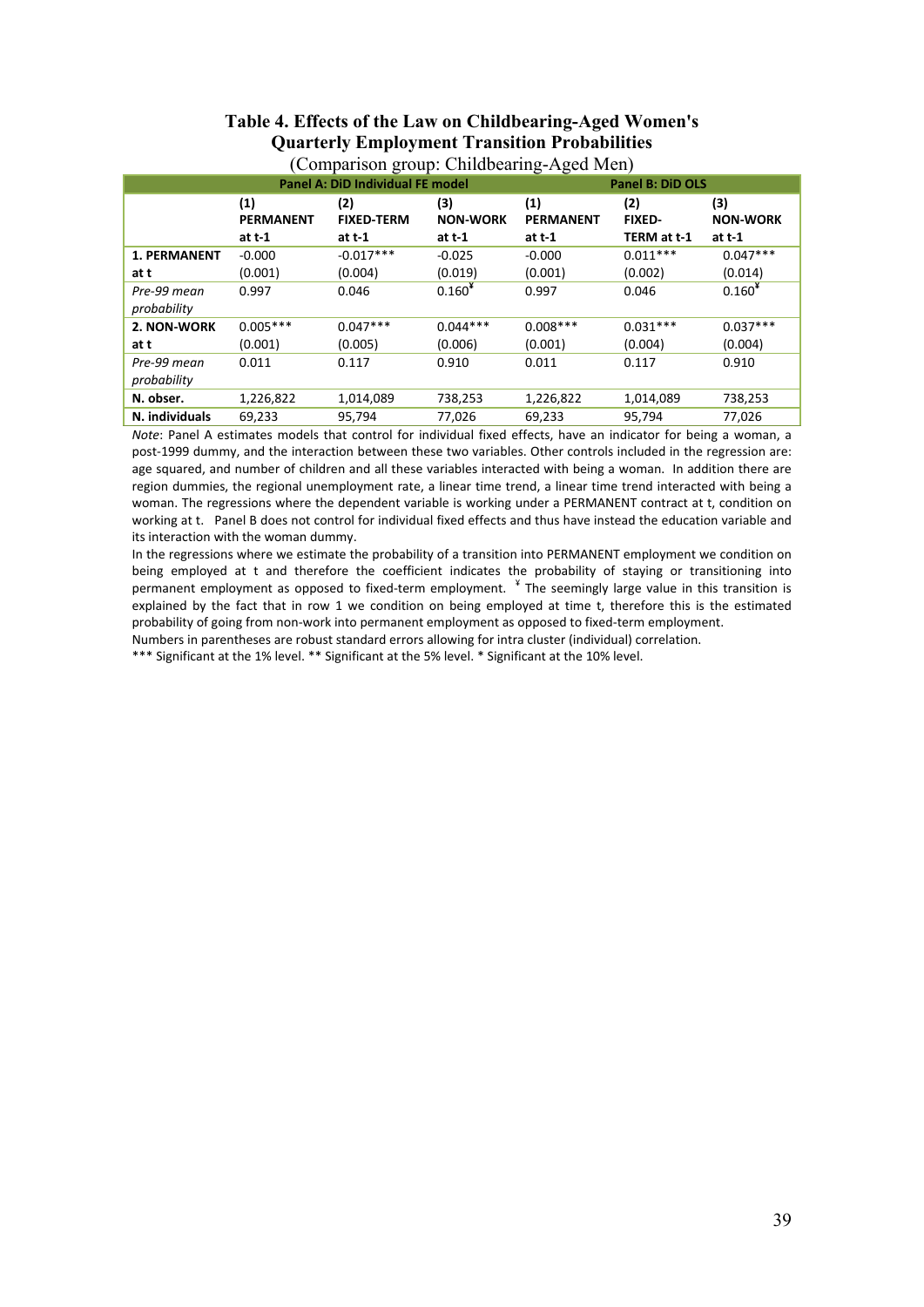#### **Table 5. Effects of the Law on Childbearing-Aged Women's Employment Stock Probabilities,** Individual FE DiD model (Comparison group: Childbearing-Aged Men)

|                         | . <del>.</del> .<br>— — г<br>(1) | ◡<br>$-5 - 7 - 7$<br>(2)                        | (3)             |  |  |  |  |
|-------------------------|----------------------------------|-------------------------------------------------|-----------------|--|--|--|--|
|                         | <b>WORKING WITH</b>              | <b>WORKING WITH FIXED-</b>                      | <b>NON-WORK</b> |  |  |  |  |
|                         | <b>PERMANENT</b>                 | <b>TERM</b>                                     |                 |  |  |  |  |
|                         |                                  | Panel A: Control group is childbearing aged men |                 |  |  |  |  |
| <b>POST1999</b>         | $-0.027***$                      | $-0.018***$                                     | $0.045***$      |  |  |  |  |
|                         | (0.008)                          | (0.007)                                         | (0.006)         |  |  |  |  |
| Pre-99 mean probability | 0.57                             | 0.21                                            | 0.22            |  |  |  |  |
|                         |                                  |                                                 |                 |  |  |  |  |
| 2000-2004               | $-0.031***$                      | $-0.016**$                                      | $0.048***$      |  |  |  |  |
|                         | (0.008)                          | (0.007)                                         | (0.006)         |  |  |  |  |
| 2005-2010               | $-0.040***$                      | $-0.012$                                        | $0.052***$      |  |  |  |  |
|                         | (0.010)                          | (0.010)                                         | (0.008)         |  |  |  |  |
| N. obser.               | 538,394                          |                                                 |                 |  |  |  |  |
| N. individuals          |                                  | 13,361                                          |                 |  |  |  |  |
|                         |                                  | Panel B: Control group is older women           |                 |  |  |  |  |
| <b>POST1999</b>         | $-0.029***$                      | 0.009                                           | $0.019***$      |  |  |  |  |
|                         | (0.008)                          | (0.008)                                         | (0.007)         |  |  |  |  |
| Pre-99 mean probability | 0.57                             | 0.21                                            | 0.22            |  |  |  |  |
| N. obser.               |                                  | 478,653                                         |                 |  |  |  |  |
| N. individuals          |                                  | 13.024                                          |                 |  |  |  |  |
|                         |                                  | Panel C: Placebo test. 1996-1997 vs. 1998-1999  |                 |  |  |  |  |
|                         |                                  | (using males as control group)                  |                 |  |  |  |  |
| 1998-1999               | 0.000                            | 0.005                                           | $-0.005$        |  |  |  |  |
|                         | (0.005)                          | (0.006)                                         | (0.006)         |  |  |  |  |
| Pre-97 mean probability | 0.58                             | 0.22                                            | 0.20            |  |  |  |  |
| N. obser.               |                                  | 103,857                                         |                 |  |  |  |  |
| N. individuals          |                                  | 7,523                                           |                 |  |  |  |  |

*Note:* All models control for individual fixed effects, have an indicator for being a woman, a post-1999 dummy, and the interaction between these two variables. Other controls included in the regression are: age squared, and number of children and all these variables interacted with being a woman. In addition there are region dummies, the regional unemployment rate, a linear time trend, a linear time trend interacted with being a woman.

Numbers in parentheses are robust standard errors allowing for intra cluster (individual) correlation.

\*\*\* Significant at the 1% level. \*\* Significant at the 5% level. \* Significant at the 10% level.

#### **Table 6. Effects of the Law on Childbearing-Aged Women's Wages**  Individual FE DiD model

(Comparison group: Childbearing-Aged Men)

|                | Controlling for work status at t-1 |                   |                 |  |  |  |  |
|----------------|------------------------------------|-------------------|-----------------|--|--|--|--|
|                | $\left( 1\right)$                  | (2)               | (3)             |  |  |  |  |
|                | <b>PERMANENT at t-1</b>            | FIXED-TERM at t-1 | NON-WORK at t-1 |  |  |  |  |
| Change in the  | $-0.025***$                        | $-0.066***$       | $-0.108***$     |  |  |  |  |
| gender wage    | (0.004)                            | (0.010)           | (0.023)         |  |  |  |  |
| gap            |                                    |                   |                 |  |  |  |  |
| Pre 1999       | 2.164                              | 2.011             | 2.038           |  |  |  |  |
| average        |                                    |                   |                 |  |  |  |  |
| treated        |                                    |                   |                 |  |  |  |  |
| N. obs.        | 1,226,822                          | 1,014,089         | 738,253         |  |  |  |  |
| N. individuals | 69,233                             | 95,794            | 77,026          |  |  |  |  |

*Note:* All models control for individual fixed effects, have an indicator for being a woman, a post-1999 dummy, and the interaction between these two variables. Other controls included in the regression are: age squared, and number of children and all these variables interacted with being a woman. In addition there are region dummies, the regional unemployment rate, a linear time trend, a linear time trend interacted with being a woman.

Numbers in parentheses are robust standard errors allowing for intra cluster (individual) correlation.

\*\*\* Significant at the 1% level. \*\* Significant at the 5% level. \* Significant at the 10% level.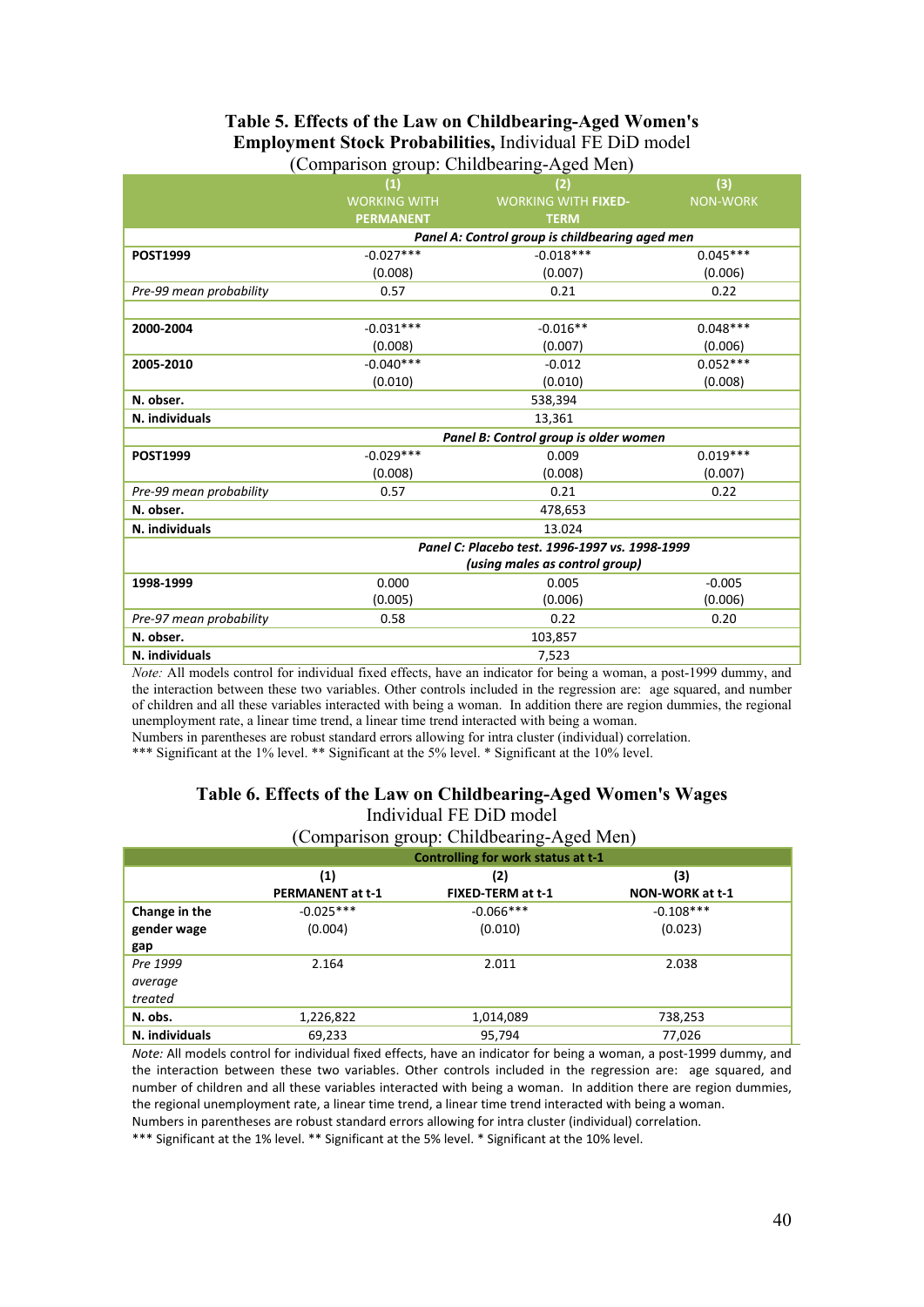### **Table 7. Is There Learning?**

#### Individual FE DiD model (Comparison group: Childbearing-Aged Men)

|                       |                         | Panel A: Effects on Employment Quarterly Transitions Probabilities |                 |
|-----------------------|-------------------------|--------------------------------------------------------------------|-----------------|
|                       | (1)                     | (2)                                                                | (3)             |
|                       | <b>PERMANENT at t-1</b> | FIXED-TERM at t-1                                                  | NON-WORK at t-1 |
| <b>PERMANENT at t</b> |                         |                                                                    |                 |
| 2000-2004             | $-0.000$                | $-0.015***$                                                        | $-0.023$        |
|                       | (0.000)                 | (0.004)                                                            | (0.020)         |
| 2005-2010             | 0.000                   | $-0.010**$                                                         | $-0.019$        |
|                       | (0.001)                 | (0.005)                                                            | (0.021)         |
| <b>NON-WORK at t</b>  |                         |                                                                    |                 |
| 2000-2004             | $0.006***$              | $0.053***$                                                         | $0.050***$      |
|                       | (0.001)                 | (0.005)                                                            | (0.006)         |
| 2005-2010             | $0.008***$ **           | $0.071***$ <sup>**</sup>                                           | $0.069***$      |
|                       | (0.001)                 | (0.006)                                                            | (0.008)         |
| N. obs.               | 1,226,822               | 1,014,089                                                          | 738,253         |
| N. individuals        | 69,233                  | 95,794                                                             | 77,026          |
|                       |                         | Panel B: Effects on Wages                                          |                 |
|                       | (1)                     | (2)                                                                | (3)             |
|                       | <b>PERMANENT at t-1</b> | FIXED-TERM at t-1                                                  | NON-WORK at t-1 |
| 2000-2004             | $-0.027***$             | $-0.060***$                                                        | $-0.088***$     |
|                       | (0.005)                 | (0.011)                                                            | (0.027)         |
| 2005-2010             | $-0.026***$             | $-0.076***^{*2}$                                                   | $-0.097***$     |
|                       | (0.006)                 | (0.012)                                                            | (0.030)         |
| N. obs.               | 1,226,822               | 1,014,089                                                          | 738,253         |
| N. individuals        | 69,233                  | 95,794                                                             | 77,026          |

*Note:* All models control for individual fixed effects, have an indicator for being a woman, a 2000‐2004 dummy, a 2005‐2010 dummy, and the interaction of these two dummies with the woman dummy. Other controls included in the regression are: age squared, and number of children and all these variables interacted with being a woman. In addition there are region dummies, the regional unemployment rate, a linear time trend, a linear time trend interacted with being a woman. The regressions where the dependent variable is working under a PERMANENT contract at t, condition on working at t. Numbers in parentheses are robust standard errors allowing for intra cluster (individual) correlation.<br>\*\*\* Significant at the 1% level. \*\* Significant at the 5% level. \* Significant at the 10% level.

\* Indicates that the difference between the 2000‐2004 and the 2005‐2010 effects is statistically significant at the 1% level.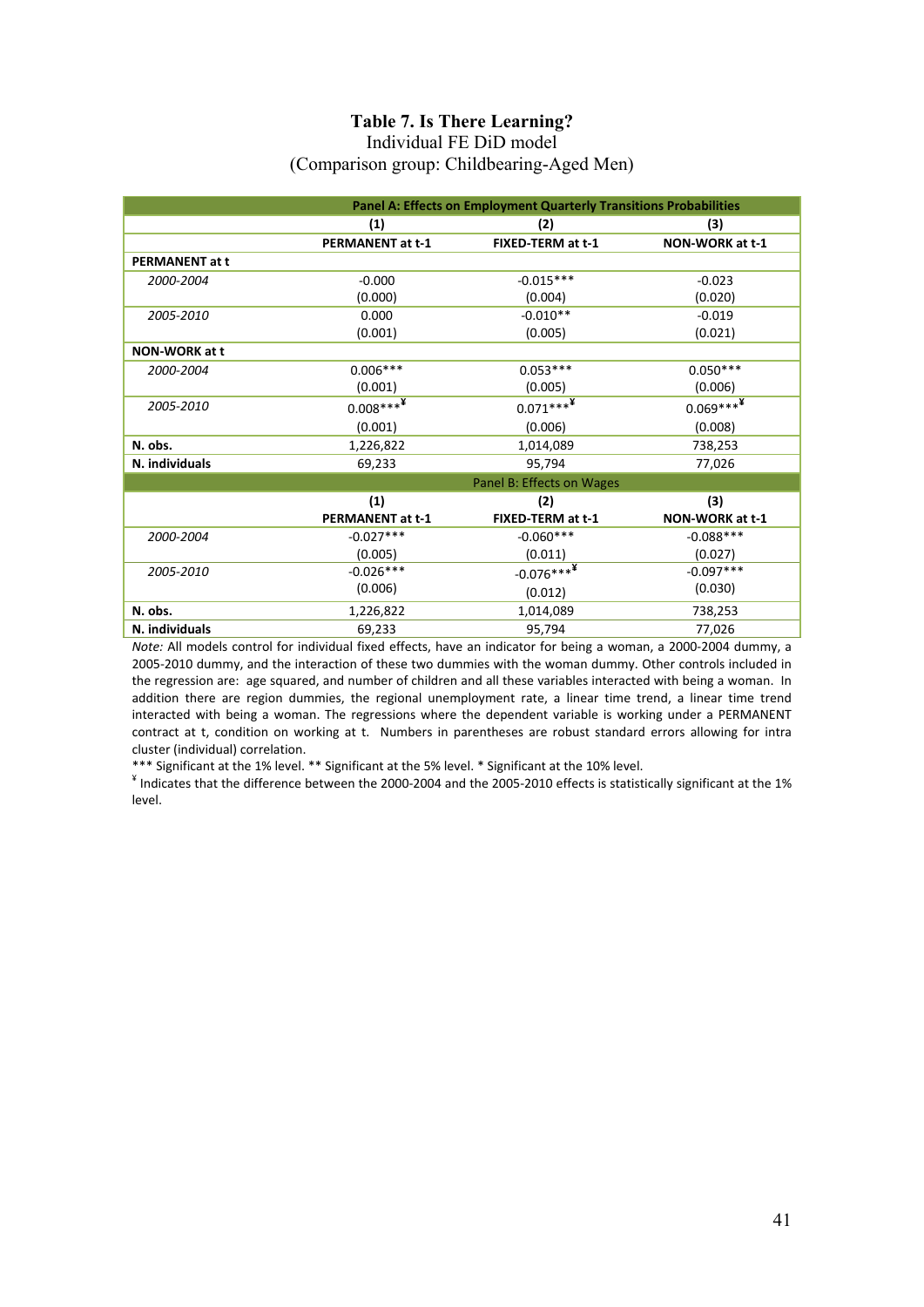#### **Table 8. Heterogeneity Analysis The Effect of the 1999 Law on Childbearing-Aged Women's Quarterly Employment Transition Probabilities**  Individual FE DiD Model

|                  | <b>Panel A: By eligibility status</b> |                       |                 |                               |                    |                 |  |
|------------------|---------------------------------------|-----------------------|-----------------|-------------------------------|--------------------|-----------------|--|
|                  |                                       | <b>Eligible Women</b> |                 | <b>Non-Eligible Women</b>     |                    |                 |  |
|                  | (1)                                   | (2)                   | (3)             | (1)                           | (2)                | (3)             |  |
|                  | <b>PERMANENT</b>                      | <b>FIXED-TERM</b>     | <b>NON-WORK</b> | <b>PERMANENT</b>              | <b>FIXED-TERM</b>  | <b>NON-WORK</b> |  |
|                  | $at t-1$                              | at $t-1$              | at $t-1$        | at $t-1$                      | at t-1             | at $t-1$        |  |
| <b>PERMANENT</b> | $-0.000$                              | $-0.023***$           | $-0.068*$       | $-0.000$                      | $-0.014***$        | $-0.020$        |  |
| at t             | (0.001)                               | (0.007)               | (0.036)         | (0.001)                       | (0.005)            | (0.024)         |  |
| Pre-99 mean      | 0.997                                 | 0.047                 | 0.172           | 0.997                         | 0.045              | 0.150           |  |
| probability      |                                       |                       |                 |                               |                    |                 |  |
| <b>NON-WORK</b>  | $0.007***$                            | $0.048***$            | $0.049***$      | $0.006***$                    | $0.048***$         | $0.044***$      |  |
| at t             | (0.001)                               | (0.008)               | (0.011)         | (0.001)                       | (0.007)            | (0.007)         |  |
| Pre-99 mean      | 0.010                                 | 0.101                 | 0.916           | 0.012                         | 0.131              | 0.903           |  |
| probability      |                                       |                       |                 |                               |                    |                 |  |
| N. observ.       | 395,568                               | 192,270               | 149,983         | 831,254                       | 821,819            | 588,270         |  |
| N. individuals   | 15,125                                | 15,940                | 12,808          | 54,108                        | 79,854             | 64,218          |  |
|                  |                                       |                       |                 | <b>Panel B: By occupation</b> |                    |                 |  |
|                  |                                       | <b>White-Collar</b>   |                 |                               | <b>Blue-Collar</b> |                 |  |
|                  | (1)                                   | (2)                   | (3)             | (1)                           | (2)                | (3)             |  |
|                  | <b>PERMANENT</b>                      | <b>FIXED-TERM</b>     | <b>NON-WORK</b> | <b>PERMANENT</b>              | <b>FIXED-TERM</b>  | <b>NON-WORK</b> |  |
|                  | at $t-1$                              | at $t-1$              | at $t-1$        | at $t-1$                      | at $t-1$           | at t-1          |  |
| <b>PERMANENT</b> | 0.002                                 | $-0.009$              | 0.016           | $-0.000$                      | $-0.016***$        | $-0.020$        |  |
| at t             | (0.001)                               | (0.012)               | (0.070)         | (0.001)                       | (0.004)            | (0.021)         |  |
| Pre-99 mean      | 0.997                                 | 0.053                 | 0.175           | 0.997                         | 0.052              | 0.158           |  |
| probability      |                                       |                       |                 |                               |                    |                 |  |
| <b>NON-WORK</b>  | $-0.000$                              | $-0.002$              | $-0.016$        | $0.006***$                    | $0.051***$         | $0.045***$      |  |
| at t             | (0.001)                               | (0.009)               | (0.027)         | (0.001)                       | (0.006)            | (0.006)         |  |
| Pre-99 mean      | 0.006                                 | 0.070                 | 0.831           | 0.011                         | 0.125              | 0.917           |  |

(Comparison Group: Childbearing-Aged Men)

| N. observ.       | 261,470                      | 133,944                           | 11,402          | 939,273          | 735,434                             | 170,040         |  |  |  |
|------------------|------------------------------|-----------------------------------|-----------------|------------------|-------------------------------------|-----------------|--|--|--|
| N. individuals   | 14,278                       | 17,513                            | 8,008           | 57,281           | 82,880                              | 71,596          |  |  |  |
|                  | <b>Panel C: By firm size</b> |                                   |                 |                  |                                     |                 |  |  |  |
|                  |                              | Firms with 10 or fewer employees¥ |                 |                  | Firms with more than 100 employees¥ |                 |  |  |  |
|                  | (1)                          | (2)                               | (3)             | (1)              | (2)                                 | (3)             |  |  |  |
|                  | <b>PERMANENT</b>             | <b>FIXED-TERM</b>                 | <b>NON-WORK</b> | <b>PERMANENT</b> | <b>FIXED-TERM</b>                   | <b>NON-WORK</b> |  |  |  |
|                  | at t-1                       | at t-1                            | at t-1          | at t-1           | at t-1                              | at t-1          |  |  |  |
| <b>PERMANENT</b> | $-0.002*$                    | $-0.032***$                       | $-0.145*$       | 0.000            | $-0.024*$                           | $-0.093$        |  |  |  |
| att              | (0.001)                      | (0.011)                           | (0.090)         | (0.001)          | (0.014)                             | (0.097)         |  |  |  |
| Pre-99 mean      | 0.998                        | 0.049                             | 0.194           | 0.998            | 0.051                               | 0.224           |  |  |  |
| probability      |                              |                                   |                 |                  |                                     |                 |  |  |  |
| <b>NON-WORK</b>  | $0.004**$                    | $0.024**$                         | 0.017           | 0.000            | 0.007                               | 0.008           |  |  |  |
| at t             | (0.002)                      | (0.011)                           | (0.014)         | (0.001)          | (0.014)                             | (0.016)         |  |  |  |
| Pre-99 mean      | 0.007                        | 0.080                             | 0.946           | 0.006            | 0.102                               | 0.934           |  |  |  |
| probability      |                              |                                   |                 |                  |                                     |                 |  |  |  |
| N. observ.       | 308,654                      | 189,893                           | 119,949         | 323,994          | 233,738                             | 124,128         |  |  |  |
| N. individuals   | 23,594                       | 40,135                            | 23,589          | 21,229           | 40,343                              | 24,164          |  |  |  |

*Note:* See Notes in Table 4. **¥** In our sample, 50% of firms have 10 or fewer employees.

*probability*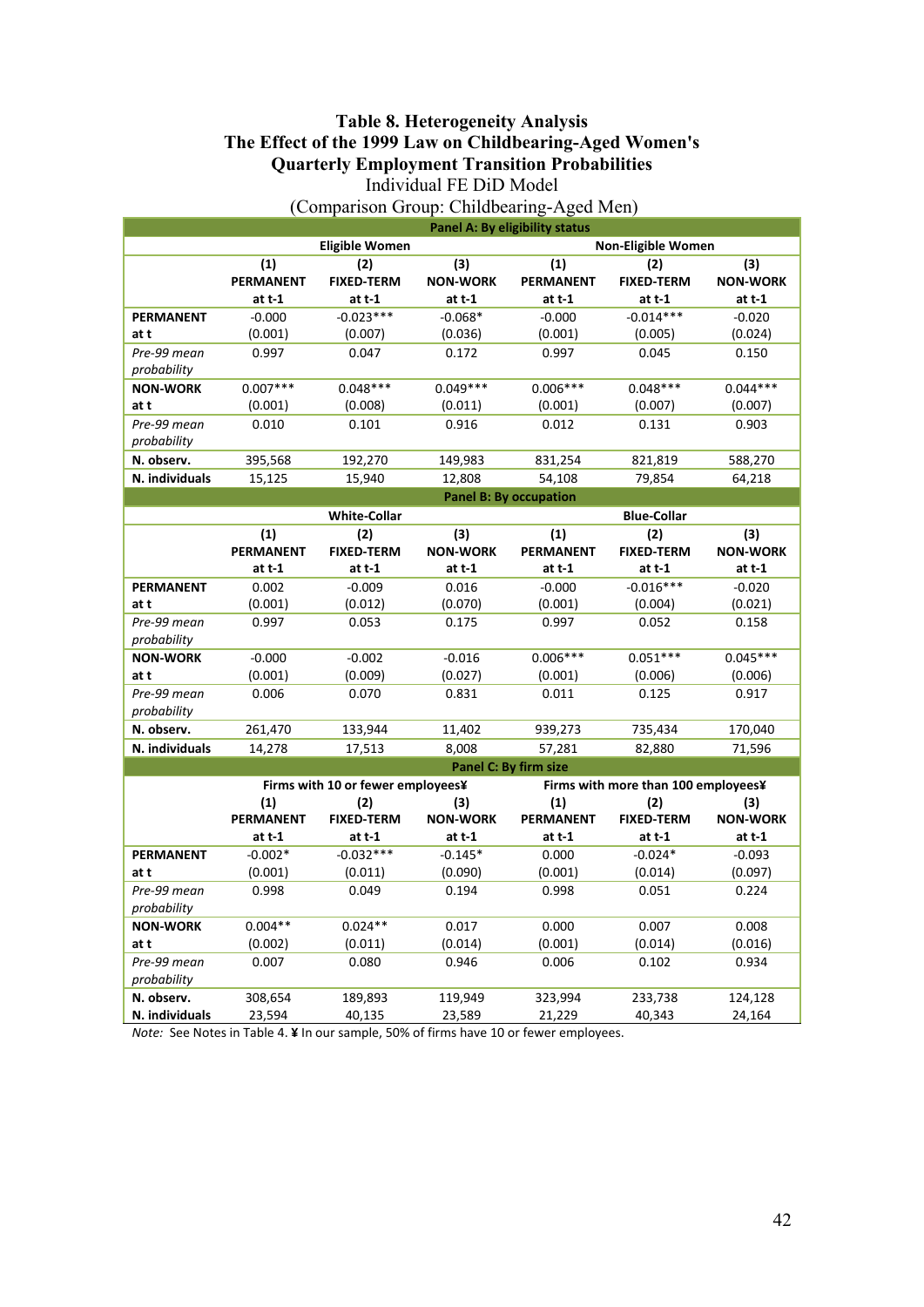### **Table 9. Heterogeneity Analysis The Effect of the 1999 Law on Childbearing-Aged Women's Wages**  Individual FE DiD Model

|                | <b>Panel A: By eligibility status</b> |                                   |                 |                               |                                     |                 |
|----------------|---------------------------------------|-----------------------------------|-----------------|-------------------------------|-------------------------------------|-----------------|
|                |                                       | <b>Eligible Women</b>             |                 |                               | Non-Eligible Women                  |                 |
|                | (1)                                   | (2)                               | (3)             | (1)                           | (2)                                 | (3)             |
|                | <b>PERMANENT</b>                      | <b>FIXED-TERM</b>                 | <b>NON-WORK</b> | <b>PERMANENT</b>              | <b>FIXED-TERM</b>                   | <b>NON-WORK</b> |
|                | at $t-1$                              | at $t-1$                          | at $t-1$        | at t-1                        | at $t-1$                            | at t-1          |
| Change in the  | $-0.028***$                           | $-0.064***$                       | $-0.122***$     | $-0.024***$                   | $-0.064***$                         | $-0.103***$     |
| gender wage    | (0.006)                               | (0.015)                           | (0.039)         | (0.007)                       | (0.013)                             | (0.030)         |
| gap            |                                       |                                   |                 |                               |                                     |                 |
| Pre-99 mean    | 2.185                                 | 2.025                             | 2.046           | 2.136                         | 1.997                               | 2.031           |
| probability    |                                       |                                   |                 |                               |                                     |                 |
| N. observ.     | 384,353                               | 159,461                           | 28,451          | 798,489                       | 645,644                             | 141,518         |
| N. individuals | 14,840                                | 15,259                            | 12,333          | 52,372                        | 74,295                              | 61,083          |
|                |                                       |                                   |                 | <b>Panel B: By occupation</b> |                                     |                 |
|                | <b>White-Collar</b>                   |                                   |                 |                               | <b>Blue-Collar</b>                  |                 |
|                | (1)                                   | (2)                               | (3)             | (1)                           | (2)                                 | (3)             |
|                | <b>PERMANENT</b>                      | <b>FIXED-TERM</b>                 | <b>NON-WORK</b> | <b>PERMANENT</b>              | <b>FIXED-TERM</b>                   | <b>NON-WORK</b> |
|                | at $t-1$                              | at t-1                            | at $t-1$        | at $t-1$                      | $at t-1$                            | $at t-1$        |
| Change in the  | $-0.032***$                           | $-0.068***$                       | $-0.133$        | $-0.025***$                   | $-0.041***$                         | $-0.078***$     |
| gender wage    | (0.013)                               | (0.025)                           | (0.116)         | (0.005)                       | (0.013)                             | (0.029)         |
| gap            |                                       |                                   |                 |                               |                                     |                 |
| Pre-99 mean    | 2.531                                 | 2.384                             | 2.287           | 2.060                         | 1.875                               | 1.921           |
| probability    |                                       |                                   |                 |                               |                                     |                 |
| N. observ.     | 261,470                               | 133,944                           | 11,402          | 939,273                       | 735,434                             | 170,040         |
| N. individuals | 14,278                                | 17,513                            | 8,008           | 57,281                        | 82,880                              | 71,596          |
|                |                                       |                                   |                 | Panel C: By firm size         |                                     |                 |
|                |                                       | Firms with 10 or fewer employees¥ |                 |                               | Firms with more than 100 employees¥ |                 |
|                | (1)                                   | (2)                               | (3)             | (1)                           | (2)                                 | (3)             |
|                | <b>PERMANENT</b>                      | <b>FIXED-TERM</b>                 | <b>NON-WORK</b> | <b>PERMANENT</b>              | <b>FIXED-TERM</b>                   | <b>NON-WORK</b> |
|                | at $t-1$                              | at t-1                            | at $t-1$        | at t-1                        | at t-1                              | at t-1          |
| Change in the  | $-0.022***$                           | $-0.053**$                        | 0.031           | $-0.031***$                   | $-0.071***$                         | $-0.027$        |
| gender wage    | (0.011)                               | (0.025)                           | (0.108)         | (0.010)                       | (0.030)                             | (0.153)         |
| gap            |                                       |                                   |                 |                               |                                     |                 |
| Pre-99 mean    | 1.950                                 | 1.870                             | 1.881           | 2.353                         | 2.189                               | 2.135           |
| probability    |                                       |                                   |                 |                               |                                     |                 |
| N. observ.     | 302,368                               | 162,331                           | 16,906          | 319,349                       | 201,662                             | 21,836          |
| N. individuals | 22,931                                | 34,152                            | 11,993          | 20,583                        | 34,873                              | 14,239          |

(Comparison Group: Childbearing-Aged Men)

*Note:* See Notes in Table 6.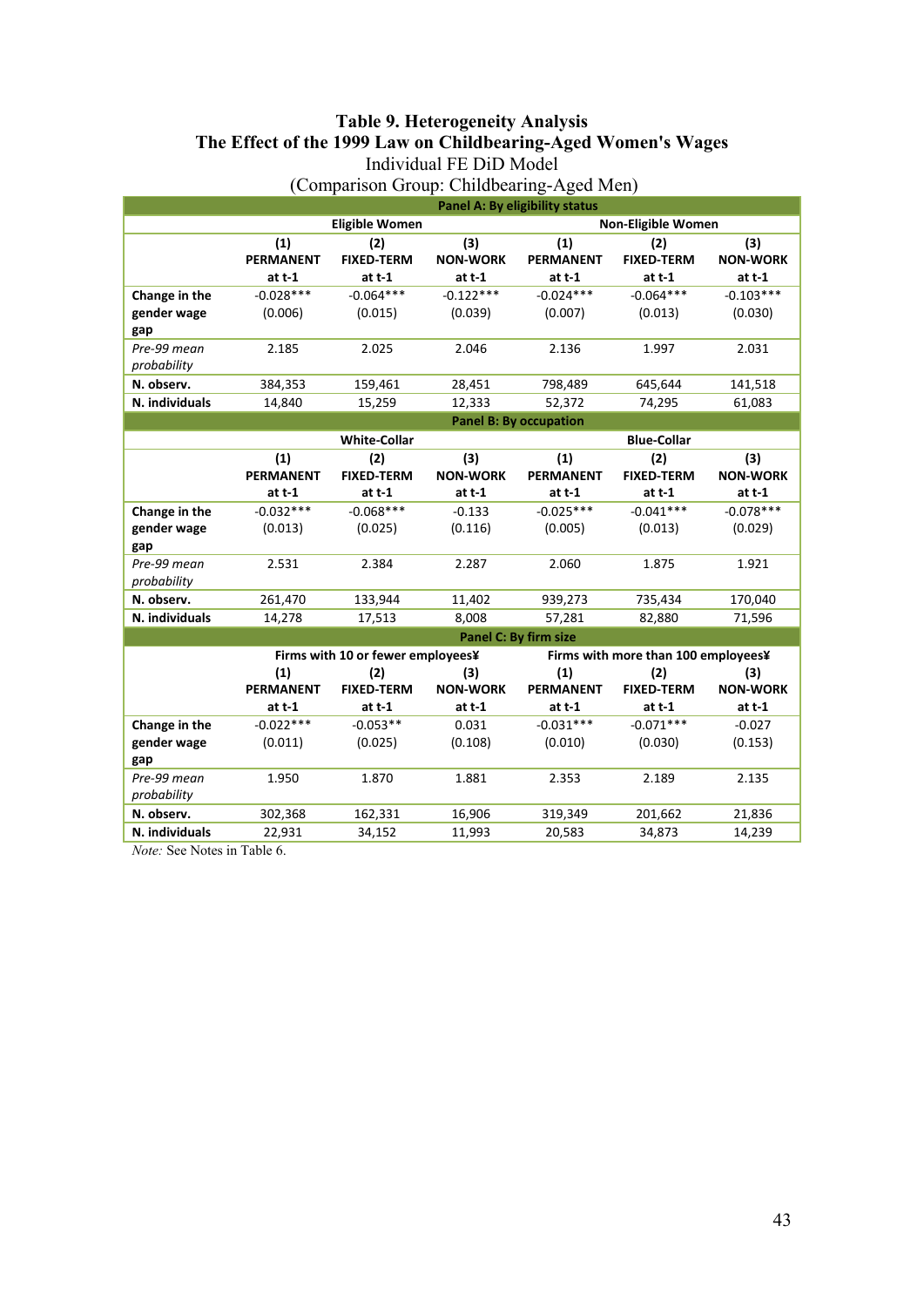# **APPENDIX (Not for Publication)**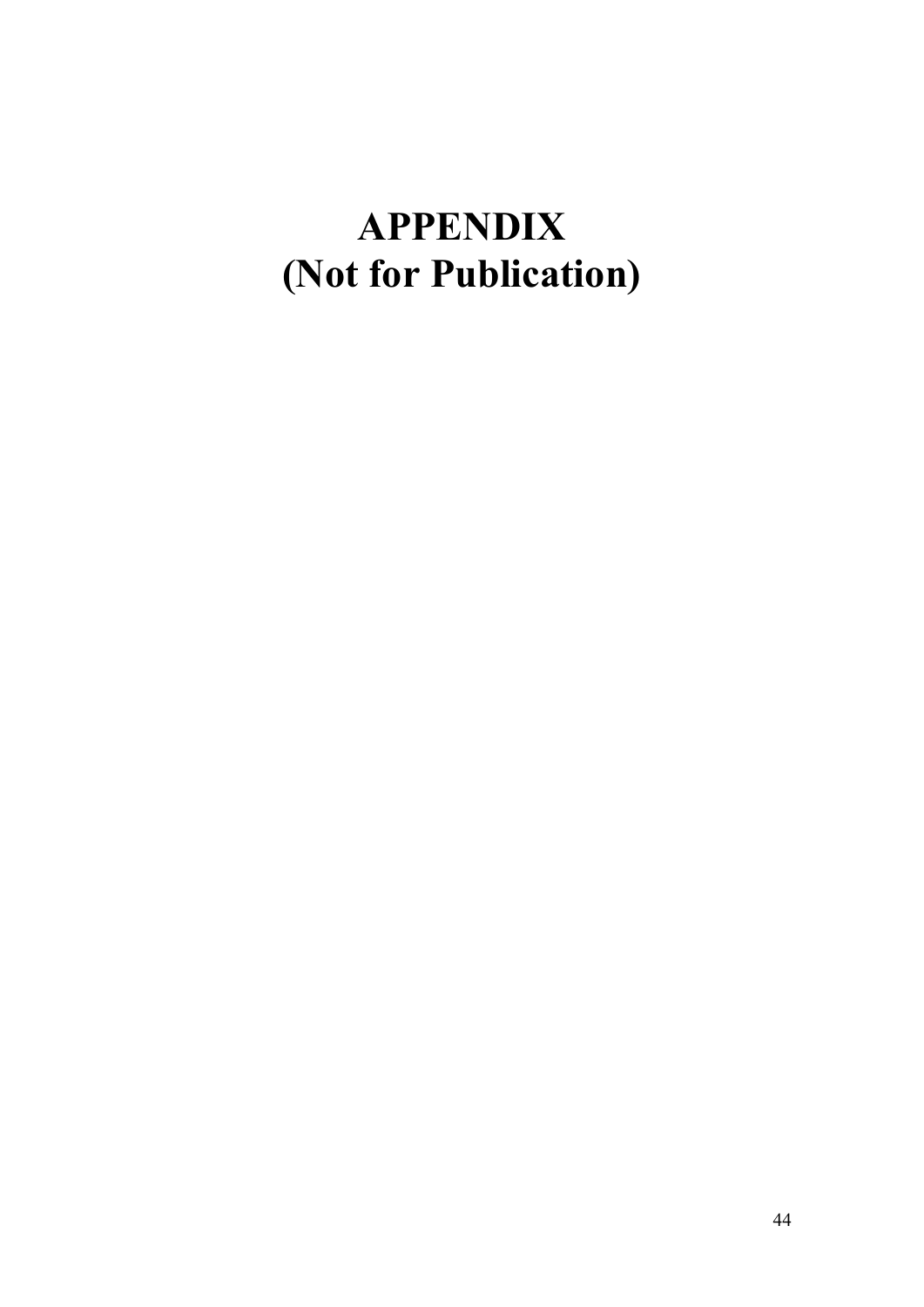### **Table A.1. Effects of the Law on Quarterly Employment Transition Probabilities of Childbearing-Aged Women**

### OLS – DIFFERENT SPECIFICATIONS

| (Comparison group: Childbearing-Aged Men)    |                                          |
|----------------------------------------------|------------------------------------------|
| Panel A: DiD OLS not controlling for history | Panel B: DiD OLS controlling for history |
| and the contract of the contract of          | a na matsayin na Ta                      |

|                     | $\frac{1}{2}$ and $\frac{1}{2}$ and $\frac{1}{2}$ and the controlling for motor $\frac{1}{2}$ |                   |                 | $\frac{1}{2}$ and $\frac{1}{2}$ and $\frac{1}{2}$ are contributing for motor $\frac{1}{2}$ |               |                 |
|---------------------|-----------------------------------------------------------------------------------------------|-------------------|-----------------|--------------------------------------------------------------------------------------------|---------------|-----------------|
|                     | variables                                                                                     |                   |                 | variables <sup>1</sup>                                                                     |               |                 |
|                     | (1)                                                                                           | (2)               | (3)             | (1)                                                                                        | (2)           | (3)             |
|                     | <b>PERMANENT</b>                                                                              | <b>FIXED-TERM</b> | <b>NON-WORK</b> | <b>PERMANENT</b>                                                                           | <b>FIXED-</b> | <b>NON-WORK</b> |
|                     | at $t-1$                                                                                      | at t-1            | at $t-1$        | at t-1                                                                                     | TERM at t-1   | at t-1          |
| <b>1. PERMANENT</b> | 0.000                                                                                         | $-0.006$          | $-0.014$        | 0.000                                                                                      | $-0.012*$     | $-0.010$        |
| att                 | (0.000)                                                                                       | (0.006)           | (0.029)         | (0.000)                                                                                    | (0.007)       | (0.034)         |
| Pre-99 mean         | 0.997                                                                                         | 0.046             | 0.160           | 0.997                                                                                      | 0.046         | 0.160           |
| probability         |                                                                                               |                   |                 |                                                                                            |               |                 |
| 2. NON-WORK         | $0.005***$                                                                                    | $0.015**$         | $0.014*$        | $0.005***$                                                                                 | $0.015**$     | $0.019**$       |
| at t                | (0.001)                                                                                       | (0.007)           | (0.008)         | (0.001)                                                                                    | (0.007)       | (0.008)         |
| Pre-99 mean         | 0.011                                                                                         | 0.117             | 0.910           | 0.011                                                                                      | 0.117         | 0.910           |
| probability         |                                                                                               |                   |                 |                                                                                            |               |                 |
| N. obser.           | 370,359                                                                                       | 83,959            | 90,156          | 370,359                                                                                    | 83,959        | 90,156          |
| N. individuals      | 9,125                                                                                         | 6,001             | 5,217           | 9,125                                                                                      | 6.001         | 5,217           |

*Note:* Individuals observed before and after the change in the Law. <sup>Y</sup> History variables describe for each individual the per cent of potential work experience that they have spent non‐working, working under a permanent contract, working under a fixed-term contract, working full-time or working part-time.

See notes in Table 4 for OLS specification. Numbers in parentheses are robust standard errors allowing for intra cluster (individual) correlation. \*\*\* Significant at the 1% level. \*\* Significant at the 5% level. \* Significant at the 10% level.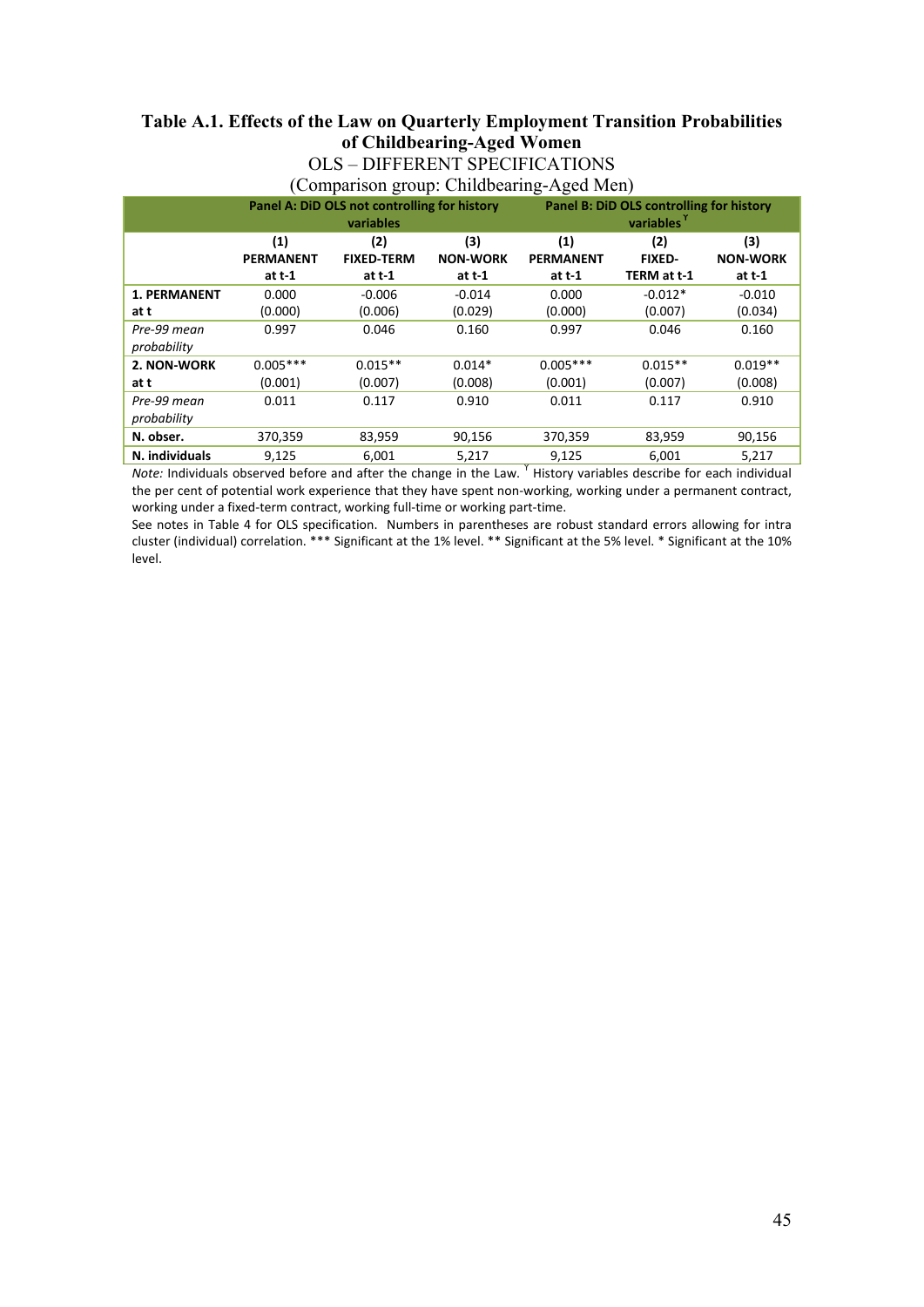### **Table A.2. Robustness Checks: The Effect of the 1999 Law on Quarterly Employment Transition Probabilities**  Individual FE DiD Model

|                       | <b>Panel A</b>          |                                                                                  |                        |  |
|-----------------------|-------------------------|----------------------------------------------------------------------------------|------------------------|--|
|                       |                         | Comparison group is childbearing aged men who are not and have not been eligible |                        |  |
|                       | (1)                     | (2)                                                                              | (3)                    |  |
|                       | <b>PERMANENT at t-1</b> | FIXED-TERM at t-1                                                                | NON-WORK at t-1        |  |
| <b>PERMANENT at t</b> | 0.000                   | $-0.012***$                                                                      | $-0.004$               |  |
|                       | (0.001)                 | (0.004)                                                                          | (0.022)                |  |
| <b>NON-WORK at t</b>  | $0.004***$              | $0.043***$                                                                       | $0.040***$             |  |
|                       | (0.001)                 | (0.006)                                                                          | (0.006)                |  |
| N. obs.               | 1,085,345               | 983,564                                                                          | 708,819                |  |
| N. individuals        | 64,311                  | 91,290                                                                           | 73,787                 |  |
|                       |                         |                                                                                  |                        |  |
|                       |                         | Panel B <sup>®</sup>                                                             |                        |  |
|                       |                         | Using only individuals who at t-1 were working in those occupations in which     |                        |  |
|                       |                         | women are not under-represented                                                  |                        |  |
|                       | (1)                     | (2)                                                                              | (3)                    |  |
|                       | <b>PERMANENT at t-1</b> | FIXED-TERM at t-1                                                                | NON-WORK at t-1        |  |
| <b>PERMANENT at t</b> | $-0.001$                | $-0.019***$                                                                      | 0.008                  |  |
|                       | (0.001)                 | (0.005)                                                                          | (0.022)                |  |
| <b>NON-WORK at t</b>  | $0.003**$               | $0.024***$                                                                       | $0.014**$              |  |
|                       | (0.001)                 | (0.006)                                                                          | (0.006)                |  |
| N. obs.               | 750,912                 | 677,162                                                                          | 136,396                |  |
| N. individuals        | 49,106                  | 83,269                                                                           | 64,042                 |  |
|                       |                         | <b>Panel C</b>                                                                   |                        |  |
|                       |                         | <b>Individuals without children</b>                                              |                        |  |
|                       | (1)<br>PERMANENT at t-1 | (2)<br>FIXED-TERM at t-1                                                         | (3)<br>NON-WORK at t-1 |  |
|                       | $-0.001$                | $-0.016***$                                                                      | $-0.021$               |  |
| <b>PERMANENT at t</b> | (0.001)                 | (0.004)                                                                          | (0.021)                |  |
| NON-WORK at t         | $0.006***$              | $0.043***$                                                                       | $0.036***$             |  |
|                       | (0.001)                 | (0.006)                                                                          | (0.006)                |  |
| N. obs                | 951,798                 | 903,007                                                                          | 629,876                |  |
| N. individuals        | 62,199                  | 88,356                                                                           | 70,127                 |  |
|                       |                         | <b>Panel D</b>                                                                   |                        |  |
|                       |                         | <b>Without construction workers</b>                                              |                        |  |
|                       | (1)                     | (2)                                                                              | (3)                    |  |
|                       | <b>PERMANENT at t-1</b> | FIXED-TERM at t-1                                                                | NON-WORK at t-1        |  |
| <b>PERMANENT at t</b> | $-0.000$                | $-0.010***$                                                                      | $-0.026$               |  |
|                       | (0.001)                 | (0.004)                                                                          | (0.020)                |  |
| <b>NON-WORK at t</b>  | $0.005***$              | $0.028***$                                                                       | $0.030***$             |  |
|                       | (0.001)                 | (0.005)                                                                          | (0.006)                |  |
| N. observ.            | 1,156,767               | 894,697                                                                          | 689,748                |  |
| N. individuals        | 65,809                  | 93,027                                                                           | 74,040                 |  |

*Note*: See notes in Table 4.<br><sup>φ</sup> Individuals in occupations where the share of females in total employment is above 50%.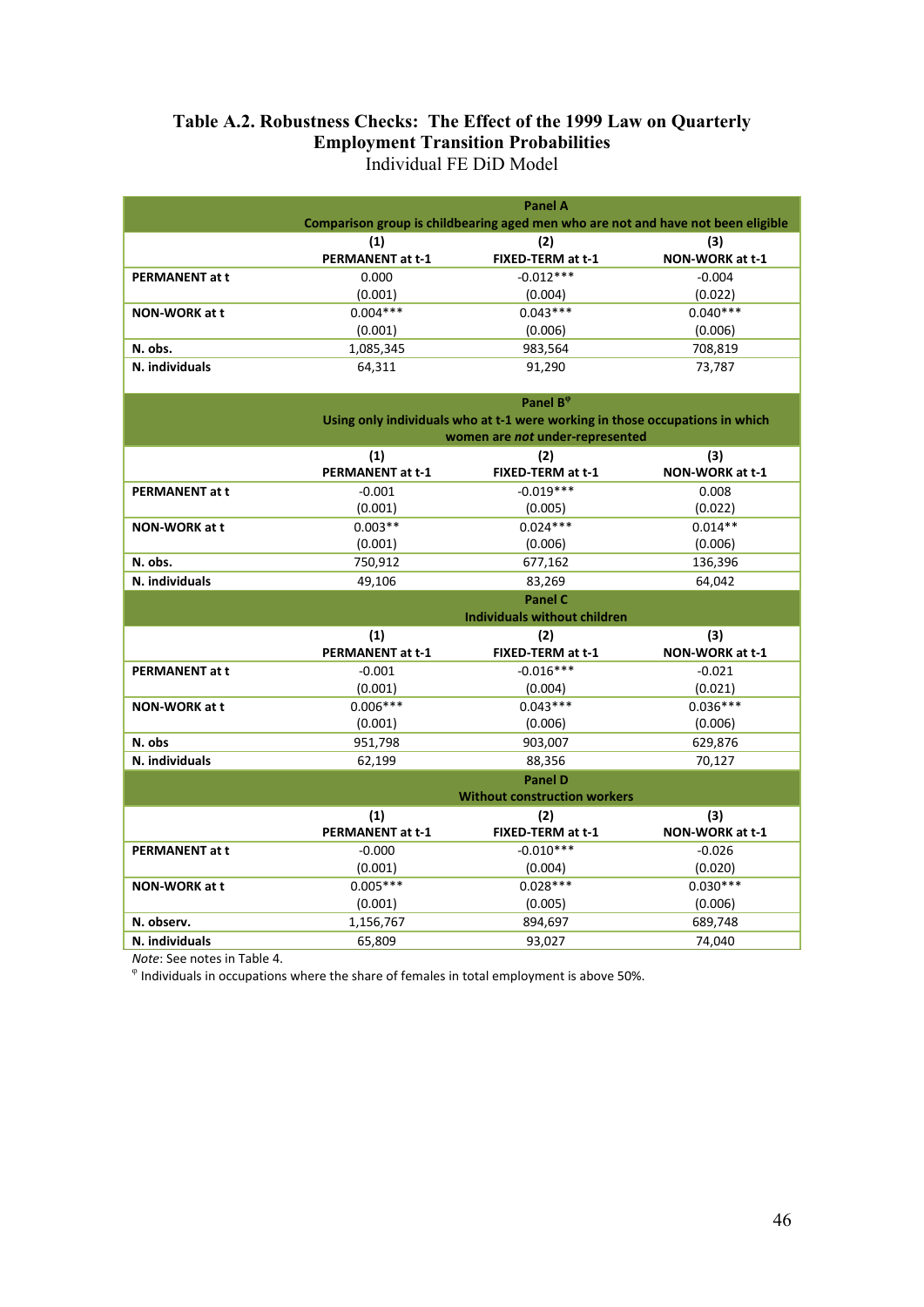### **Table A.3. Robustness Checks: The Effect of the 1999 Law on Wages**  Individual FE DiD Model

|                      | Panel A<br>Comparison group is childbearing aged men who are not and have not been eligible |                          |                        |  |  |
|----------------------|---------------------------------------------------------------------------------------------|--------------------------|------------------------|--|--|
|                      | (1)<br><b>PERMANENT at t-1</b>                                                              | (2)<br>FIXED-TERM at t-1 | (3)<br>NON-WORK at t-1 |  |  |
| Change in the gender | $-0.018***$                                                                                 | $-.049***$               | $-.062***$             |  |  |
| wage gap             | (0.006)                                                                                     | (.013)                   | (.031)                 |  |  |
| N. obs.              | 1,085,345                                                                                   | 983,564                  | 708,819                |  |  |
| N. individuals       | 64,311                                                                                      | 91,290                   | 73,787                 |  |  |
|                      |                                                                                             |                          |                        |  |  |

|                      | <b>Panel B</b><br>Using only individuals that at t-1 were working in those occupations in which<br>women are not under-represented <sup>o</sup> |                                     |                        |  |
|----------------------|-------------------------------------------------------------------------------------------------------------------------------------------------|-------------------------------------|------------------------|--|
|                      | (1)<br><b>PERMANENT at t-1</b>                                                                                                                  | (2)<br>FIXED-TERM at t-1            | (3)<br>NON-WORK at t-1 |  |
| Change in the gender | $-0.028***$                                                                                                                                     | $-0.062***$                         | $-0.090***$            |  |
| wage gap             | (0.007)                                                                                                                                         | (0.013)                             | (0.032)                |  |
| N. obs.              | 750,912                                                                                                                                         | 677,162                             | 136,396                |  |
| N. individuals       | 49,106                                                                                                                                          | 83,269                              | 64,042                 |  |
|                      |                                                                                                                                                 | <b>Panel C</b>                      |                        |  |
|                      |                                                                                                                                                 | <b>Individuals without children</b> |                        |  |
|                      |                                                                                                                                                 |                                     |                        |  |
|                      | (1)                                                                                                                                             | (2)                                 | (3)                    |  |
|                      | <b>PERMANENT at t-1</b>                                                                                                                         | FIXED-TERM at t-1                   | NON-WORK at t-1        |  |
| Change in the gender | $-0.024***$                                                                                                                                     | $-0.055***$                         | $-0.074***$            |  |
| wage gap             | (0.006)                                                                                                                                         | (0.012)                             | (0.030)                |  |
| N. obs               | 951,798                                                                                                                                         | 903,007                             | 629,876                |  |
| N. individuals       | 62,199                                                                                                                                          | 88,356                              | 70,127                 |  |
|                      |                                                                                                                                                 | <b>Panel D</b>                      |                        |  |
|                      |                                                                                                                                                 | <b>Without construction workers</b> |                        |  |
|                      | (1)                                                                                                                                             | (2)                                 | (3)                    |  |
|                      | <b>PERMANENT at t-1</b>                                                                                                                         | FIXED-TERM at t-1                   | NON-WORK at t-1        |  |

(0.012)

**N. obs** 1,156,767 894,697 689,748<br> **N. individuals** 65,809 93,027 74,040 **N. individuals** 65,809

**wage gap**

*Note*: See notes in Table 6.<br><sup>φ</sup> Individuals in occupations where the share of females in total employment is above 50%.

(0.005)

(0.028)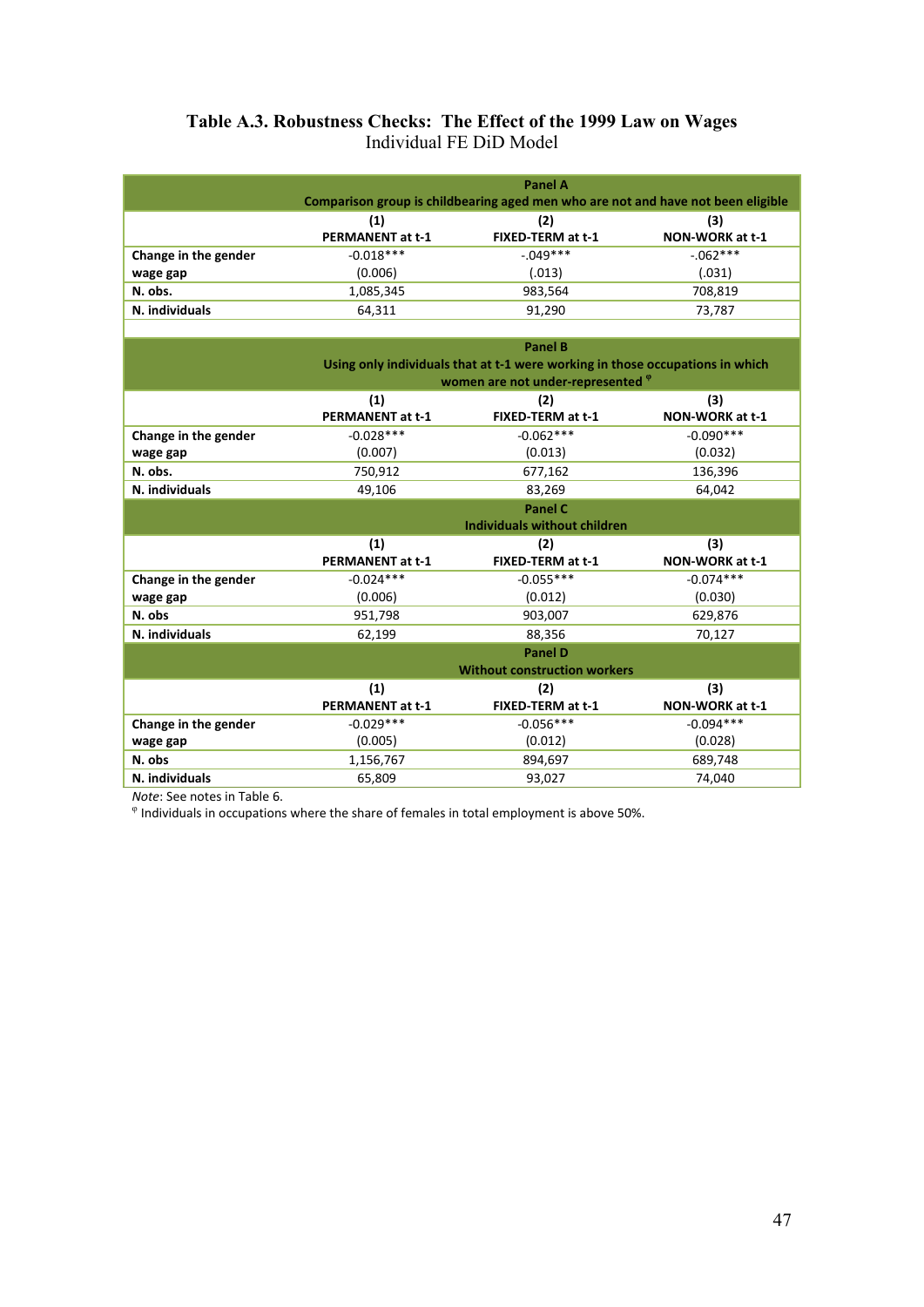#### **Table A.4. Robustness Checks: Short-Run Effect of the 1999 Law on Quarterly Employment Transition Probabilities and Wages, (1998-1999)** *versus* **(2001-2002)**  Individual FE DiD Model

(Control: Childbearing-Aged Men)

|                       | Panel A                 |                                                     |                 |  |  |
|-----------------------|-------------------------|-----------------------------------------------------|-----------------|--|--|
|                       |                         | <b>Change of Quarterly Transition Probabilities</b> |                 |  |  |
|                       | (1)<br>(3)<br>(2)       |                                                     |                 |  |  |
|                       | <b>PERMANENT at t-1</b> | FIXED-TERM at t-1                                   | NON-WORK at t-1 |  |  |
| <b>PERMANENT at t</b> | $0.002***$              | $-0.012***$                                         | $-.012$         |  |  |
|                       | (0.001)                 | (0.004)                                             | (.022)          |  |  |
| <b>NON-WORK at t</b>  | $0.005***$              | 0.000                                               | $.012**$        |  |  |
|                       | (0.001)                 | (0.005)                                             | (.005)          |  |  |
|                       |                         |                                                     |                 |  |  |
|                       |                         | <b>Panel B</b>                                      |                 |  |  |
|                       |                         | <b>Change in the Gender Wage Gap</b>                |                 |  |  |
|                       | (1)                     | (2)                                                 | (3)             |  |  |
|                       | <b>PERMANENT at t-1</b> | FIXED-TERM at t-1                                   | NON-WORK at t-1 |  |  |
| Change in the gender  | $-0.026***$             | $-0.085***$                                         | $-0.078***$     |  |  |
| wage gap              | (0.004)                 | (0.011)                                             | (0.034)         |  |  |
| N. obs.               | 212,166                 | 179,486                                             | 139,292         |  |  |
| N. individuals        | 18,775                  | 36,404                                              | 24,709          |  |  |

*Note*: See notes in Tables 4 and 6. Sample period restricted to 1998 to 2002.

#### **Table A.5. Robustness Checks: The Effect of the 1999 Law on Quarterly Employment Transition Probabilities and Wages**  Individual FE DiD Model

(Control: Older Women, Aged 45 to 55)

| <b>Panel A</b><br><b>Change of Quarterly Transition Probabilities</b> |                   |                 |  |  |
|-----------------------------------------------------------------------|-------------------|-----------------|--|--|
| (1)                                                                   | (2)               | (3)             |  |  |
| <b>PERMANENT at t-1</b>                                               | FIXED-TERM at t-1 | NON-WORK at t-1 |  |  |
| $-0.006***$                                                           | $-0.020***$       | $-0.093***$     |  |  |
| (0.0001)                                                              | (0.004)           | (0.035)         |  |  |
| $0.003***$                                                            | $0.051***$        | 0.003           |  |  |
| (0.0008)                                                              | (0.005)           | (0.007)         |  |  |
|                                                                       |                   |                 |  |  |

|                      | <b>Panel B</b><br><b>Change in the Gender Wage Gap</b>                                             |             |          |  |  |  |
|----------------------|----------------------------------------------------------------------------------------------------|-------------|----------|--|--|--|
|                      | (3)<br>$\left( 1\right)$<br>(2)<br>NON-WORK at t-1<br>FIXED-TERM at t-1<br><b>PERMANENT at t-1</b> |             |          |  |  |  |
| Change in the gender | $-0.047***$                                                                                        | $-0.076***$ | $-0.026$ |  |  |  |
| wage gap             | (0.003)                                                                                            | (0.012)     | (0.047)  |  |  |  |
| N. obs.              | 1,053,310                                                                                          | 649,958     | 535,146  |  |  |  |
| N. individuals       | 51,796                                                                                             | 63,625      | 51,337   |  |  |  |

*Note*: See notes in Tables 4 and 6. Childbearing-aged males replaced by women aged 45 to 55 years old.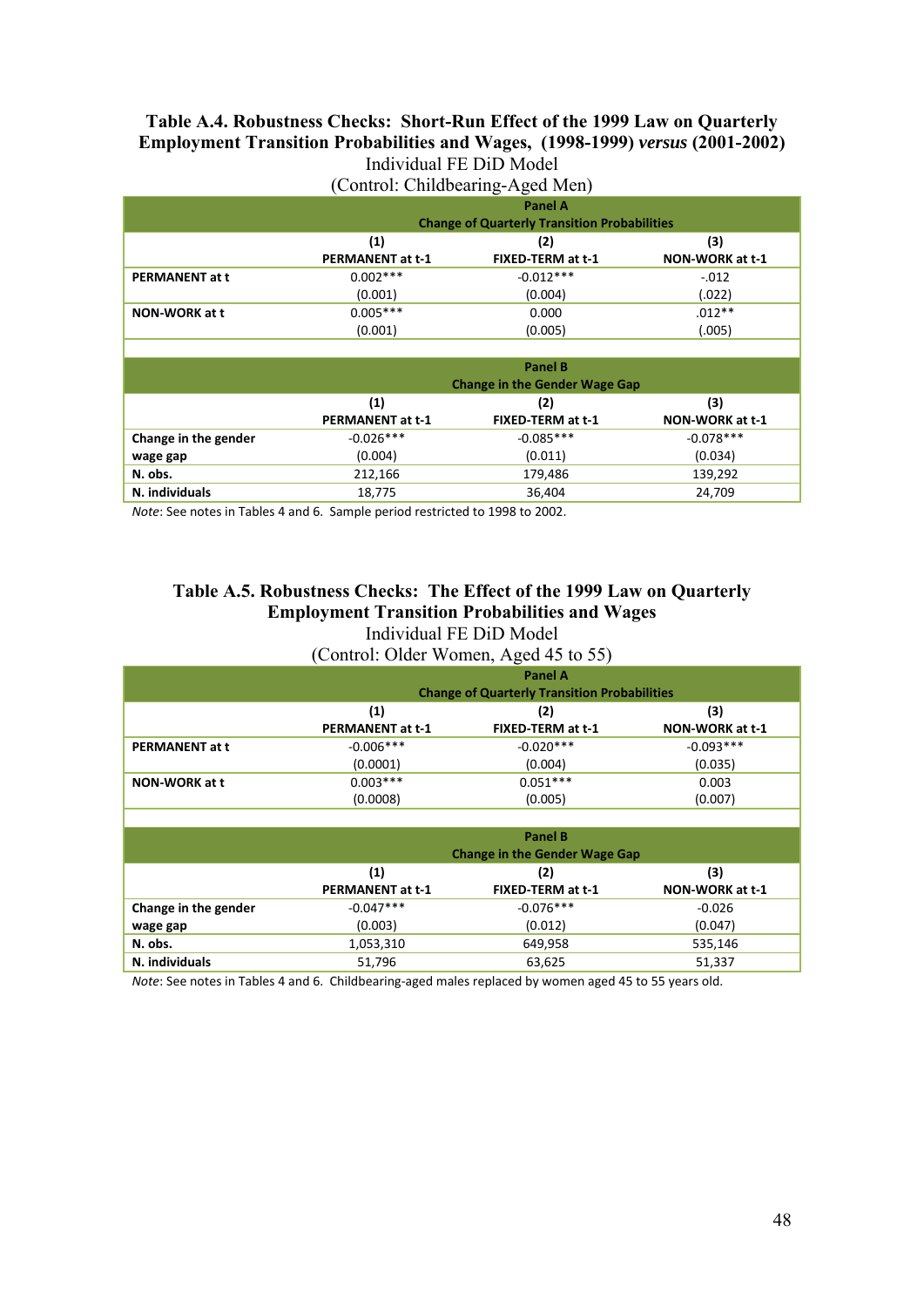#### **Table A.6. The Effect of the 1999 Law on Quarterly Employment Transition Probabilities By Relevance of Construction Boom**  Individual FE DiD Model

|                  | <b>Panel A: Coastal versus Non-Coastal</b> |                          |                 |                                                            |                    |                 |
|------------------|--------------------------------------------|--------------------------|-----------------|------------------------------------------------------------|--------------------|-----------------|
|                  |                                            | Coastal*                 |                 |                                                            | <b>Non-Coastal</b> |                 |
|                  | (1)                                        | (2)                      | (3)             | (4)                                                        | (5)                | (6)             |
|                  | <b>PERMANENT</b>                           | <b>FIXED-TERM</b>        | <b>NON-WORK</b> | <b>PERMANENT</b>                                           | <b>FIXED-TERM</b>  | <b>NON-WORK</b> |
|                  | at $t-1$                                   | at $t-1$                 | at $t-1$        | at $t-1$                                                   | $at t-1$           | $at t-1$        |
| <b>PERMANENT</b> | 0.000                                      | $-0.010*$                | $-0.018$        | $-0.001$                                                   | $-0.028***$        | $-0.036$        |
| at t             | (0.001)                                    | (0.005)                  | (0.025)         | (0.001)                                                    | (0.006)            | (0.030)         |
| Pre-99 mean      | 0.997                                      | 0.046                    | 0.172           | 0.996                                                      | 0.046              | 0.141           |
| probability      |                                            |                          |                 |                                                            |                    |                 |
| <b>NON-WORK</b>  | $0.005***$                                 | $0.059***$               | $0.039***$      | $0.007***$                                                 | $0.029***$         | $0.052***$      |
| at t             | (0.001)                                    | (0.007)                  | (0.007)         | (0.001)                                                    | (0.008)            | (0.009)         |
| Pre-99 mean      | 0.010                                      | 0.114                    | 0.909           | 0.011                                                      | 0.121              | 0.911           |
| probability      |                                            |                          |                 |                                                            |                    |                 |
| N. observ.       | 764,201                                    | 570,780                  | 432,536         | 462,621                                                    | 443,309            | 305,717         |
| N. individuals   | 42,156                                     | 55,057                   | 44,912          | 27,077                                                     | 40,737             | 32,114          |
|                  |                                            |                          |                 |                                                            |                    |                 |
|                  |                                            |                          |                 | Panel B: By Growth Rate of Male Employment in Construction |                    |                 |
|                  |                                            | High Growth <sup>®</sup> |                 |                                                            | <b>Low Growth</b>  |                 |
|                  | (1)                                        | (2)                      | (3)             | (4)                                                        | (5)                | (6)             |
|                  | <b>PERMANENT</b>                           | <b>FIXED-TERM</b>        | <b>NON-WORK</b> | <b>PERMANENT</b>                                           | <b>FIXED-TERM</b>  | <b>NON-WORK</b> |
|                  | at $t-1$                                   | at $t-1$                 | at $t-1$        | at $t-1$                                                   | at $t-1$           | at t-1          |
| <b>PERMANENT</b> | 0.001                                      | $-0.016***$              | $-0.037$        | $-0.000$                                                   | $-0.015***$        | $-0.015$        |
| at t             | (0.001)                                    | (0.006)                  | (0.029)         | (0.001)                                                    | (0.005)            | (0.027)         |
| Pre-99 mean      | 0.997                                      | 0.038                    | 0.137           | 0.997                                                      | 0.050              | 0.176           |
| probability      |                                            |                          |                 |                                                            |                    |                 |
| <b>NON-WORK</b>  | $0.007***$                                 | $0.076***$               | $0.068***$      | $0.005***$                                                 | $0.022***$         | $0.025***$      |
| at t             | (0.002)                                    | (0.008)                  | (0.009)         | (0.001)                                                    | (0.007)            | (0.008)         |
| Pre-99 mean      | 0.014                                      | 0.129                    | 0.913           | 0.009                                                      | 0.109              | 0.907           |
| probability      |                                            |                          |                 |                                                            |                    |                 |
| N. observ.       | 434,655                                    | 465,072                  | 337,979         | 792,167                                                    | 549,017            | 400,274         |

### (Comparison Group: Childbearing-Aged Men)

*Note*: See notes in Table 4.<br>
<sup>©</sup> Individuals in occupations where the share of females in total employment is above 50%.<br>
<sup>\*</sup> Coastal Spanish provinces plus Madrid. <sup>®</sup> Spanish provinces with a growth rate of the share construction above the sample average which is 12% for the period between 1997 and 2007.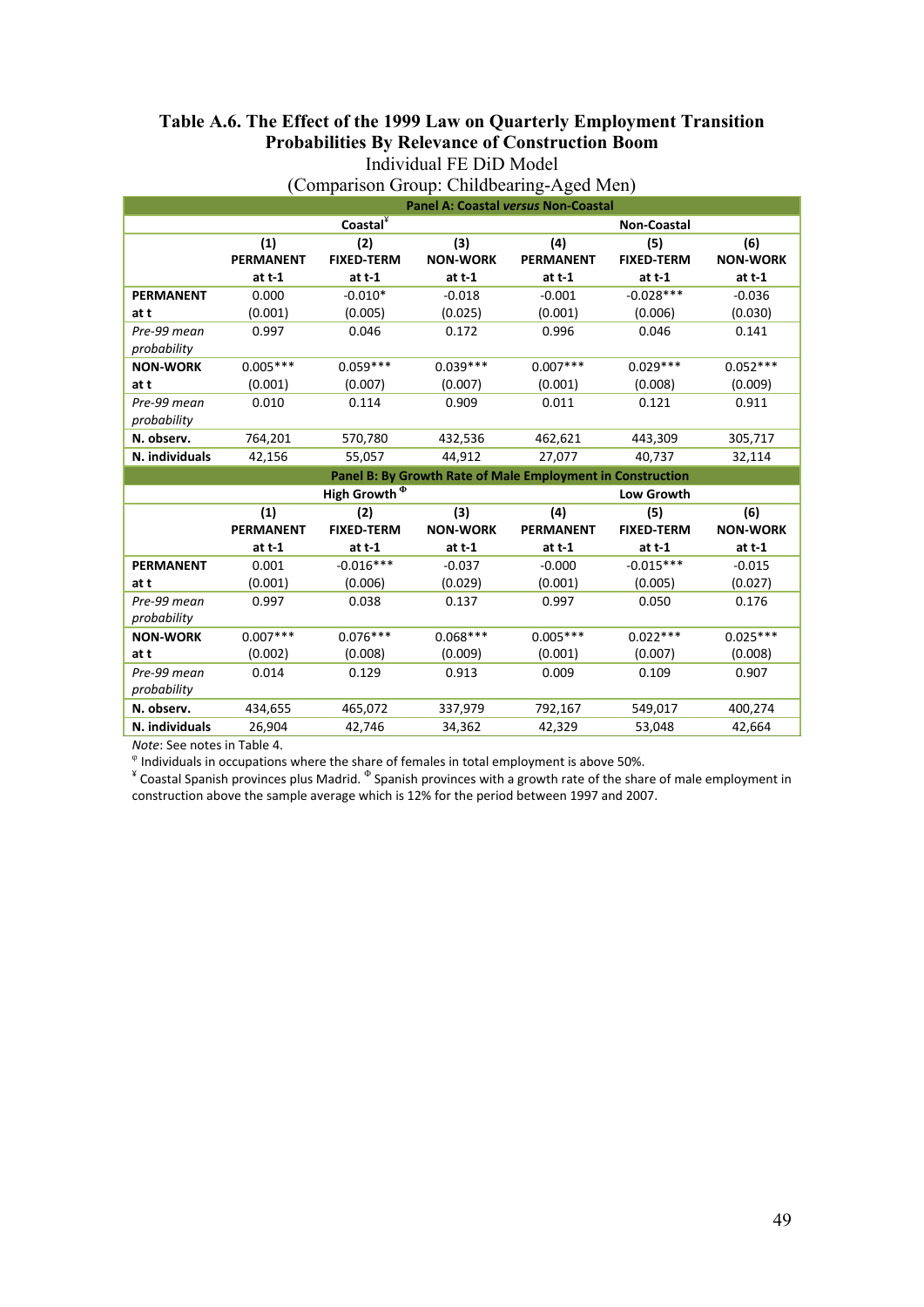#### **Table A.7. The Effect of the 1999 Law on Wages By Relevance of Construction Boom**  Individual FE Model

### (Comparison Group: Childbearing-Aged Men)

|                | <b>Panel A: Coastal versus Non-Coastal</b> |                          |                 |                                                            |                    |                 |
|----------------|--------------------------------------------|--------------------------|-----------------|------------------------------------------------------------|--------------------|-----------------|
|                |                                            | Coastal <sup>¥</sup>     |                 |                                                            | <b>Non-Coastal</b> |                 |
|                | (1)                                        | (2)                      | (3)             | (4)                                                        | (5)                | (6)             |
|                | <b>PERMANENT</b>                           | <b>FIXED-TERM</b>        | <b>NON-WORK</b> | <b>PERMANENT</b>                                           | <b>FIXED-TERM</b>  | <b>NON-WORK</b> |
|                | at $t-1$                                   | at $t-1$                 | at $t-1$        | at $t-1$                                                   | at $t-1$           | at t            |
| Change in the  | $-0.029***$                                | $-0.050***$              | $-0.100***$     | $-0.026***$                                                | $-0.061***$        | $-0.059***$     |
| gender wage    | (0.006)                                    | (0.014)                  | (0.034)         | (0.009)                                                    | (0.019)            | (0.048)         |
| gap            |                                            |                          |                 |                                                            |                    |                 |
| Pre-99 mean    | 2.171                                      | 1.961                    | 1.983           | 2.066                                                      | 1.949              | 1.935           |
| probability    |                                            |                          |                 |                                                            |                    |                 |
| N. observ.     | 764,201                                    | 570,780                  | 432,536         | 462,621                                                    | 443,309            | 305,717         |
| N. individuals | 42,156                                     | 55,057                   | 44,912          | 27,077                                                     | 40,737             | 32,114          |
|                |                                            |                          |                 | Panel B: By Growth Rate of Male Employment in Construction |                    |                 |
|                |                                            | High Growth <sup>®</sup> |                 |                                                            | <b>Low Growth</b>  |                 |
|                | (1)                                        | (2)                      | (3)             | (4)                                                        | (5)                | (6)             |
|                | <b>PERMANENT</b>                           | <b>FIXED-TERM</b>        | <b>NON-WORK</b> | <b>PERMANENT</b>                                           | <b>FIXED-TERM</b>  | <b>NON-WORK</b> |
|                | at $t-1$                                   | at $t-1$                 | at $t-1$        | at $t-1$                                                   | at $t-1$           | at t            |
| Change in the  | $-0.041***$                                | $-0.056***$              | $-0.114***$     | $-0.023***$                                                | $-0.054***$        | $-0.062*$       |
| gender wage    | (0.010)                                    | (0.017)                  | (0.040)         | (0.006)                                                    | (0.015)            | (0.037)         |
| gap            |                                            |                          |                 |                                                            |                    |                 |
|                |                                            |                          |                 |                                                            |                    |                 |
| Pre-99 mean    | 2.041                                      | 1.873                    | 1.938           | 2.172                                                      | 2.007              | 1.982           |
| probability    |                                            |                          |                 |                                                            |                    |                 |
| N. observ.     | 434,655                                    | 465,072                  | 337,979         | 792,167                                                    | 549,017            | 400,274         |

*Note:* See notes in Table 6.<br>® Individuals in occupations where the share of females in total employment is above 50%.<br><sup>¥</sup> Coastal Spanish provinces plus Madrid. <sup>®</sup> Spanish provinces with a growth rate of the share of ma construction above the sample average which is 12% for the period between 1997 and 2007.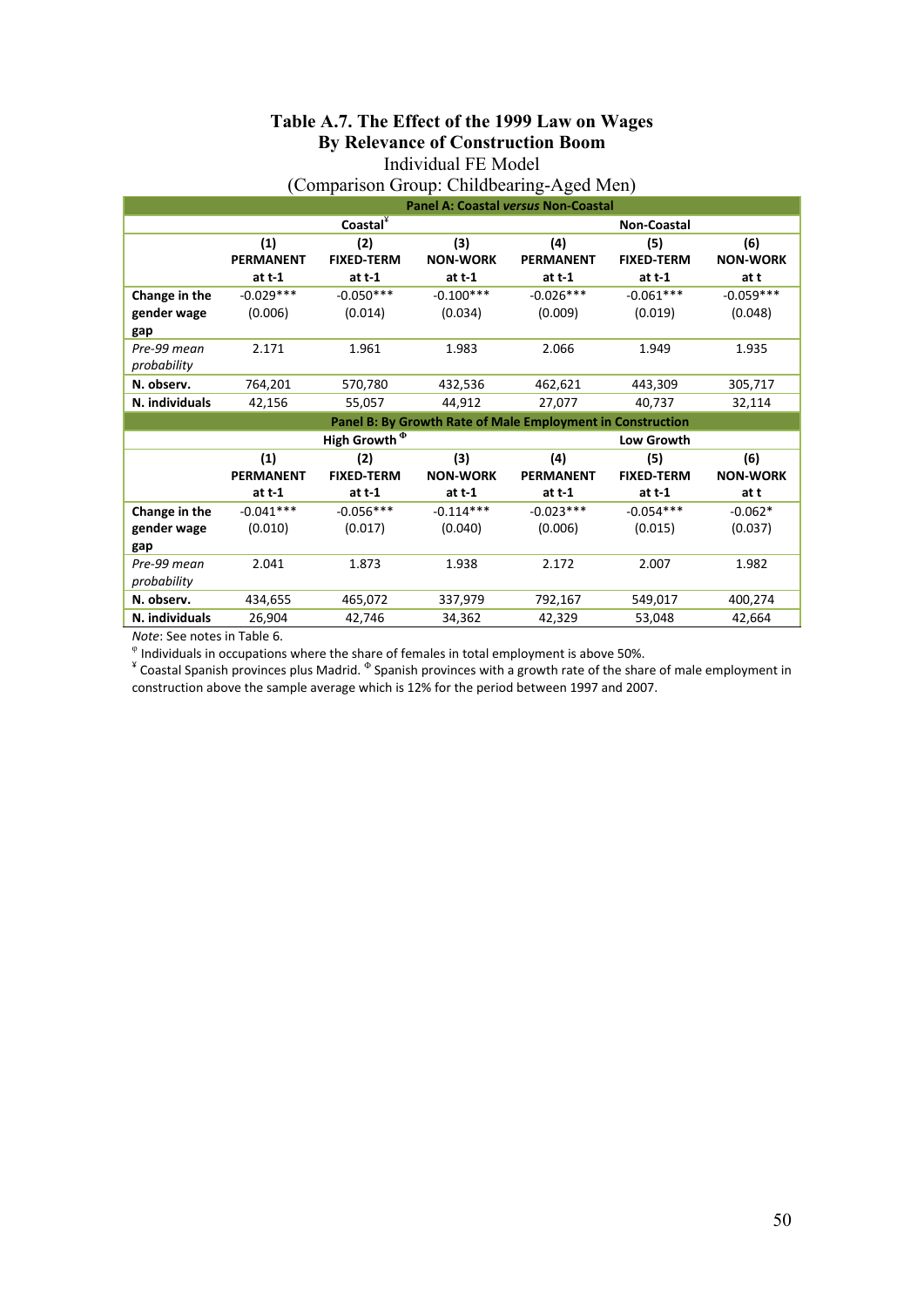# **Table A.8 The Effect of the 1999 Law on Quarterly Employment Transition Probabilities and Wages Individual FE DiD Model**  (Control Group: Childbearing-Aged Men)

| (Control Group: Childbearing-Aged Men) |                                              |                  |             |             |                                                     |                 |             |                 |             |
|----------------------------------------|----------------------------------------------|------------------|-------------|-------------|-----------------------------------------------------|-----------------|-------------|-----------------|-------------|
|                                        |                                              |                  |             |             | <b>Panel A</b>                                      |                 |             |                 |             |
|                                        |                                              |                  |             |             | <b>Change of Quarterly Transition Probabilities</b> |                 |             |                 |             |
|                                        | <b>PERMANENT at t-1</b><br>FIXED-TERM at t-1 |                  |             |             |                                                     | NON-WORK at t-1 |             |                 |             |
|                                        | (1)                                          | (2)              | (3)         | (4)         | (5)                                                 | (6)             | (7)         | (8)             | (9)         |
| <b>PERMANENT at t</b>                  | $0.001**$                                    | $-0.000$         | $-0.000$    | $-0.010***$ | $-0.018***$                                         | $-0.017***$     | $-0.010$    | $-0.025$        | $-0.025$    |
|                                        | (0.0005)                                     | (0.000)          | (0.000)     | (0.004)     | (0.004)                                             | (0.004)         | (0.019)     | (0.019)         | (0.019)     |
| <b>NON-WORK at t</b>                   | $0.003***$                                   | $0.007***$       | $0.005***$  | $-0.003$    | $0.048***$                                          | $0.047***$      | $0.032***$  | $0.047***$      | $0.044***$  |
|                                        | (0.0008)                                     | (0.001)          | (0.001)     | (0.005)     | (0.005)                                             | (0.005)         | (0.005)     | (0.006)         | (0.006)     |
|                                        |                                              |                  |             |             |                                                     |                 |             |                 |             |
|                                        |                                              |                  |             |             | <b>Panel B</b>                                      |                 |             |                 |             |
|                                        |                                              |                  |             |             | <b>Change in the Gender Wage Gap</b>                |                 |             |                 |             |
|                                        |                                              | PERMANENT at t-1 |             |             | FIXED-TERM at t-1                                   |                 |             | NON-WORK at t-1 |             |
| <b>CHANGE IN THE</b>                   | $-0.033***$                                  | $-0.027***$      | $-0.025***$ | $-0.084***$ | $-0.067***$                                         | $-0.066***$     | $-0.112***$ | $-0.107***$     | $-0.108***$ |
| <b>GENDER WAGE</b>                     | (0.004)                                      | (0.004)          | (0.004)     | (0.010)     | (0.010)                                             | (0.010)         | (0.023)     | (0.023)         | (0.023)     |
| <b>GAP</b>                             |                                              |                  |             |             |                                                     |                 |             |                 |             |
|                                        |                                              |                  |             |             |                                                     |                 |             |                 |             |
|                                        |                                              |                  |             |             |                                                     |                 |             |                 |             |
| age + age                              | X                                            | X                | X           | X           | X                                                   | X               | X           | X               | X           |
| squared + region                       |                                              |                  |             |             |                                                     |                 |             |                 |             |
| dummies                                |                                              |                  |             |             |                                                     |                 |             |                 |             |
| <b>Linear trend</b>                    |                                              | X                | X           |             | X                                                   | X               |             | X               | X           |
| interacted with                        |                                              |                  |             |             |                                                     |                 |             |                 |             |
| treatment                              |                                              |                  |             |             |                                                     |                 |             |                 |             |
| Children                               |                                              |                  | X           |             |                                                     | X               |             |                 | X           |
| dummies                                |                                              |                  |             |             |                                                     |                 |             |                 |             |
| N. individuals                         | 1,226,822                                    | 1,226,822        | 1,226,822   | 1,014,089   | 1,014,089                                           | 1,014,089       | 738,253     | 738,253         | 738,253     |
| N. observations                        | 69,233                                       | 69,233           | 69,233      | 95,794      | 95,794                                              | 95,794          | 77,026      | 77,026          | 77,026      |

Note. Numbers in parentheses are robust standard errors allowing for intra cluster (individual) correlation. \*\*\* Significant at the 1% level. \*\* Significant at the 5% level. \* Significant at the 5% level. \* Significant at 10% level. All models control for a woman dummy, a post-1999 dummy, and the interaction between these two variables.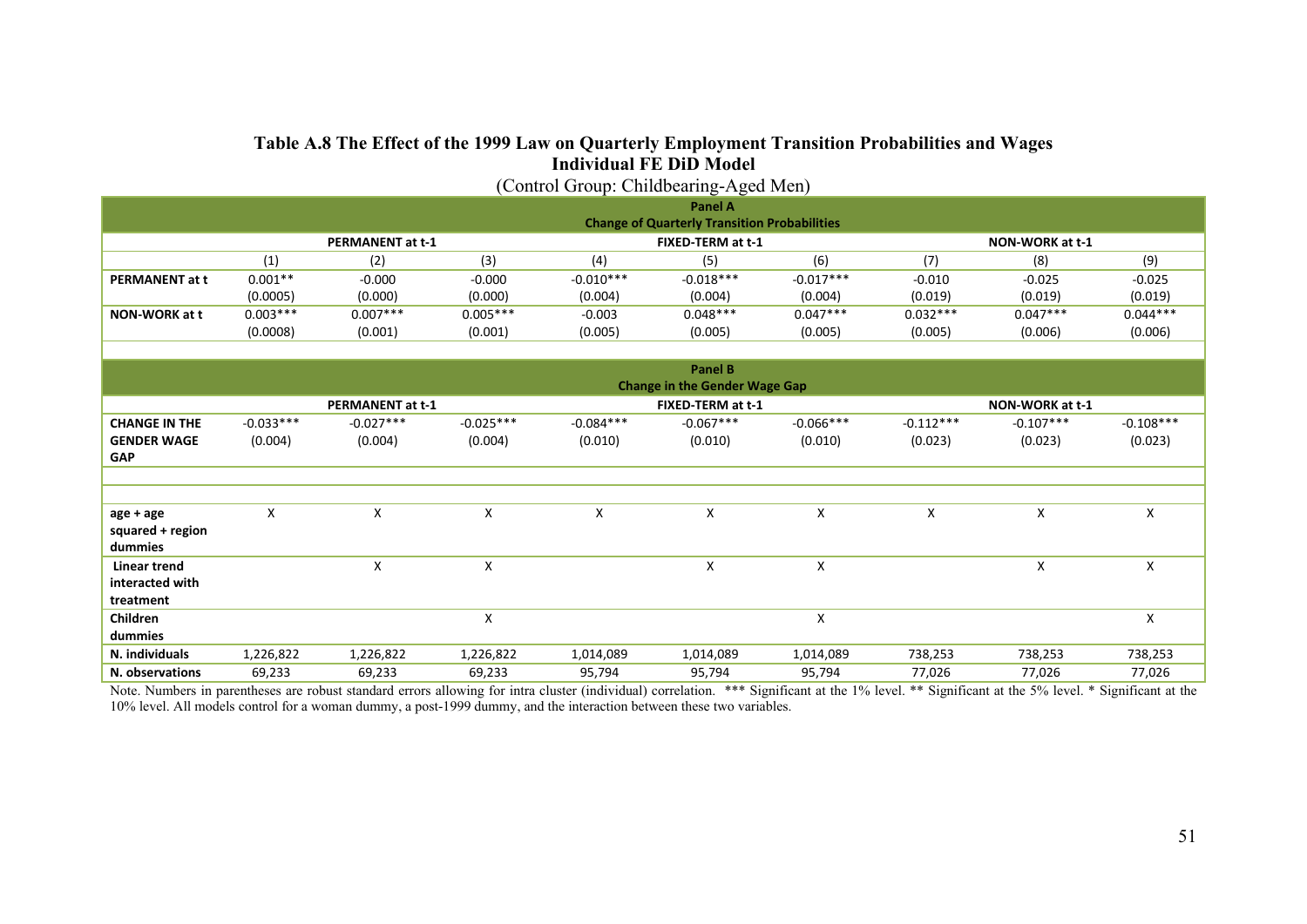|                           | <b>Employment Transition Probabilities</b> |                                                                                      |                        |
|---------------------------|--------------------------------------------|--------------------------------------------------------------------------------------|------------------------|
|                           |                                            | <b>Panel A. DiDiD Model with individual FE</b>                                       |                        |
|                           |                                            | <b>No time trends. Year Fixed Effects</b>                                            |                        |
|                           |                                            | Control includes Men and Women Older than 45 in Addition to Young Men <sup>Y</sup>   |                        |
|                           | (1)                                        | (2)                                                                                  | (3)                    |
|                           | <b>PERMANENT at t-1</b>                    | FIXED-TERM at t-1                                                                    | NON-WORK at t-1        |
| <b>PERMANENT at t</b>     | $-0.006***$                                | $-0.006**$                                                                           | $-0.035*$              |
|                           | (0.001)                                    | (0.003)                                                                              | (0.018)                |
| <b>NON-WORK at t</b>      | $0.003***$                                 | $0.010***$                                                                           | $0.012***$             |
|                           | (0.001)                                    | (0.004)                                                                              | (0.004)                |
| N. obs.                   | 2,497,224                                  | 1,208,672                                                                            | 846,047                |
| N. individuals            | 116,292                                    | 113,080                                                                              | 89,551                 |
|                           |                                            | Panel B. DiD Model with individual FE - Region Interacted with post1999 Dummy        |                        |
|                           |                                            | and Region Interacted with Treatment                                                 |                        |
|                           | (1)<br>PERMANENT at t-1                    | (2)<br>FIXED-TERM at t-1                                                             | (3)<br>NON-WORK at t-1 |
| <b>PERMANENT at t</b>     | $-0.000$                                   | $-0.017***$                                                                          | $-0.025$               |
|                           | (0.001)                                    | (0.004)                                                                              | (0.020)                |
| <b>NON-WORK at t</b>      | $0.005***$                                 | $0.046***$                                                                           | $0.041***$             |
|                           | (0.001)                                    | (0.005)                                                                              | (0.006)                |
| N. obs.                   | 1,226,822                                  | 1,014,089                                                                            | 738,253                |
| N. individuals            | 69,233                                     | 95,794                                                                               | 77,026                 |
|                           |                                            | Panel C. DiD Model with individual FE - Year fixed-effects and time trend interacted |                        |
|                           |                                            | with treatment                                                                       |                        |
|                           | (1)                                        | (2)                                                                                  | (3)                    |
|                           | PERMANENT at t-1                           | FIXED-TERM at t-1                                                                    | NON-WORK at t-1        |
| <b>PERMANENT at t</b>     | $-0.000$                                   | $-0.018***$                                                                          | $-0.026$               |
|                           | (0.001)                                    | (0.004)                                                                              | (0.019)                |
| <b>NON-WORK at t</b>      | $0.005***$                                 | $0.044***$                                                                           | $0.039***$             |
|                           | (0.001)                                    | (0.005)                                                                              | (0.004)                |
| N. obs                    | 1,226,822                                  | 1,014,089                                                                            | 738,253                |
| N. individuals            | 69,233                                     | 95,794                                                                               | 77,026                 |
|                           |                                            | Panel D. DiD Model with individual FE - Quadratic and Linear Trend                   |                        |
|                           | (1)                                        | (2)                                                                                  | (3)                    |
|                           | PERMANENT at t-1                           | FIXED-TERM at t-1                                                                    | NON-WORK at t-1        |
| <b>PERMANENT at t</b>     | $-0.000$                                   | $-0.017***$                                                                          | $-0.025$               |
|                           | (0.000)<br>$0.005***$                      | (0.004)                                                                              | (0.020)                |
| <b>NON-WORK at t</b>      |                                            | $0.045***$                                                                           | $0.041***$             |
|                           | (0.001)                                    | (0.005)                                                                              | (0.005)                |
| N. obs.<br>N. individuals | 1,226,822                                  | 1,014,089<br>95,794                                                                  | 738,253                |
|                           | 69,233                                     | Panel E. Placebo Test - DiD Model with individual FE - 1996-97 versus 1998-99        | 77,026                 |
|                           | (1)                                        | (2)                                                                                  | (3)                    |
|                           | <b>PERMANENT at t-1</b>                    | FIXED-TERM at t-1                                                                    | NON-WORK at t-1        |
| PERMANENT at t            | 0.000                                      | $0.016*$                                                                             | 0.042                  |
|                           | (0.001)                                    | (0.010)                                                                              | (0.073)                |
| NON-WORK at t             | 0.000                                      | $-0.013$                                                                             | 0.017                  |
|                           | (0.002)                                    | (0.009)                                                                              | (0.012)                |
| N. observ.                | 99,050                                     | 49,404                                                                               | 40,091                 |
| N. individuals            | 9,397                                      | 10,210                                                                               | 6,431                  |

### **Table A.9. Specification Checks: The Effect of the 1999 Law on Quarterly Employment Transition Probabilities**

*Note:* See notes in Table 4. **<sup>ϒ</sup>** This model does not have a time trend interacted with gender.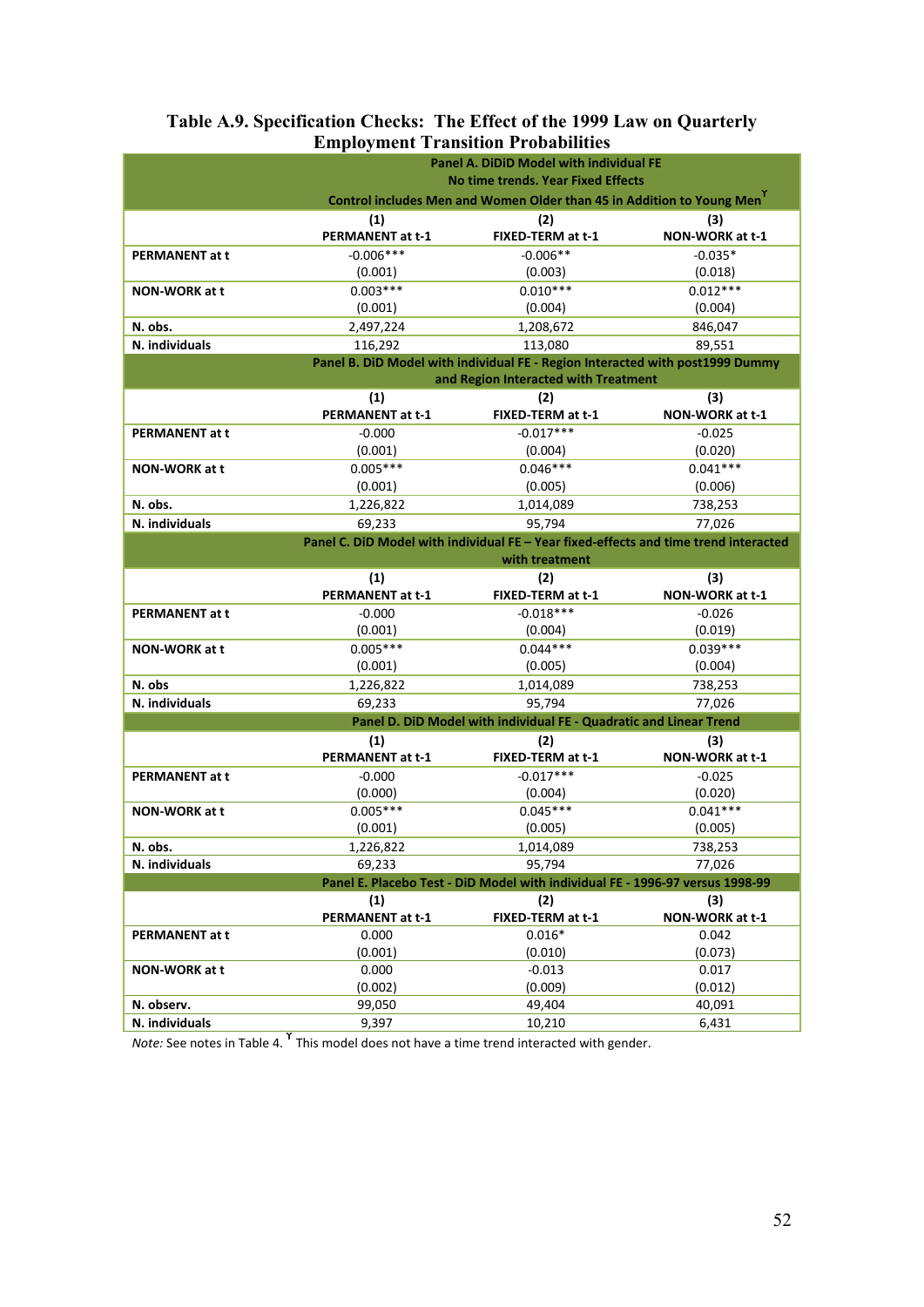# **Table A.10. Specification Checks: The Effect of the 1999 Law on Wages**

|                                  | <b>Panel A</b><br><b>DiDiD Model with individual FE</b><br>No time trends. Year Fixed Effects<br>Control includes Men and Women Older than 45 in Addition to Young Men |                          |                        |  |  |
|----------------------------------|------------------------------------------------------------------------------------------------------------------------------------------------------------------------|--------------------------|------------------------|--|--|
|                                  | (1)<br><b>PERMANENT at t-1</b>                                                                                                                                         | (2)<br>FIXED-TERM at t-1 | (3)<br>NON-WORK at t-1 |  |  |
| Change in the gender<br>wage gap | $-0.044***$<br>(0.004)                                                                                                                                                 | $-0.126***$<br>(0.010)   | $-0.091***$<br>(0.025) |  |  |
| N. obs.                          | 2,497,224                                                                                                                                                              | 1,208,672                | 846,047                |  |  |
| N. individuals                   | 116,292                                                                                                                                                                | 113,080                  | 89,551                 |  |  |

|                      | <b>Panel B</b>          |                                                                                  |                 |  |
|----------------------|-------------------------|----------------------------------------------------------------------------------|-----------------|--|
|                      |                         | DiD Model with individual FE - Region Interacted with post1999 Dummy and Region  |                 |  |
|                      |                         | <b>Interacted with Treatment</b>                                                 |                 |  |
|                      | (1)                     | (2)                                                                              | (3)             |  |
|                      | <b>PERMANENT at t-1</b> | FIXED-TERM at t-1                                                                | NON-WORK at t-1 |  |
| Change in the gender | $-0.028***$             | $-0.054***$                                                                      | $-0.090***$     |  |
| wage gap             | (0.005)                 | (0.012)                                                                          | (0.028)         |  |
| N. obs.              | 1,226,822               | 1,014,089                                                                        | 738,253         |  |
| N. individuals       | 69,233                  | 95,794                                                                           | 77,026          |  |
|                      |                         | <b>Panel C</b>                                                                   |                 |  |
|                      |                         | DiD Model with individual FE - Year fixed-effects and time trend interacted with |                 |  |
|                      |                         | treatment                                                                        |                 |  |
|                      | (1)                     | (2)                                                                              | (3)             |  |
|                      | <b>PERMANENT at t-1</b> | FIXED-TERM at t-1                                                                | NON-WORK at t-1 |  |
| Change in the gender | $-0.026***$             | $-0.053***$                                                                      | $-0.084***$     |  |
| wage gap             | (0.005)                 | (0.011)                                                                          | (0.027)         |  |
| N. obs               | 1,226,822               | 1,014,089                                                                        | 738,253         |  |
| N. individuals       | 69,233                  | 95,794                                                                           | 77,026          |  |
|                      |                         | <b>Panel D</b>                                                                   |                 |  |
|                      |                         | DiD Model with individual FE - Quadratic and Linear Trend                        |                 |  |
|                      | (1)                     | (2)                                                                              | (3)             |  |
|                      | <b>PERMANENT at t-1</b> | FIXED-TERM at t-1                                                                | NON-WORK at t-1 |  |
| Change in the gender | $-.018***$              | .013                                                                             | .005            |  |
| wage gap             | (.006)                  | (.012)                                                                           | (.032)          |  |
| N. obs.              | 1,226,822               | 1,014,089                                                                        | 738,253         |  |
| N. individuals       | 69,233                  | 95,794                                                                           | 77,026          |  |
|                      |                         | <b>Panel E</b>                                                                   |                 |  |
|                      |                         | Placebo Test - DiD Model with individual FE - 1996-97 versus 1998-99             |                 |  |
|                      | (1)                     | (2)                                                                              | (3)             |  |
|                      | PERMANENT at t-1        | FIXED-TERM at t-1                                                                | NON-WORK at t-1 |  |
| Change in the gender | 0.000                   | $0.020*$                                                                         | $-0.092$        |  |
| wage gap             | (0.005)                 | (0.012)                                                                          | (0.090)         |  |
| N. observ.           | 99,050                  | 49,404                                                                           | 40,091          |  |
| N. individuals       | 9,397                   | 10,210                                                                           | 6,431           |  |

*Note:* See notes in Table 6